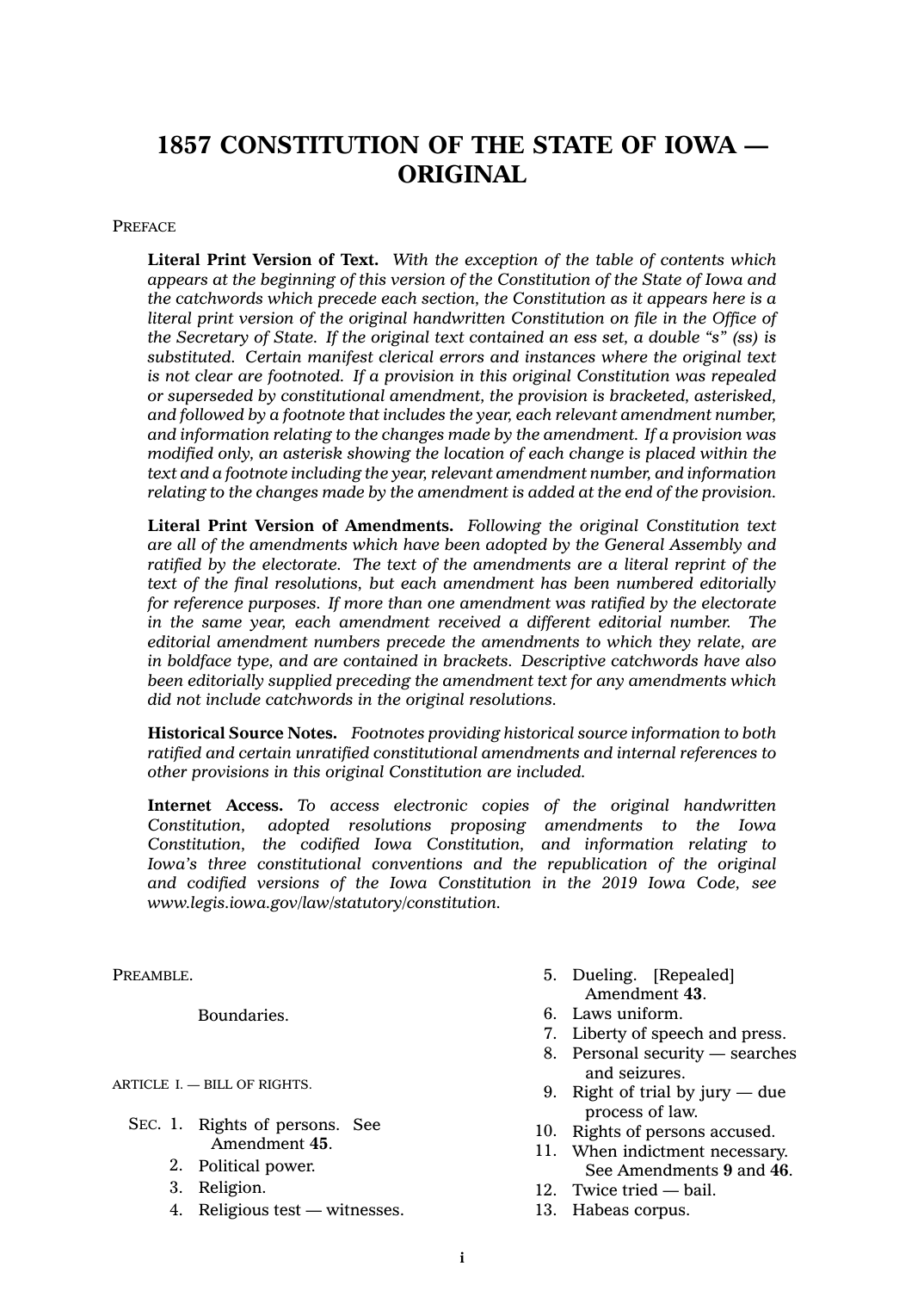- 14. Military.
- 15. Quartering soldiers.
- 16. Treason.
- 17. Bail punishments.
- 18. Eminent domain. See Amendment **13**.
- 19. Imprisonment for debt.
- 20. Right of assemblage petition.
- 21. Attainder ex post facto law — obligation of contract.
- 22. Resident aliens.
- 23. Slavery penal servitude.
- 24. Agricultural leases.
- 25. Rights reserved.

#### $ARTICLE$   $II$   $-$  RIGHT OF SUFFRAGE.

- SEC. 1. Electors. See Amendments **1** and **30**.
	- 2. Privileged from arrest.
	- 3. From military duty.
	- 4. Persons in military service.
	- 5. Disqualified persons. See Amendment **47**.
	- 6. Ballot.

ARTICLE  $III. -$  OF THE DISTRIBUTION OF **POWERS** 

SEC. 1. Departments of government.

#### LEGISLATIVE DEPARTMENT.

- SEC. 1. General assembly.
	- 2. Sessions. See Amendments **24** and **36**.
	- 3. Representatives.
	- 4. Qualifications. See Amendments **6** and **15**.
	- 5. Senators qualifications.
	- 6. Number and classification. See Amendment **26**.
	- 7. Officers elections determined.
	- 8. Quorum.
	- 9. Authority of the houses.
	- 10. Protest record of vote.
	- 11. Privileged from arrest.
	- 12. Vacancies.
	- 13. Doors open.
	- 14. Adjournments.
	- 15. Bills.
- 16. Executive approval veto. See Amendment **27**.
- 17. Passage of bills.
- 18. Receipts and expenditures.
- 19. Impeachment.
- 20. Officers subject to
- impeachment judgment. 21. Members not appointed to
- office. 22. Disqualification.
- 23. Failure to account.
- 24. Appropriations.
- 25. Compensation of members.
- See Amendment **28**.
- 26. Time laws to take effect. See Amendments **23** and **40**.
- 27. Divorce.
- 28. Lotteries. [Repealed] Amendment **34**.
- 29. Acts one subject expressed in title.
- 30. Local or special laws general and uniform — boundaries of counties.
- 31. Extra compensation payment of claims appropriations for local or private purposes.
- 32. Oath of members.
- 33. Census. [Repealed] Amendment **17**.
- 34. Senators number method of apportionment. See Amendments **3**, **12**, **16**, and **26**.
- 35. Senators representatives number — apportionment districts. See Amendments **4**, **12**, and **26**.
- 36. Ratio of representation. See Amendment **26**.
- 37. Districts. See Amendment **26**.
- 38. Elections by general assembly.

ARTICLE IV. — EXECUTIVE DEPARTMENT.

- SEC. 1. Governor.
	- 2. Election and term. See Amendments **32** and **41**.
	- 3. Lieutenant governor returns of elections. See Amendments **32** and **41**.
	- 4. Election by general assembly. See Amendments **19** and **41**.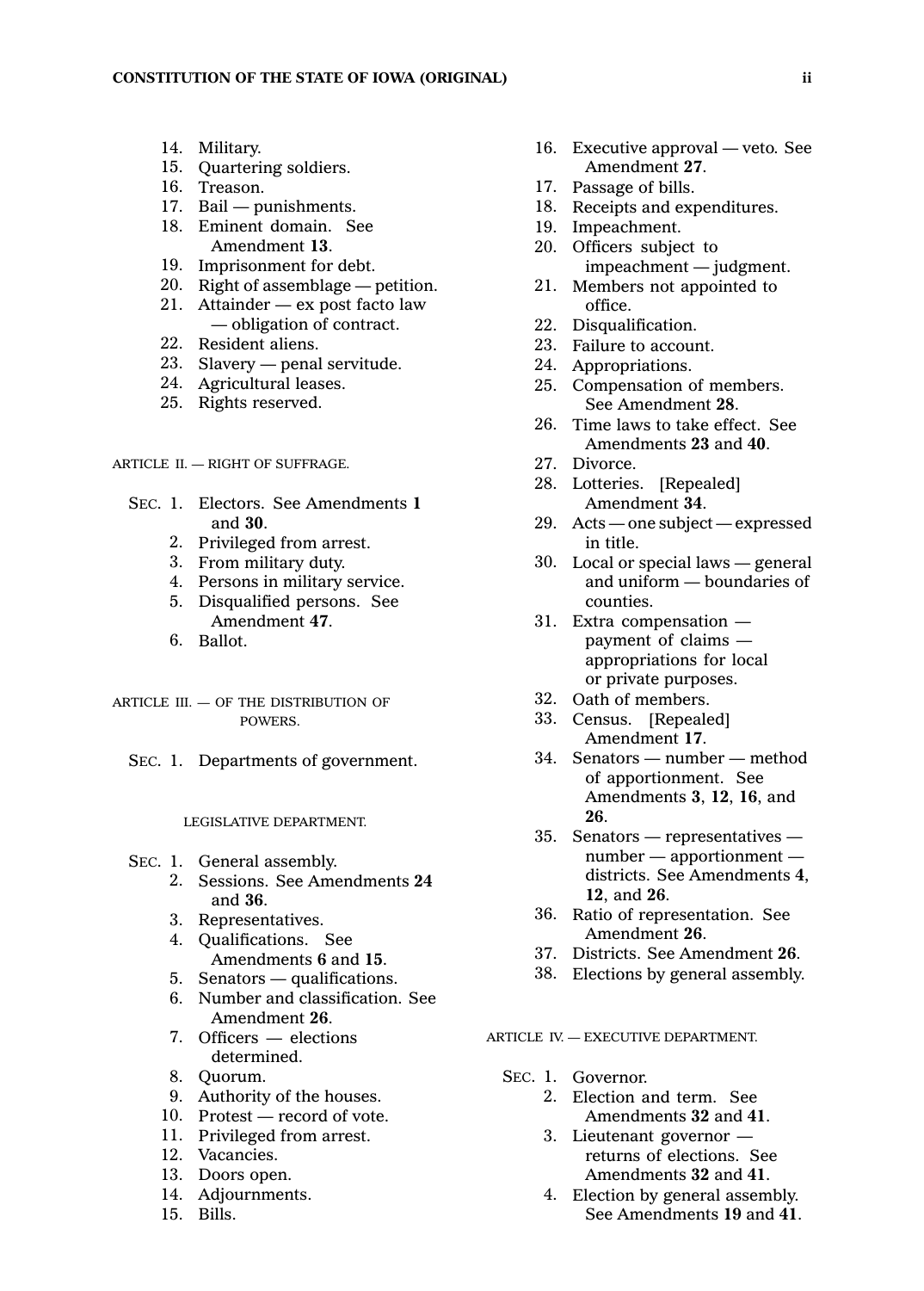- 5. Contested elections. See Amendment **41**.
- 6. Eligibility.
- 7. Commander in chief.
- 8. Duties of governor.
- 9. Execution of laws.
- 10. Vacancies.
- 11. Convening general assembly. See Amendment **36(2)**.
- 12. Message.
- 13. Adjournment.
- 14. Disqualification.
- 15. Terms compensation of lieutenant governor. See Amendments **32** and **42**.
- 16. Pardons reprieves commutations.
- 17. Lieutenant governor to act as governor.
- 18. President of senate. See Amendment **42**.
- 19. Vacancies. See Amendments **20** and **42**.
- 20. Seal of state.
- 21. Grants and commissions.
- 22. Secretary auditor treasurer. See Amendment **32**.
- ARTICLE V. JUDICIAL DEPARTMENT.
	- SEC. 1. Courts.
		- 2. Supreme court.
		- 3. Election of judges term. [Repealed] Amendment **21**.
		- 4. Jurisdiction of supreme court. See Amendment **21**.
		- 5. District court and judge. [Repealed] Amendment **21**.
		- 6. Jurisdiction of district court.
		- 7. Conservators of the peace.
		- 8. Style of process.
		- 9. Salaries. [Repealed] Amendment **21**.
		- 10. Judicial districts supreme court. See Amendment **8**.
		- 11. Judges when chosen. [Repealed] Amendment **21**.
		- 12. Attorney general. See Amendment **32**.
		- 13. District attorney. [Repealed] Amendment **31**.
		- 14. System of court practice.

ARTICLE VI. — MILITIA

- SEC. 1. Composition training. See Amendment **5**.
	- 2. Exemption.
	- 3. Officers.

ARTICLE VII. — STATE DEBTS.

- SEC. 1. Credit not to be loaned.
	- 2. Limitation.
	- 3. Losses to school funds.
	- 4. War debts.
	- 5. Contracting debt  $-$  submission to the people.
	- 6. Legislature may repeal.
	- 7. Tax imposed distinctly stated.

ARTICLE VIII. — CORPORATIONS.

- SEC. 1. How created.
	- 2. Taxation of corporations.
	- 3. State not to be <sup>a</sup> stockholder.
	- 4. Municipal corporations.
	- 5. Banking associations.
	- 6. State bank.
	- 7. Specie basis.
	- 8. General banking law.
	- 9. Stockholders' responsibility.
	- 10. Bill-holders preferred.
	- 11. Specie payments suspension.
	- 12. Amendment or repeal of laws — exclusive privileges.

ARTICLE IX. — EDUCATION AND SCHOOL LANDS.

1st. Education.

- SEC. 1. Board of education.
	- 2. Eligibility.
	- 3. Election of members.
	- 4. First session.
	- 5. Limitation of sessions.
	- 6. Secretary.
	- 7. Rules and regulations.
	- 8. Power to legislate.
	- 9. Governor ex officio <sup>a</sup> member.
	- 10. Expenses.
	- 11. State university.
	- 12. Common schools.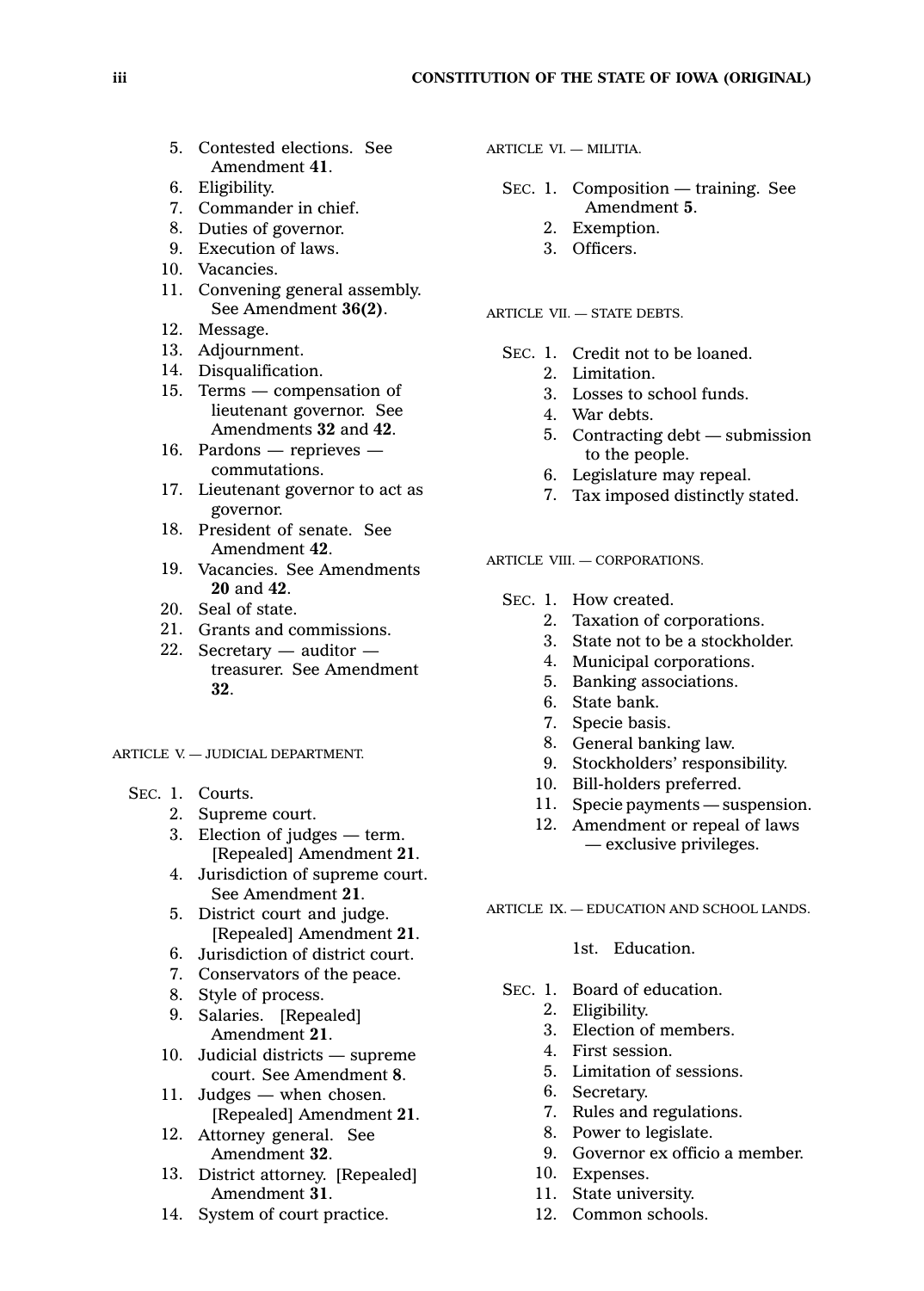- 13. Compensation.
- 14. Quorum style of acts.
- 15. Board may be abolished.

2nd. School Funds and School Lands.

- SEC. 1. Control management.
	- 2. Permanent fund.
	- 3. Perpetual support fund.
	- 4. Fines how appropriated. [Repealed] Amendment **35**.
	- 5. Proceeds of lands.
	- 6. Agents of school funds.
	- 7. Distribution. [Repealed] Amendment **39**.
- ARTICLE X. AMENDMENTS TO THE **CONSTITUTION** 
	- SEC. 1. How proposed submission.
		- 2. More than one amendment.
		- 3. Convention. See Amendment **22**.
- ARTICLE XI. MISCELLANEOUS.
	- SEC. 1. Justice of peace jurisdiction.
		- 2. Counties.
		- 3. Indebtedness of political or municipal corporations.
		- 4. Boundaries of state.
		- 5. Oath of office.
		- 6. How vacancies filled.
		- 7. Land grants located.
		- 8. Seat of government established — state university.

#### ARTICLE XII. — SCHEDULE.

- SEC. 1. Supreme law constitutionality of Acts.
	- 2. Laws in force.
	- 3. Proceedings not affected.
	- 4. Fines inure to the state. [Repealed] Amendment **35**.
	- 5. Bonds in force.
	- 6. First election for governor and lieutenant governor.
	- 7. First election of officers.
- 8. For judges of supreme court.
- 9. General assembly first session.
- 10. Senators.
- 11. Offices not vacated.
- 12. Judicial districts.
- 13. Submission of constitution.
- 14. Proposition to strike out the word "white".
- 15. Mills county.

## AMENDMENTS

AMENDMENTS OF 1868.

- 1. Qualifications of electors. **[1]**.
- 2. Census. **[2]**.
- 3. Senators apportionment. **[3]**. 4. Senators — representatives —
- apportionment. **[4]**.
- 5. Militia composition. **[5]**.

## AMENDMENT OF 1880.

#### Representatives — qualifications. **[6]**.

## AMENDMENTS OF 1884.

- 1. General election. **[7]**. [Repealed] Amendment **14**.
- 2. Judicial districts. **[8]**.
- 3. Grand jury. **[9]**.
- 4. County attorney. **[10]**. [Repealed] Amendment **31**.

# AMENDMENTS OF 1904.

- 1. General election. **[11]**. [Superseded] See Amendment **14**.
- 2. Number of senators. **[12]**. See Amendments **16** and **26**. Number of representatives — districts. **[12]**. See Amendment **26**. Ratio and apportionment. **[12]**. See Amendment **26**.

## AMENDMENT OF 1908.

# Drainage ditches and levees. **[13]**.

#### AMENDMENT OF 1916.

General election. **[14]**.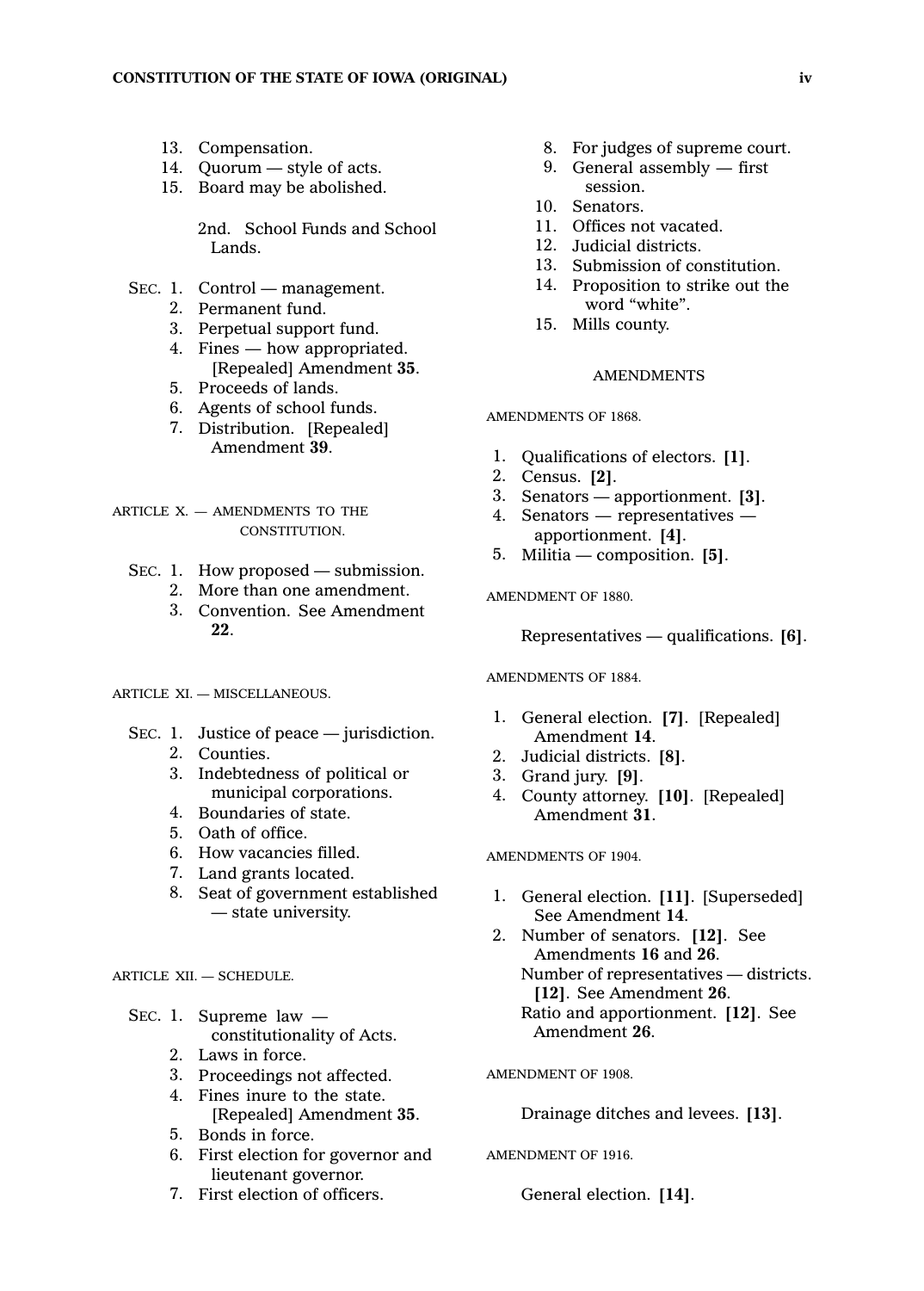## **<sup>v</sup> CONSTITUTION OF THE STATE OF IOWA (ORIGINAL)**

AMENDMENT OF 1926.

Legislative department. **[15]**.

AMENDMENT OF 1928.

Legislative department. **[16]**. [Repealed] Amendment **26**.

AMENDMENT OF 1936.

Census repeal. **[17]**.

AMENDMENT OF 1942.

Motor vehicle fees and fuel taxes. **[18]**.

AMENDMENTS OF 1952.

- 1. Death of governor-elect or failure to qualify. **[19]**. [Repealed] Amendment **41**.
- 2. Gubernatorial succession. **[20]**. See Amendment **42**.

AMENDMENT OF 1962.

Judicial department. **[21]**.

AMENDMENT OF 1964.

Constitutional convention. **[22]**.

AMENDMENT OF 1966.

Effective date of Acts. **[23]**.

AMENDMENTS OF 1968.

- 1. Annual sessions of General Assembly. **[24]**. See Amendment **36**.
- 2. Municipal home rule. **[25]**.
- 3. General Assembly membership. **[26]**. Congressional districts. **[26]**.
- 4. Item veto by Governor. **[27]**.
- 5. Compensation and expenses of General Assembly. **[28]**.

AMENDMENTS OF 1970.

- 1. Legislative districts. **[29]**.
- 2. Electors. **[30]**.

3. County attorney. **[31]**.

AMENDMENTS OF 1972.

- 1. Election and term [governor]. **[32]**. See Amendment **41**. Lieutenant governor — returns of elections. **[32]**. See Amendment **41**. Terms — compensation of lieutenant governor. **[32]**. See Amendment **42**. Secretary — auditor — treasurer. **[32]**. Attorney general. **[32]**.
- 2. Retirement and discipline of judges. **[33]**.
- 3. Lottery prohibition. **[34]**.

AMENDMENTS OF 1974.

- 1. Apportionment of fines. **[35]**.
- 2. Annual sessions of General Assembly — special sessions. **[36]**.

AMENDMENT OF 1978.

Counties home rule. **[37]**.

AMENDMENTS OF 1984.

- 1. Nullification of administrative rules. **[38]**.
- 2. Distribution. **[39]**.

AMENDMENT OF 1986.

Time laws to take effect. **[40]**.

AMENDMENTS OF 1988.

1. Election and term. **[41]**. Governor and lieutenant governor elected jointly — returns of elections. **[41]**. Election by general assembly in case of tie — succession by lieutenant

governor. **[41]**.

- Contested elections. **[41]**.
- 2. Terms compensation. **[42]**. Duties of lieutenant governor. **[42]**. Succession to office of governor and lieutenant governor. **[42]**.

AMENDMENT OF 1992.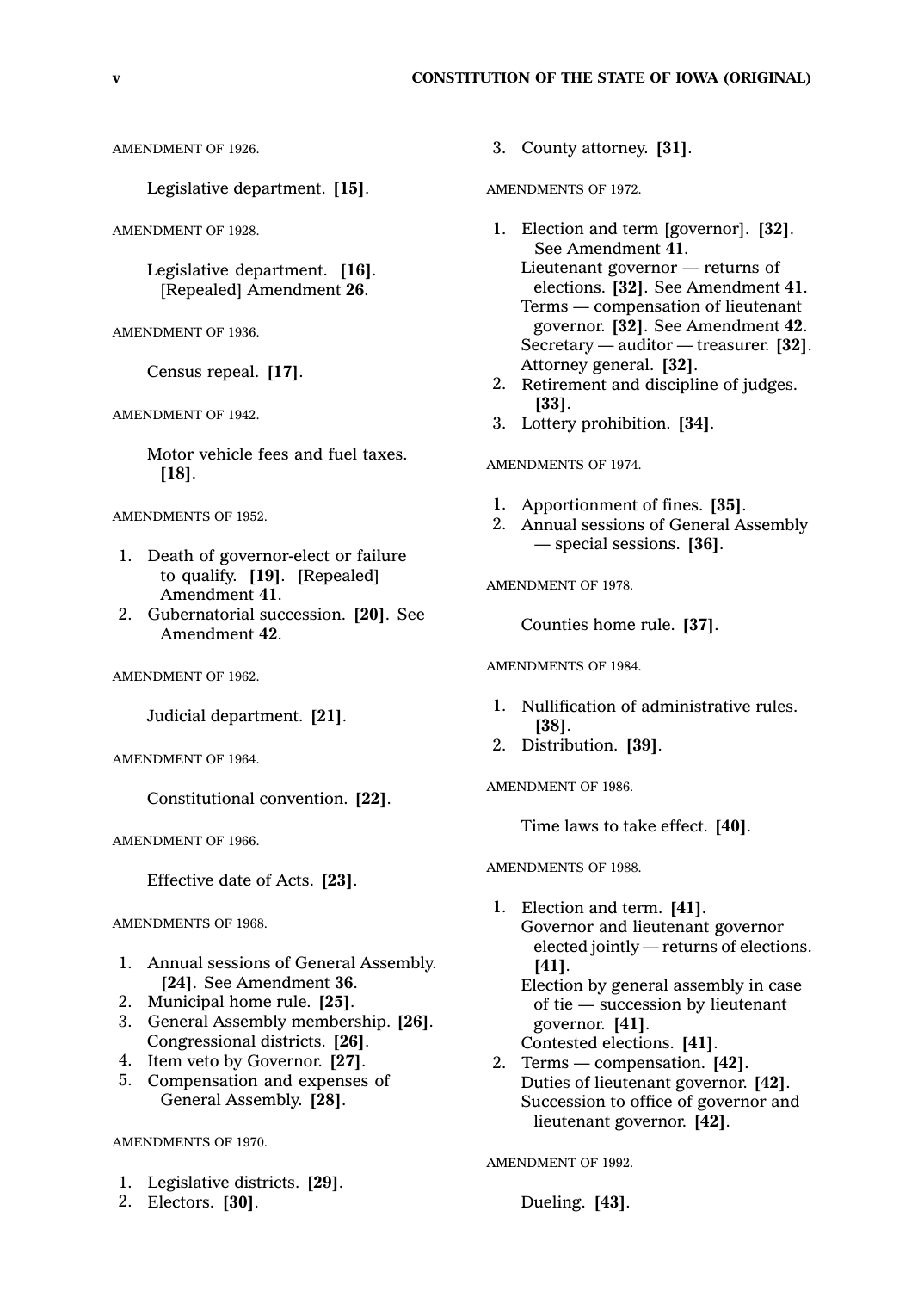AMENDMENT OF 1996.

Fish and wildlife protection funds. **[44]**.

AMENDMENTS OF 1998.

- 1. Rights of persons. **[45]**.
- 2. When indictment necessary grand jury. **[46]**.

**Preamble.** WE, THE PEOPLE OF THE STATE OF IOWA, grateful to the Supreme Being for the blessings hitherto enjoyed, and feeling our dependence on Him for <sup>a</sup> continuation of those blessings, do ordain and establish <sup>a</sup> free and independent government, by the name of the State of Iowa, the boundaries whereof shall be as follows:

**Boundaries.** Beginning in the middle of the main channel of the Mississippi River, at <sup>a</sup> point due East of the middle of the mouth of the main channel of the Des Moines River, thence up the middle of the main channel of the said Des Moines River, to <sup>a</sup> point on said river where the Northern boundary line of the State of Missouri  $-$  as established by the constitution of that State — adopted June 12th. 1820 — crosses the said middle of the main channel of the said Des Moines River; thence Westwardly along the said Northern boundary line of the State of Missouri, as established at the time aforesaid, until an extension of said line intersects the middle of the main channel of the Missouri River; thence up the middle of the main channel of the said Missouri River to <sup>a</sup> point opposite the middle of the main channel of the Big Sioux River, according to Nicollett's Map: thence up the main channel of the said Big Sioux River, according to the said map, until it is intersected by the parallel of forty three degrees and thirty minutes North latitude; thence East along said parallel of forty three degrees and thirty minutes until said parallel intersects the middle of the main channel of the Mississippi River; thence down the middle of the main channel of said Mississippi River to the place of beginning.

# **ARTICLE I.**

# BILL OF RIGHTS.

**Rights of persons.** SECTION 1. All men\* are, by nature, free and equal, and have certain inalienable rights — among which are those of enjoying and defending life and liberty, acquiring, possessing and protecting property, and pursuing and obtaining safety and happiness.

\*In 1998, this section was amended by adding the words "and women", see Amendment **45**

**Political power.** SEC. 2. All political power is inherent in the people. Government is instituted for the protection, security, and benefit of the people, and they have the right, at all times, to alter or reform the same, whenever the public good may require it.

**Religion.** SEC. 3. The General Assembly shall make no law respecting an establishment of religion, or prohibiting the free exercise thereof; nor shall any person be compelled to attend any place of worship, pay tithes, taxes, or other rates for building or repairing places of worship, or the maintenance of any minister, or ministry.

**Religious test —witnesses.** SEC. 4. No religious test shall be required as <sup>a</sup> qualification for any office, or public trust, and no person shall be deprived of any of his rights, privileges,

AMENDMENT OF 2008.

Disqualified persons. **[47]**.

AMENDMENT OF 2010.

Natural resources. **[48]**.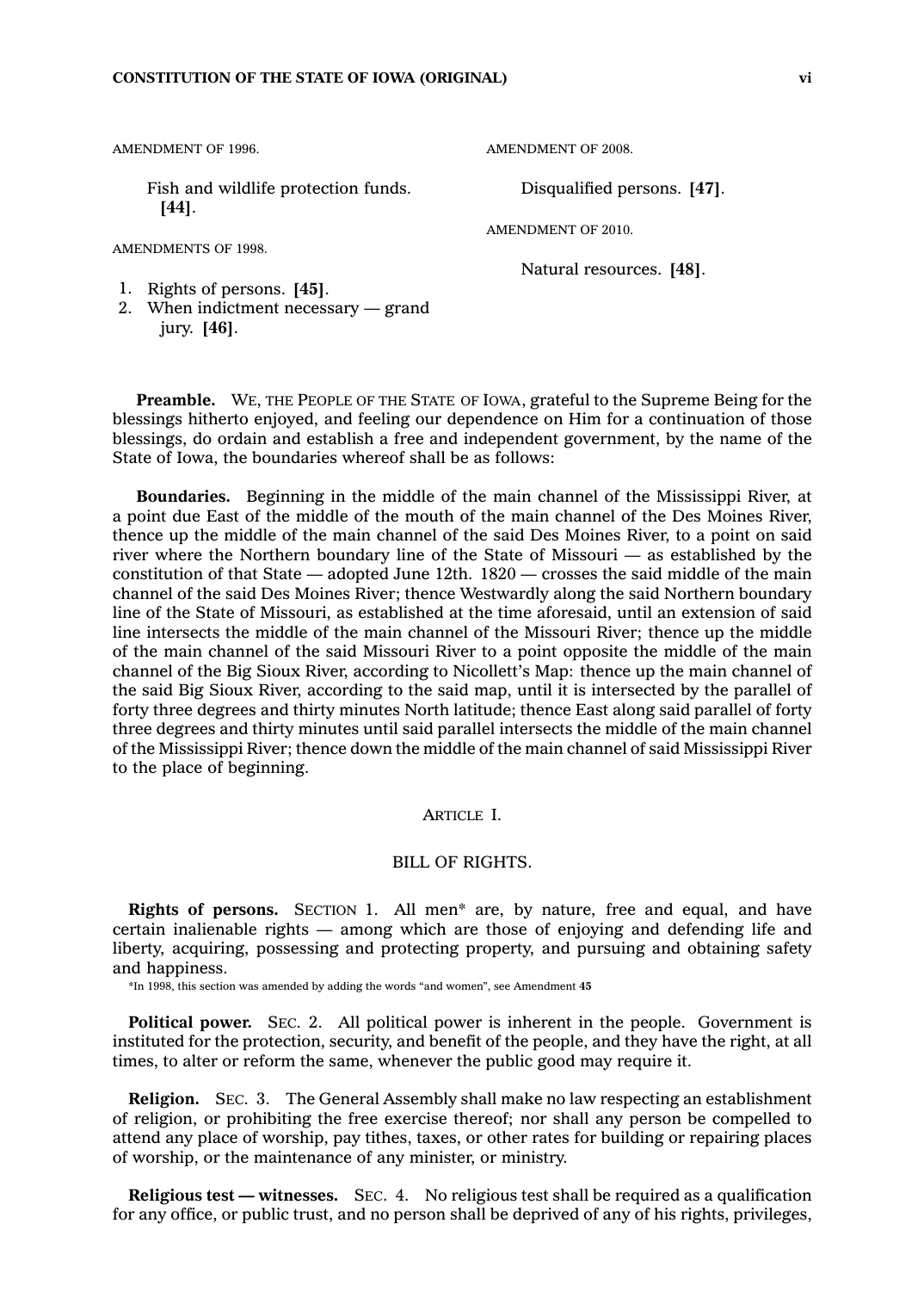or capacities, or disqualified from the performance of any of his public or private duties, or rendered incompetent to give evidence in any court of law or equity, in consequence of his opinions on the subject of religion; and any party to any judicial proceeding shall have the right to use as <sup>a</sup> witness, or take the testimony of, any other person not disqualified on account of interest, who may be cognizant of any fact material to the case; and parties to suits may be witnesses, as provided by law.

**Dueling.** SEC. 5. [Any citizen of this State who may hereafter be engaged, either directly, or indirectly, in <sup>a</sup> duel, either as principal, or accessory before the fact, shall forever be disqualified from holding any office under the Constitution and laws of this State.]\*

\*In 1992, this section was repealed, see Amendment **43**

**Laws uniform.** SEC. 6. All laws of <sup>a</sup> general nature shall have <sup>a</sup> uniform operation; the General Assembly shall not grant to any Citizen, or class of Citizens, privileges or immunities, which, upon the same terms shall not equally belong to all Citizens.

**Liberty of speech and press.** SEC. 7. Every person may speak, write, and publish his sentiments on all subjects, being responsible for the abuse of that right. No law shall be passed to restrain or abridge the liberty of speech, or of the press. In all prosecutions or indictments for libel, the truth may be given in evidence to the jury, and if it appear to the jury that the matter charged as libellous was true, and was published with good motives and for justifiable ends, the party shall be acquitted.

**Personal security — searches and seizures.** SEC. 8. The right of the people to be secure in their persons, houses, papers and effects, against unreasonable seizures and searches shall not be violated; and no warrant shall issue but on probable cause, supported by oath or affirmation, particularly describing the place to be searched, and the persons and things to be seized.

**Right of trial by jury — due process of law.** SEC. 9. The right of trial by jury shall remain inviolate; but the General Assembly may authorize trial by <sup>a</sup> jury of <sup>a</sup> less number than twelve men in inferior courts; but no person shall be deprived of life, liberty, or property, without due process of law.

**Rights of persons accused.** SEC. 10. In all criminal prosecutions, and in cases involving the life, or liberty of an individual the accused shall have <sup>a</sup> right to <sup>a</sup> speedy and public trial by an impartial jury; to be informed of the accusation against him, to have <sup>a</sup> copy of the same when demanded; to be confronted with the witnesses against him; to have compulsory process for his witnesses; and, to have the assistance of counsel.

**When indictment necessary.** SEC. 11. All offences less than felony and in which the punishment does not exceed <sup>a</sup> fine of One hundred dollars,\*\* or imprisonment for thirty days, shall be tried summarily before <sup>a</sup> Justice of the Peace,\*\* or other officer authorized by law, on information under oath, without indictment, or the intervention of <sup>a</sup> grand jury, saving to the defendant the right of appeal; and no person shall be held to answer for any higher criminal offence, unless on presentment or indictment by <sup>a</sup> grand jury,\* except in cases arising in the army, or navy, or in the militia, when in actual service, in time of war or public danger.

\*In 1884, an amendment regarding indictment and the number of grand jurors was adopted and ratified, see Amendment **9**

\*\*In 1998, this section was amended to eliminate references to the one hundred dollar fine and justices of the peace, see Amendment **46**

**Twice tried — bail.** SEC. 12. No person shall after acquittal, be tried for the same offence. All persons shall, before conviction, be bailable, by sufficient sureties, except for capital offences where the proof is evident, or the presumption great.

**Habeas corpus.** SEC. 13. The writ of habeas corpus shall not be suspended, or refused when application is made as required by law, unless in case of rebellion, or invasion the public safety may require it.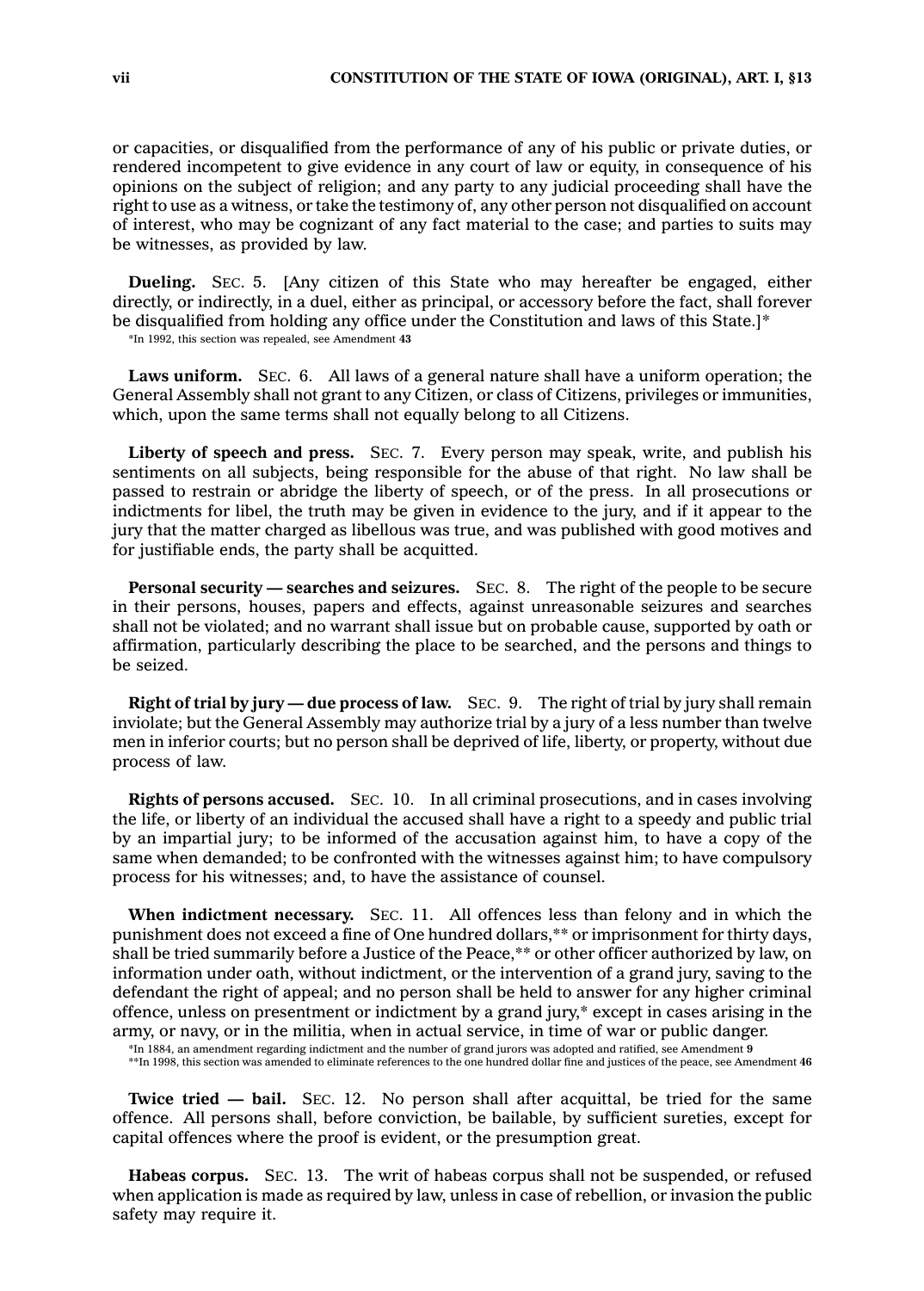**Military.** SEC. 14. The military shall be subordinate to the civil power. No standing army shall be kept up by the State in time of peace; and in time of war, no appropriation for <sup>a</sup> standing army shall be for <sup>a</sup> longer time than two years.

**Quartering soldiers.** SEC. 15. No soldier shall, in time of peace, be quartered in any house without the consent of the owner, nor in time of war except in the manner prescribed by law.

**Treason.** SEC. 16. Treason against the State shall consist only in levying war against it, adhering to its enemies, or giving them aid and comfort. No person shall be convicted of treason, unless on the evidence of two witnesses to the same overt act, or confession in open Court.

**Bail —punishments.** SEC. 17. Excessive bail shall not be required; excessive fines shall not be imposed, and cruel and unusual punishment shall not be inflicted.

**Eminent domain.** SEC. 18. Private property shall not be taken for public use without just compensation first being made, or secured to be made to the owner thereof, as soon as the damages shall be assessed by <sup>a</sup> jury, who shall not take into consideration any advantages that may result to said owner on account of the improvement for which it is taken.\*

\*In 1908, this section was amended by adding <sup>a</sup> paragraph relating to levees, drains, and ditches for agricultural, sanitary, or mining purposes, see Amendment **13**

**Imprisonment for debt.** SEC. 19. No person shall be imprisoned for debt in any civil action, on mesne or final process, unless in case of fraud; and no person shall be imprisoned for <sup>a</sup> militia fine in time of peace.

**Right of assemblage — petition.** SEC. 20. The people have the right freely to assemble together to counsel for the common good; to make known their opinions to their representatives and to petition for <sup>a</sup> redress of grievances.

**Attainder — ex post facto law — obligation of contract.** SEC. 21. No bill of attainder, ex post facto law, or law impairing the obligation of contracts, shall ever be passed.

**Resident aliens.** SEC. 22. Foreigners who are, or may hereafter become residents of this State, shall enjoy the same rights in respect to the possession, enjoyment and descent of property, as native born citizens.

**Slavery — penal servitude.** SEC. 23. There shall be no slavery in this State; nor shall there be involuntary servitude, unless for the punishment of crime.

**Agricultural leases.** SEC. 24. No lease or grant of agricultural lands, reserving any rent, or service of any kind, shall be valid for <sup>a</sup> longer period than twenty years.

**Rights reserved.** SEC. 25. This enumeration of rights shall not be construed to impair or deny others, retained by the people.

In 1882, an additional section (SEC. 26) providing for <sup>a</sup> prohibition of intoxicating liquors was added to this original Constitution, Art. I by an amendment proposed by the general assembly in 1880 Acts, JR 8, readopted in 1882 Acts, JR 8, and ratified by the electorate in <sup>a</sup> special election held on June 27, 1882; the supreme court, however, in the case of *Koehler v. Hill*, 60 Iowa 543, on April 21, 1883, held that, owing to certain irregularities, the amendment was not legally submitted to the voters and did not become <sup>a</sup> part of the Constitution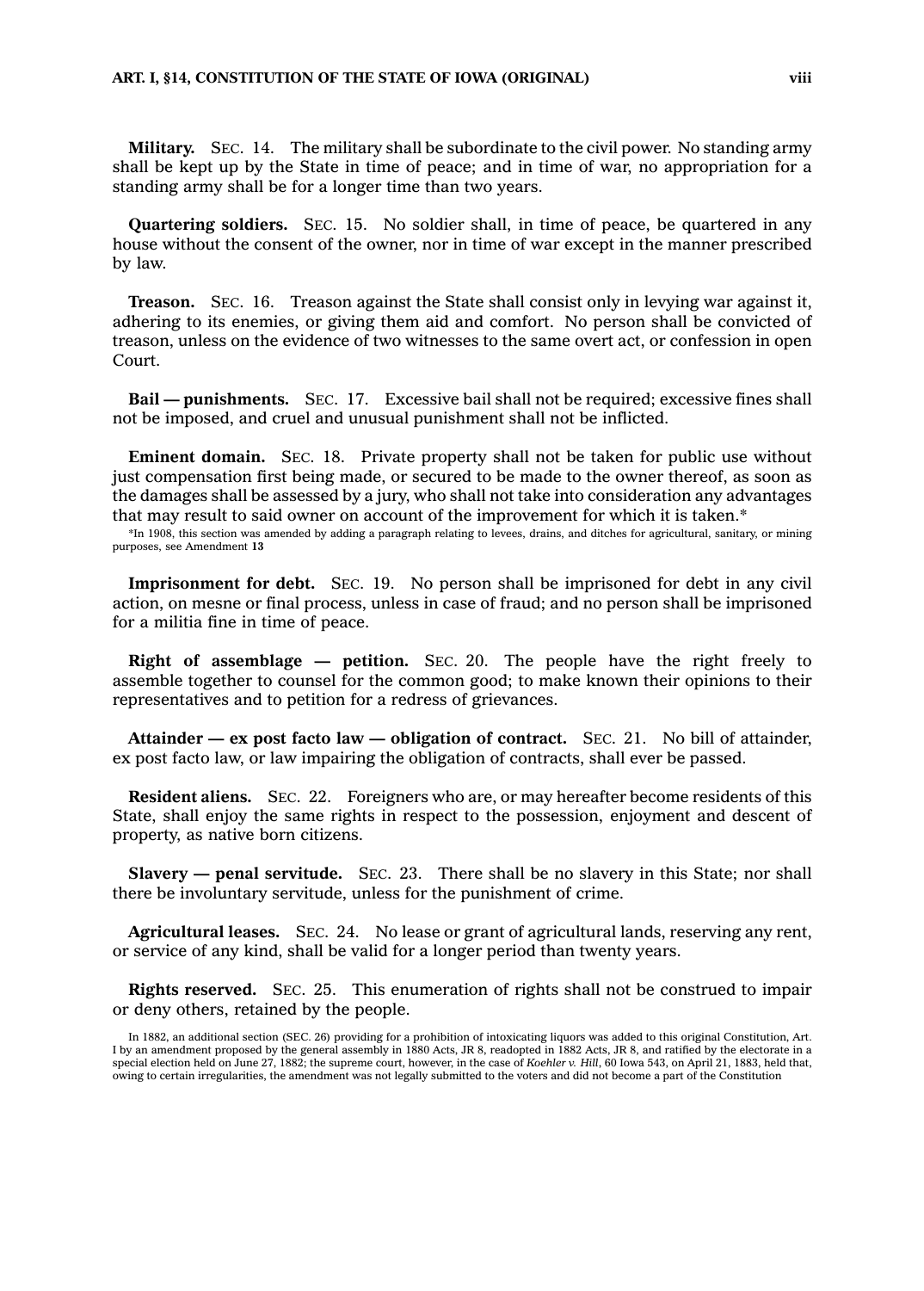# ARTICLE II.

## RIGHT OF SUFFRAGE.

**Electors.** SECTION 1. [Every [white]\* male citizen of the United States, of the age of twenty one years, who shall have been <sup>a</sup> resident of this State six months next preceding the election, and of the County in which he claims his vote sixty days, shall be entitled to vote at all elections which are now or hereafter may be authorised by law.]\*\*

\*In 1868, this section was amended by striking the word "white", see Amendment **1**

In 1916, <sup>a</sup> proposal made in 1913 Acts, HJR 6 and SJR 10, and 1915 Acts, ch 18, to strike the word "male" was defeated; for information regarding votes cast on the amendment, see 1917-1918 Iowa Official Register, pp. 462-481

\*\*In 1970, this section was repealed and <sup>a</sup> substitute adopted in lieu thereof, see Amendment **30**

**Privileged from arrest.** SEC. 2. Electors shall, in all cases except treason, felony, or breach of the peace, be privileged from arrest on the days of election, during their attendance at such election, going to and returning therefrom.

**From military duty.** SEC. 3. No elector shall be obliged to perform military duty on the day of election, except in time of war, or public danger.

**Persons in military service.** SEC. 4. No person in the military, naval, or marine service of the United States shall be considered <sup>a</sup> resident of this State by being stationed in any garrison, barrack, or military or naval place, or station within this State.

**Disqualified persons.** SEC. 5. [No idiot, or insane person, or person convicted of any infamous crime, shall be entitled to the privileges of an elector.]\*

\*In 2008, this section was repealed and <sup>a</sup> substitute adopted in lieu thereof, see Amendment **47**

**Ballot.** SEC. 6. All elections by the people shall be by ballot.

An additional section (SEC. 7) pertaining to the general election was added to this original Constitution, Art. II, by the amendments of 1884, but was repealed and <sup>a</sup> substitute adopted in lieu thereof in 1916, see Amendments **7** and **14**

# ARTICLE III.

OF THE DISTRIBUTION OF POWERS.

**Departments of government.** SECTION 1. The powers of the government of Iowa shall be divided into three separate departments — the Legislative, the Executive, and the Judicial: and no person charged with the exercise of powers properly belonging to one of these departments shall exercise any function appertaining to either of the others, except in cases hereinafter expressly directed or permitted.

# LEGISLATIVE DEPARTMENT.

**General assembly.** SECTION 1. The Legislative authority of this State shall be vested in <sup>a</sup> General Assembly, which shall consist of <sup>a</sup> Senate and House of Representatives; and the style of every law shall be, "Be it enacted by the General Assembly of the State of Iowa".

**Sessions.** SEC. 2. [The sessions of the General Assembly shall be biennial, and shall commence on the second Monday in January next ensuing the election of its members; unless the Governor of the State shall, in the meantime, convene the General Assembly by proclamation.]\*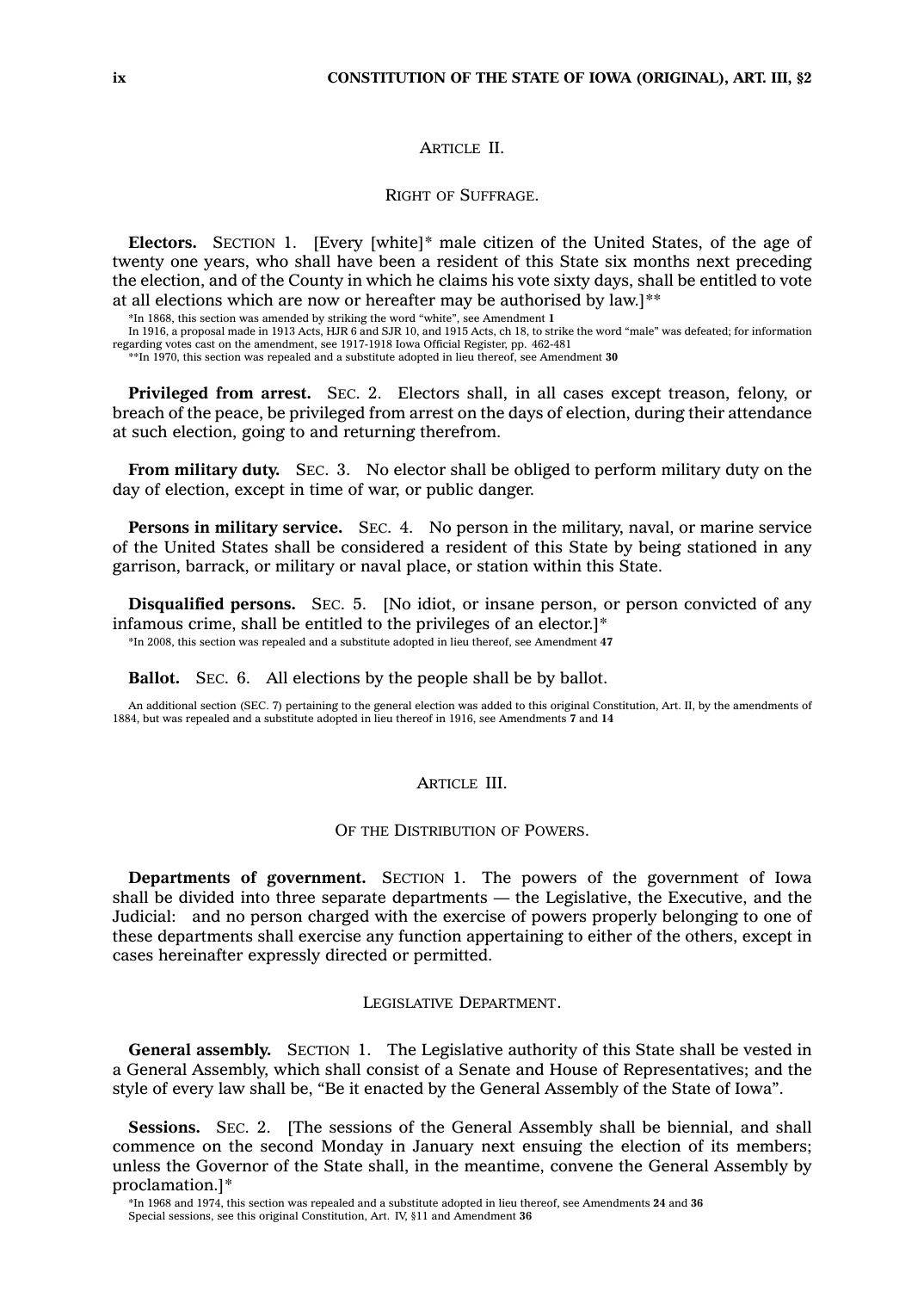**Representatives.** SEC. 3. The members of the House of Representatives shall be chosen every second year, by the qualified electors of their respective districts, [on the second Tuesday in October,\* except the years of the Presidential election, when the election shall be on the Tuesday next after the first Monday in November;]\* and their term of office shall commence on the first day of January next after their election, and continue two years, and until their successors are elected and qualified.

\*In 1884 and 1916, amendments adding and then replacing section 7 of Art. II changed the time for holding the general election; in 1904, an amendment to Art. XII established <sup>a</sup> time for the holding of biennial general elections and was effective until it was repealed by the 1916 amendment, see Amendments **7**, **11**, and **14**

**Qualifications.** SEC. 4. No person shall be <sup>a</sup> member of the House of Representatives who shall not have attained the age of twenty-one years, be a [free white] [male]\* citizen of the United States, and shall have been an inhabitant of this State one year next preceding his election, and at the time of his election shall have had an actual residence of sixty days in the County, or District he may have been chosen to represent.

\*In 1880, the words "free white" were stricken; the word "male" was stricken in 1926, see Amendments **6** and **15**

**Senators — qualifications.** SEC. 5. Senators shall be chosen for the term of four years, at the same time and place as Representatives; they shall be twenty-five years of age, and possess the qualifications of Representatives as to residence and citizenship.

**Number and classification.** SEC. 6. [The number of Senators shall not be less than one third, nor more than one half the representative body; and shall be so classified by lot, that one class, being as nearly one half as possible, shall be elected every two years. When the number of Senators is increased, they shall be annexed by lot to one or the other of the two classes, so as to keep them as nearly equal in numbers as practicable.]\*

\*In 1968, this section was repealed and <sup>a</sup> substitute adopted in lieu thereof, see Amendment **26**

**Officers — elections determined.** SEC. 7. Each house shall choose its own officers, and judge of the qualification, election, and return of its own members. A contested election shall be determined in such manner as shall be directed by law.

**Quorum.** SEC. 8. A majority of each house shall constitute <sup>a</sup> quorum to transact business; but <sup>a</sup> smaller number may adjourn from day to day, and may compel the attendance of absent members in such manner and under such penalties as each house may provide.

**Authority of the houses.** SEC. 9. Each house shall sit upon its own adjournments, keep <sup>a</sup> journal of its proceedings, and publish the same; determine its rules of proceedings, punish members for disorderly behavior, and, with the consent of two thirds, expel <sup>a</sup> member, but not <sup>a</sup> second time for the same offense; and shall have all other powers necessary for <sup>a</sup> branch of the General Assembly of <sup>a</sup> free and independent State.

**Protest — record of vote.** SEC. 10. Every member of the General Assembly shall have the liberty to dissent from, or protest against any act or resolution which he may think injurious to the public, or an individual, and have the reasons for his dissent entered on the journals; and the yeas and nays of the members of either house, on any question, shall, at the desire of any two members present, be entered on the journals.

**Privileged from arrest.** SEC. 11. Senators and Representatives, in all cases, except treason, felony, or breach of the peace, shall be privileged from arrest during the session of the General Assembly, and in going to and returning from the same.

**Vacancies.** SEC. 12. When vacancies occur in either house, the Governor or the person exercising the functions of Governor, shall issue writs of election to fill such vacancies.

**Doors open.** SEC. 13. The doors of each house shall be open, except on such occasions, as, in the opinion of the house, may require secrecy.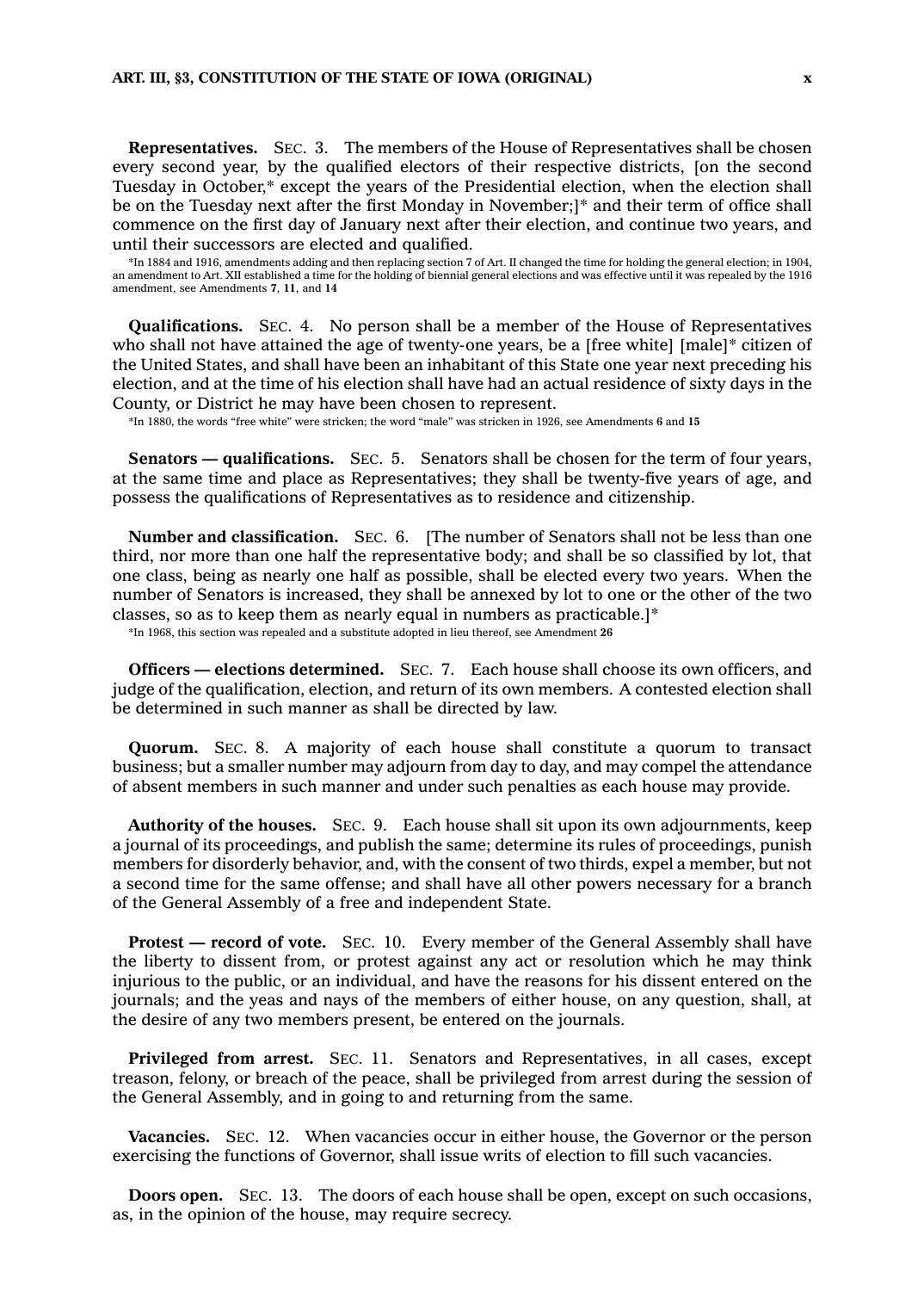**Adjournments.** SEC. 14. Neither house shall, without the consent of the other, adjourn for more than three days, nor to any other place than that in which they may be sitting.

**Bills.** SEC. 15. Bills may originate in either house, and may be amended, altered, or rejected by the other; and every bill having passed both houses, shall be signed by the Speaker and President of their respective houses.

**Executive approval — veto.** SEC. 16. Every bill which shall have passed the General Assembly, shall, before it becomes <sup>a</sup> law, be presented to the Governor. If he approve, he shall sign it; but if not, he shall return it with his objections, to the house in which it originated, which shall enter the same upon their journal, and proceed to re-consider it; if, after such re-consideration, it again pass both houses, by yeas and nays, by <sup>a</sup> majority of two thirds of the members of each house, it shall become <sup>a</sup> law, notwithstanding the Governors\* objections. If any bill shall not be returned within three days after it shall have been presented to him, Sunday excepted, the same shall be <sup>a</sup> law in like manner as if he had signed it, unless the General Assembly, by adjournment, prevent such return. Any bill submitted to the Governor for his approval during the last three days of <sup>a</sup> session of the General Assembly, shall be deposited by him in the office of the Secretary of State, within thirty days after the adjournment, with his approval, if approved by him, and with his objections, if he disapproves thereof.\*\*

\*According to original document \*\*In 1968, an additional paragraph regarding item vetoes by the governor was added to this section, see Amendment **27**

**Passage of bills.** SEC. 17. No bill shall be passed unless by the assent of <sup>a</sup> majority of all the members elected to each branch of the General Assembly, and the question upon the final passage shall be taken immediately upon its last reading, and the yeas and nays entered on the journal.

**Receipts and expenditures.** SEC. 18. An accurate statement of the receipts and expenditures of the public money shall be attached to and published with the laws, at every regular session of the General Assembly.

**Impeachment.** SEC. 19. The House of Representatives shall have the sole power of impeachment, and all impeachments shall be tried by the Senate. When sitting for that purpose, the senators shall be upon oath or affirmation; and no person shall be convicted without the concurrence of two thirds of the members present.

Referred to in Amendment **33**

**Officers subject to impeachment — judgment.** SEC. 20. The Governor, Judges of the Supreme and District Courts, and other State officers, shall be liable to impeachment for any misdemeanor or malfeasance in office: but judgment in such cases shall extend only to removal from office, and disqualification to hold any office of honor, trust, or profit, under this State; but the party convicted or acquitted shall nevertheless be liable to indictment, trial, and punishment, according to law. All other civil officers shall be tried for misdemeanors and malfeasance in office, in such manner as the General Assembly may provide.

Referred to in Amendment **33**

**Members not appointed to office.** SEC. 21. No senator or representative shall, during the time for which he shall have been elected, be appointed to any civil office of profit under this State, which shall have been created, or the emoluments of which shall have been increased during such term, except such offices as may be filled by elections by the people.

**Disqualification.** SEC. 22. No person holding any lucrative office under the United States, or this State, or any other power, shall be eligible to hold <sup>a</sup> seat in the General Assembly: but offices in the militia, to which there is attached no annual salary, or the office of justice of the peace, or postmaster whose compensation does not exceed one hundred dollars per annum, or notary public, shall not be deemed lucrative.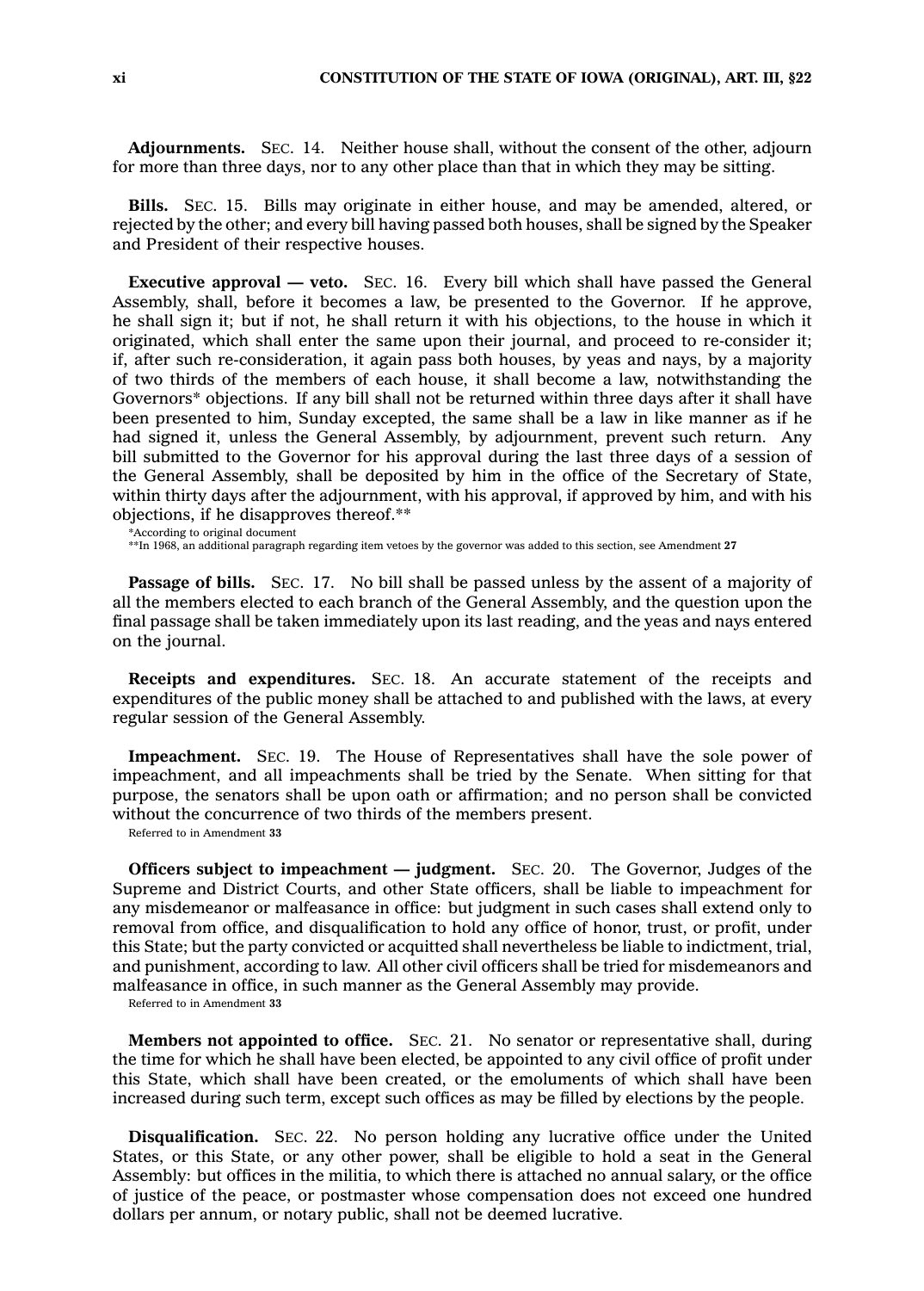**Failure to account.** SEC. 23. No person who may hereafter be <sup>a</sup> collector or holder of public monies, shall have <sup>a</sup> seat in either House of the General Assembly, or be eligible to hold any office of trust or profit in this State, until he shall have accounted for and paid into the treasury all sums for which he may be liable.

**Appropriations.** SEC. 24. No money shall be drawn from the treasury but in consequence of appropriations made by law.

**Compensation of members.** SEC. 25. [Each member of the first General Assembly under this Constitution, shall receive three dollars per diem while in session; and the further sum of three dollars for every twenty miles traveled, in going to and returning from the place where such session is held, by the nearest traveled route; after which they shall receive such compensation as shall be fixed by law; but no General Assembly shall have power to increase the compensation of its own members. And when convened in extra session they shall receive the same mileage and per diem compensation, as fixed by law for the regular session, and none other.]\*

\*In 1968, this section was repealed and <sup>a</sup> substitute adopted in lieu thereof, see Amendment **28**

**Time laws to take effect.** SEC. 26. No law of the General Assembly, passed at <sup>a</sup> regular session, of <sup>a</sup> public nature, shall take effect until the fourth\* day of July next after the passage thereof. Laws passed at <sup>a</sup> special session,\*\* shall take effect ninety days after the adjournment of the General Assembly by which they were passed. If the General Assembly shall deem any law of immediate importance, they may provide that the same shall take effect by publication in newspapers in the State.\*\*\*

\*In 1966, the effective date language was changed to "July first", see Amendment **23**

\*\*The punctuation in the original document is not clear

\*\*\*In 1986, this section was repealed and <sup>a</sup> substitute adopted in lieu thereof, see Amendment **40**

**Divorce.** SEC. 27. No divorce shall be granted by the General Assembly.

Lotteries. SEC. 28. [No lottery shall be authorized by this State; nor shall the sale of lottery tickets be allowed.]\*

\*In 1972, this section was repealed, see Amendment **34**

**Acts — one subject — expressed in title.** SEC. 29. Every act shall embrace but one subject, and matters properly connected therewith; which subject shall be expressed in the title. But if any subject shall be embraced in an act which shall not be expressed in the title, such act shall be void only as to so much thereof as shall not be expressed in the title.

**Local or special laws — general and uniform — boundaries of counties.** SEC. 30. The General Assembly shall not pass local or special laws in the following cases:

For the assessment and collection of taxes for State, County, or road purposes;

For laying out, opening, and working roads or highways;

For changing the names of persons;

For the incorporation of cities and towns;

For vacating roads, town plats, streets, alleys, or public squares;

For locating or changing county seats.

In all the cases above enumerated, and in all other cases where <sup>a</sup> general law can be made applicable, all laws shall be general, and of uniform operation throughout the State; and no law changing the boundary lines of any county shall have effect until upon being submitted to the people of the counties affected by the change, at <sup>a</sup> general election, it shall be approved by <sup>a</sup> majority of the votes in each county, cast for and against it.

Laws uniform, see this original Constitution, Art. I, §6

**Extra compensation — payment of claims — appropriations for local or private purposes.** SEC. 31. No extra compensation shall be made to any officer, public agent, or contractor, after the service shall have been rendered, or the contract entered into; nor, shall any money be paid on any claim, the subject matter of which shall not have been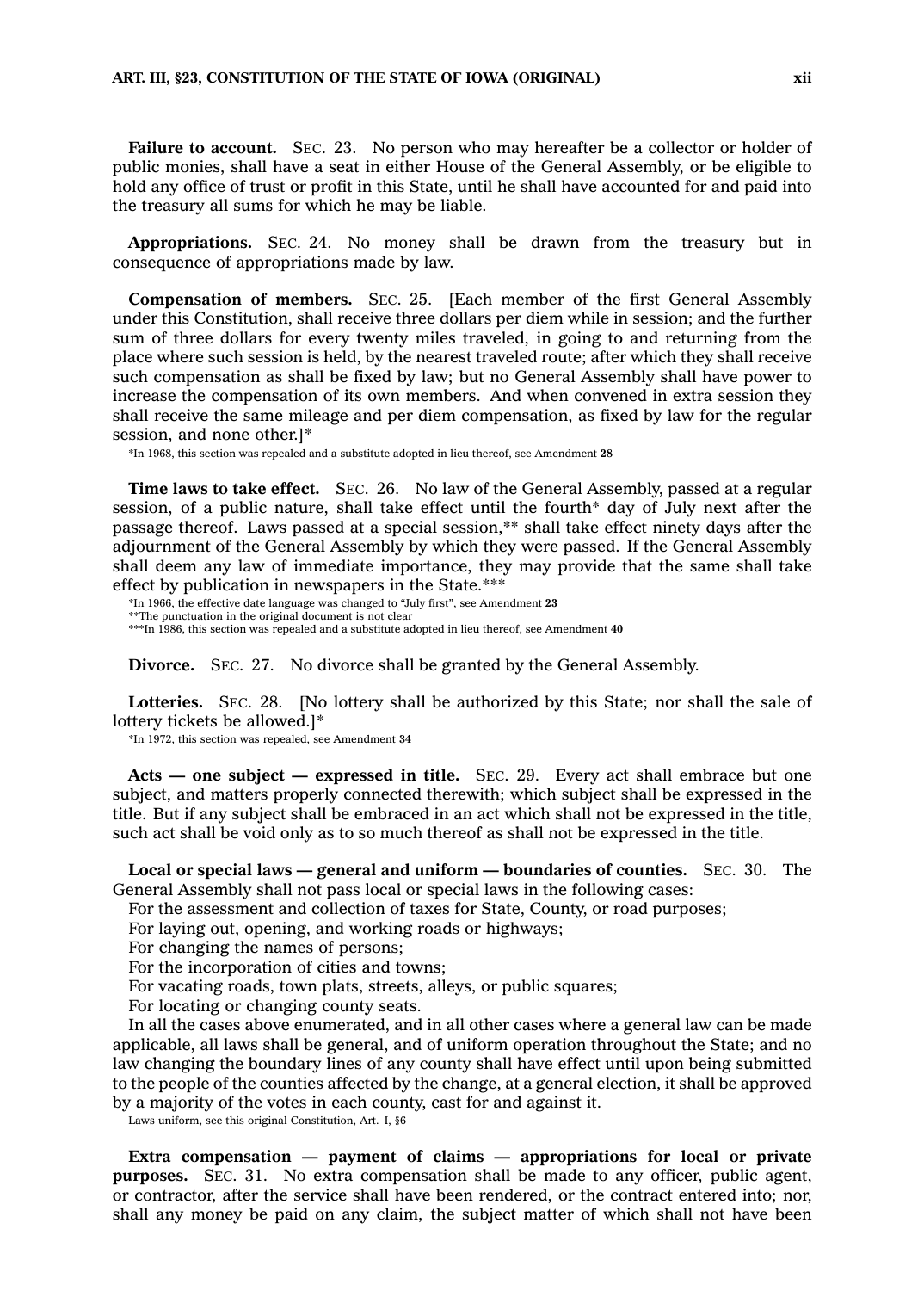provided for by pre-existing laws, and no public money or property shall be appropriated for local, or private purposes, unless such appropriation, compensation, or claim, be allowed by two-thirds of the members elected to each branch of the General Assembly.

**Oath of members.** SEC. 32. Members of the General Assembly shall, before they enter upon the duties of their respective offices, take and subscribe the following oath or affirmation: "I do solemnly swear, or affirm, (as the case may be,) that I will support the Constitution of the United States, and the Constitution of the State of Iowa, and that I will faithfully discharge the duties of Senator, (or Representative, as the case may be,) according to the best of my ability". And members of the General Assembly are hereby empowered to administer to each other the said oath or affirmation.

**Census.** SEC. 33. [The General Assembly shall, in the years One thousand eight hundred and fifty nine, One thousand eight hundred and sixty three, One thousand eight hundred and sixty five, One thousand eight hundred and sixty seven, One thousand eight hundred and sixty nine, and One thousand eight hundred and seventy five, and every ten years thereafter, cause an enumeration to be made of all the white\* inhabitants of the State.]\*\*

\*In 1868, this section was amended by striking the word "white", see Amendment **2**

\*\*In 1936, this section was repealed, see Amendment **17**

**Senators — number — method of apportionment.** SEC. 34. [The number of senators shall, at the next session following each period of making such enumeration, and the next session following each United States census, be fixed by law, and apportioned among the several counties, according to the number of white\* inhabitants in each.]\*\*

\*In 1868, this section was amended by striking the word "white", see Amendment **3**

\*\*In 1904 and 1968, this section was repealed and <sup>a</sup> substitute adopted in lieu thereof, see Amendments **12** and **26**

\*\*In 1928, the 1904 version of this section was amended to limit each county to no more than one senator, but this limitation was eliminated by the 1968 repeal and replacement of this section, see Amendments **16** and **26**

**Senators — representatives — number — apportionment — districts.** SEC. 35. [The Senate shall not consist of more than fifty members, nor the House of Representatives of more than one hundred; and they shall be apportioned among the several counties and representative districts of the State, according to the number of white\* inhabitants in each, upon ratios to be fixed by law; but no representative district shall contain more than four organized counties, and each district shall be entitled to at least one representative. Every county and district which shall have <sup>a</sup> number of inhabitants equal to one-half of the ratio fixed by law, shall be entitled to one representative; and any one county containing in addition to the ratio fixed by law, one half of that number, or more, shall be entitled to one additional representative. No floating district shall hereafter be formed.]\*\*

\*In 1868, this section was amended by striking the word "white", see Amendment **4**

\*\*In 1904 and 1968, this section was repealed and <sup>a</sup> substitute adopted in lieu thereof, see Amendments **12** and **26**

**Ratio** of representation. SEC. 36. [At its first session under this Constitution, and at every subsequent regular session, the General Assembly shall fix the ratio of representation, and also form into representative districts those counties which will not be entitled singly to <sup>a</sup> representative.]\*

\*In 1904 and 1968, this section was repealed and <sup>a</sup> substitute adopted in lieu thereof, see Amendments **12** and **26**

**Districts.** SEC. 37. [When <sup>a</sup> congressional, senatorial, or representative district shall be composed of two or more counties, it shall not be entirely separated by by\* any county belonging to another district; and no county shall be divided in forming <sup>a</sup> congressional, senatorial, or representative district.]\*\*

<sup>\*</sup>According to original document

<sup>\*\*</sup>In 1968, this section was repealed and <sup>a</sup> substitute adopted in lieu thereof, see Amendment **26**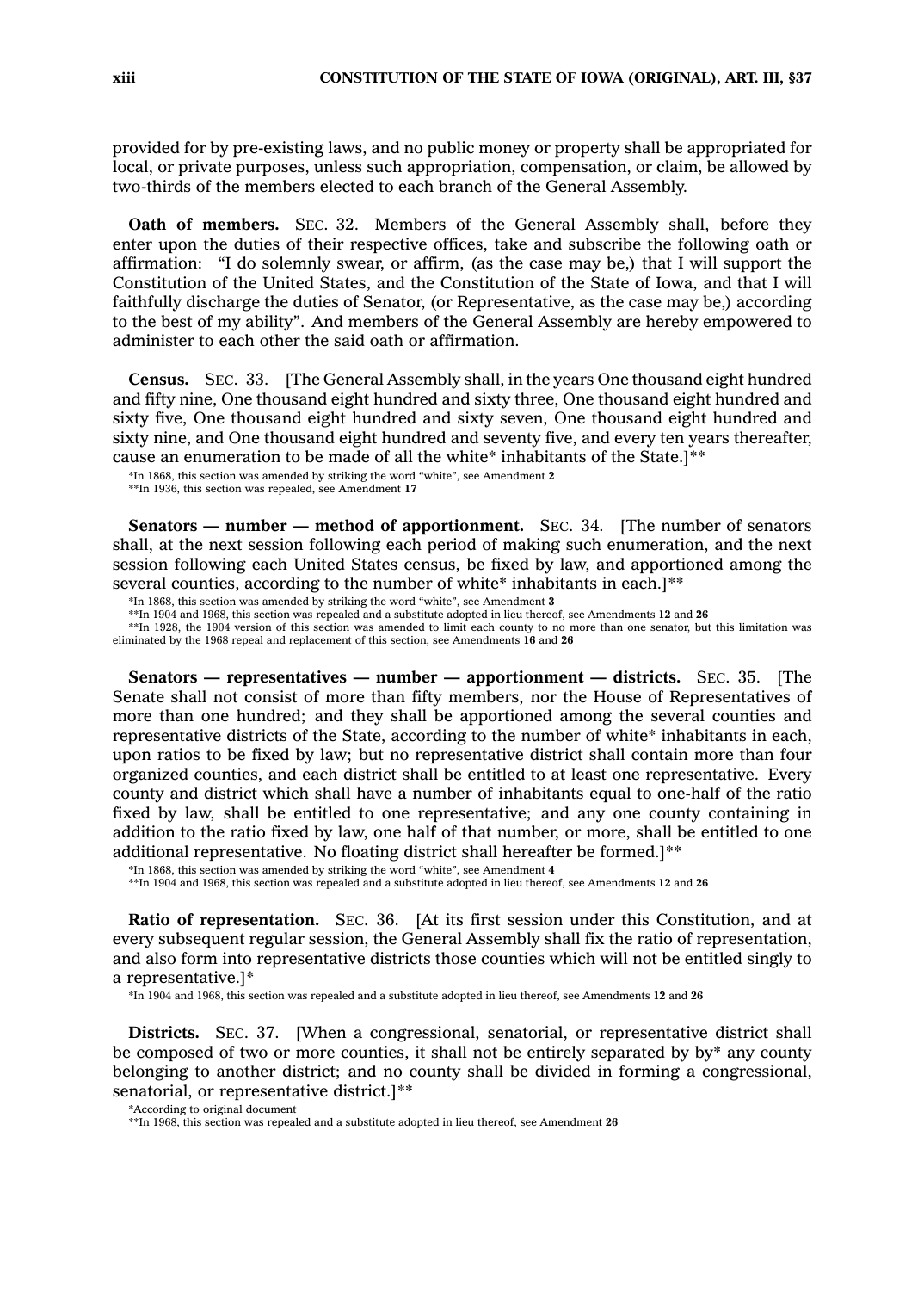**Elections by general assembly.** SEC. 38. In all elections by the General Assembly, the members thereof shall vote viva voce and the votes shall be entered on the journal.

Additional sections (SEC. 38A, SEC. 39, SEC. 39A, and SEC. 40) pertaining to municipal home rule, legislative districts, counties home rule<br>and nullification of administrative rules were added to this original Constitution respectively, see Amendments **25**, **29**, **37**, and **38**

# ARTICLE IV.

# EXECUTIVE DEPARTMENT.

**Governor.** SECTION 1. The Supreme Executive power of this State shall be vested in <sup>a</sup> Chief Magistrate, who shall be styled the Governor of the State of Iowa.

**Election and term.** SEC. 2. [The Governor shall be elected by the qualified electors at the time and place of voting for members of the General Assembly, and shall hold his office two years from the time of his installation, and until his successor is elected and qualified.]\* \*In 1972 and 1988, this section was repealed and <sup>a</sup> substitute adopted in lieu thereof, see Amendments **32** and **41**

**Lieutenant governor — returns of elections.** SEC. 3. [There shall be <sup>a</sup> Lieutenant Governor, who shall hold his office two years, and be elected at the same time as the Governor. In voting for Governor and Lieutenant Governor, the electors shall designate for whom they vote as Governor, and for whom as Lieutenant Governor. The returns of every election for Governor, and Lieutenant Governor, shall be sealed up and transmitted to the seat of government of the State, directed to the Speaker of the House of Representatives, who shall open and publish them in the presence of both Houses of the General Assembly.]\*

\*In 1972 and 1988, this section was repealed and <sup>a</sup> substitute adopted in lieu thereof, see Amendments **32** and **41**

**Election by general assembly.** SEC. 4. [The persons respectively having the highest number of votes for Governor and Lieutenant Governor, shall be declared duly elected; but in case two or more persons shall have an equal and the highest number of votes for either office, the General Assembly shall, by joint vote, forthwith proceed to elect one of said persons Governor, or Lieutenant Governor, as the case may be.]\*

In 1952, this section was amended to add language regarding the death of <sup>a</sup> governor-elect or failure to qualify, see Amendment **19** \*In 1988, this section was repealed and <sup>a</sup> substitute adopted in lieu thereof, see Amendment **41**

**Contested elections.** SEC. 5. [Contested elections for Governor, or Lieutenant Governor, shall be determined by the General Assembly in such manner as may be prescribed by law.]\* \*In 1988, this section was repealed and <sup>a</sup> substitute adopted in lieu thereof, see Amendment **41**

**Eligibility.** SEC. 6. No person shall be eligible to the office of Governor, or Lieutenant Governor, who shall not have been <sup>a</sup> citizen of the United States, and <sup>a</sup> resident of the State, two years next preceding the election, and attained the age of thirty years at the time of said election.

**Commander in chief.** SEC. 7. The Governor shall be commander in chief of the militia, the army, and navy of this State.

**Duties of governor.** SEC. 8. He shall transact all executive business with the officers of government, civil and military, and may require information in writing from the officers of the executive department upon any subject relating to the duties of their respective offices.

**Execution of laws.** SEC. 9. He shall take care that the laws are faithfully executed.

**Vacancies.** SEC. 10. When any office shall, from any cause, become vacant, and no mode is provided by the Constitution and laws for filling such vacancy, the Governor shall have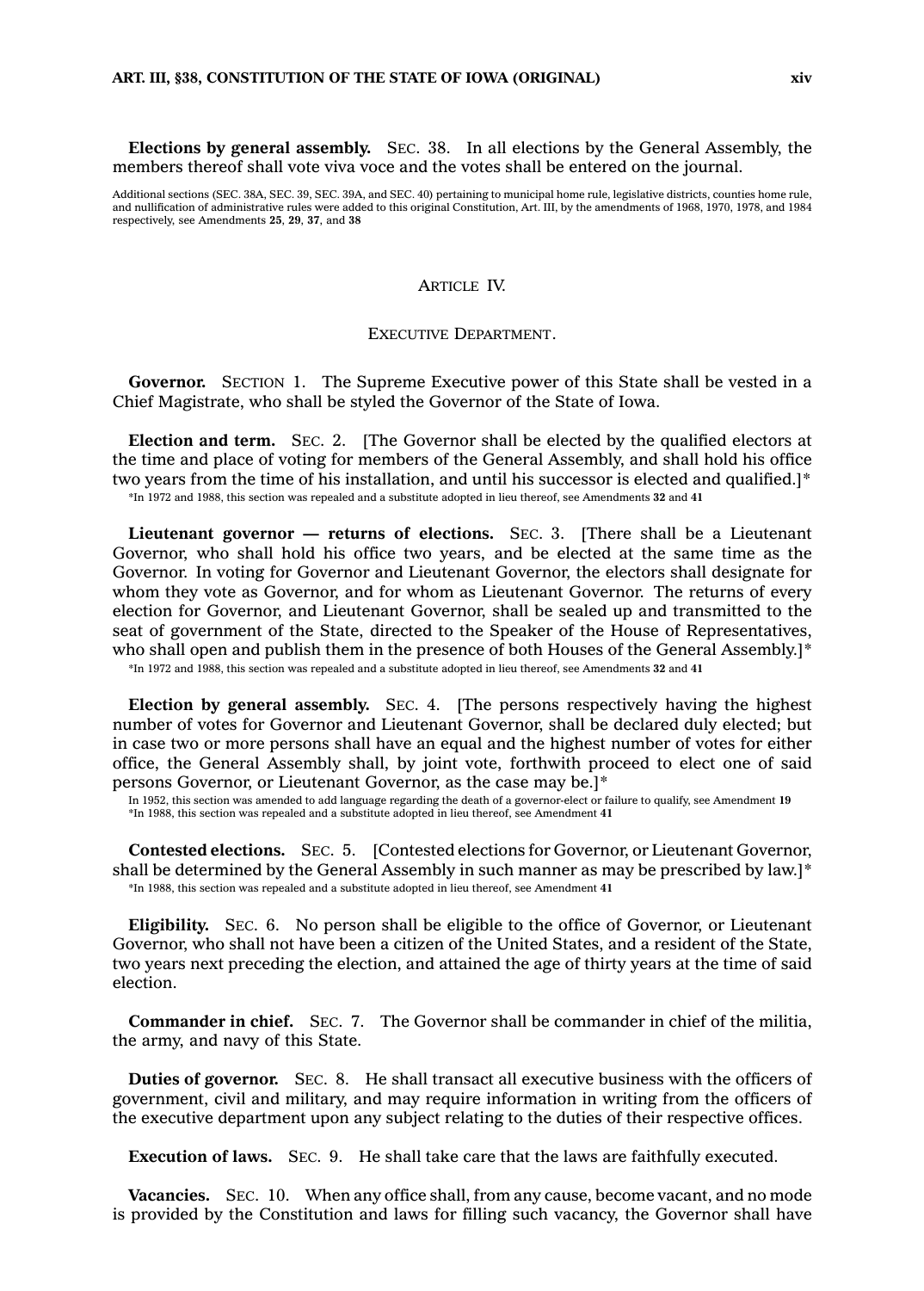power to fill such vacancy, by granting <sup>a</sup> commission, which shall expire at the end of the next session of the General Assembly, or at the next election by the people.

**Convening general assembly.** SEC. 11. He may, on extraordinary occasions, convene the General Assembly by proclamation, and shall state to both Houses, when assembled, the purpose for which they shall have been convened.

This section may have been modified by the 1968 and 1974 repeals and replacements of Art. III, §2, each of which provided for the convening of the general assembly in special session by proclamation of the governor, see Amendments **24** and **36**

**Message.** SEC. 12. He shall communicate, by message, to the General Assembly, at every regular session, the condition of the State, and recommend such matters as he shall deem expedient.

**Adjournment.** SEC. 13. In case of disagreement between the two Houses with respect to the time of adjournment, the Governor shall have power to adjourn the General Assembly to such time as he may think proper; but no such adjournment shall be beyond the time fixed for the regular meeting of the next General Assembly.

**Disqualification.** SEC. 14. No persons shall, while holding any office under the authority of the United States, or this State, execute the office of Governor, or Lieutenant Governor, except as hereinafter expressly provided.

**Terms — compensation of lieutenant governor.** SEC. 15. [The official term of the Governor, and Lieutenant Governor, shall commence on the second Monday of January next after their election, and continue for two years, and until their successors are elected and qualified. The Lieutenant Governor, while acting as Governor, shall receive the same pay as provided for Governor; and while presiding in the Senate, shall receive as compensation therefor, the same mileage and double the per diem pay provided for <sup>a</sup> Senator, and none other.]\*

\*In 1972 and 1988, this section was repealed and <sup>a</sup> substitute adopted in lieu thereof, see Amendments **32** and **42**

**Pardons — reprieves — commutations.** SEC. 16. The Governor shall have power to grant reprieves, commutations and pardons, after conviction, for all offences except treason and cases of impeachment, subject to such regulations as may be provided by law. Upon conviction for treason, he shall have power to suspend the execution of the sentence until the case shall be reported to the General Assembly at its next meeting, when the General Assembly shall either grant <sup>a</sup> pardon, commute the sentence, direct the execution of the sentence, or grant <sup>a</sup> further reprieve. He shall have power to remit fines and forfeitures, under such regulations as may be prescribed by law; and shall report to the General Assembly, at its next meeting, each case of reprieve, commutation, or pardon granted, and the reasons therefor; and also all persons in whose favor remission of fines and forfeitures shall have been made, and the several amounts remitted.

**Lieutenant governor to act as governor.** SEC. 17. In case of the death, impeachment, resignation, removal from office, or other disability of the Governor, the powers and duties of the office for the residue of the term, or until he shall be acquitted, or the disability removed, shall devolve upon the Lieutenant Governor.

**President of senate.** SEC. 18. [The Lieutenant Governor shall be President of the Senate, but shall only vote when the Senate is equally divided;\* and in case of his absence, or impeachment, or when he shall exercise the office of Governor, the Senate shall choose <sup>a</sup> President protempore.]\*\*

**Vacancies.** SEC. 19. [If the Lieutenant Governor, while acting as Governor, shall be impeached, displaced, resign, or die, or otherwise become incapable of performing the

<sup>\*</sup>Majority vote required on passage of <sup>a</sup> bill in general assembly, see original Constitution, Art. III, §17 \*\*In 1988, this section was repealed and <sup>a</sup> substitute adopted in lieu thereof, see Amendment **42**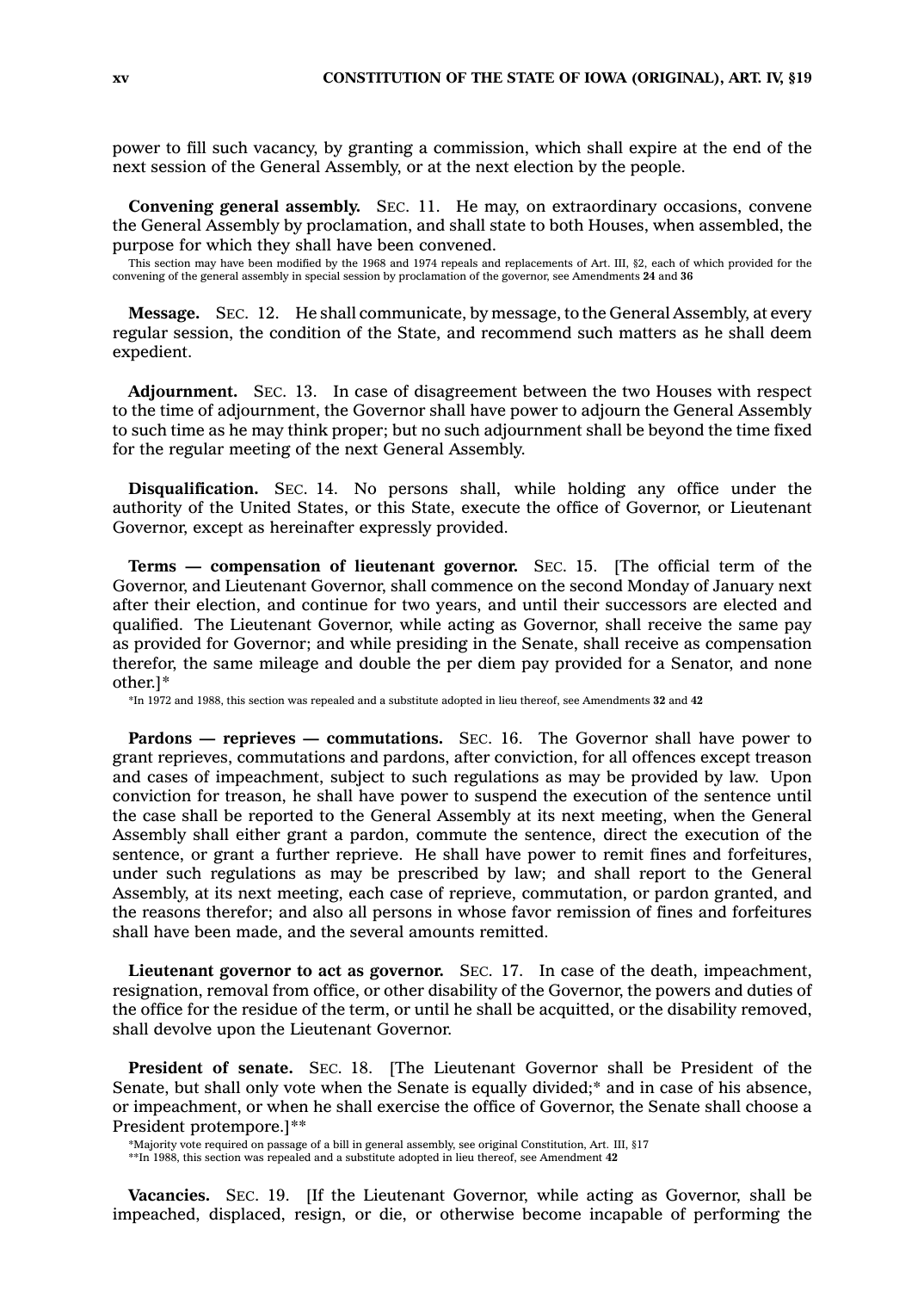duties of the office, the President pro tempore of the Senate shall act as Governor until the vacancy is filled, or the disability removed; and if the President of the Senate, for any of the above causes, shall be rendered incapable of performing the duties pertaining to the office of Governor, the same shall devolve upon the Speaker of the House of Representatives.]\*

\*In 1952 and 1988, this section was repealed and <sup>a</sup> substitute adopted in lieu thereof, see Amendments **20** and **42**

**Seal of state.** SEC. 20. There shall be <sup>a</sup> seal of this State, which shall be kept by the Governor, and used by him officially, and shall be called the Great Seal of the State of Iowa.

**Grants and commissions.** SEC. 21. All grants and commissions shall be in the name and by the authority of the people of the State of Iowa, sealed with the Great Seal of the State, signed by the Governor, and countersigned by the Secretary of State.

**Secretary — auditor — treasurer.** SEC. 22. [A Secretary of State, Auditor of State and Treasurer of State, shall be elected by the qualified electors, who shall continue in office two years, and until their successors are elected and qualified; and perform such duties as may be required by law.]\*

\*In 1972, this section was repealed and <sup>a</sup> substitute adopted in lieu thereof, see Amendment **32**

#### ARTICLE V.

#### JUDICIAL DEPARTMENT.

**Courts.** SECTION 1. The Judicial power shall be vested in <sup>a</sup> Supreme Court, District Courts, and such other Courts, inferior to the Supreme Court, as the General Assembly may, from time to time, establish.

**Supreme court.** SEC. 2. The Supreme Court shall consist of three Judges, two of whom shall constitute <sup>a</sup> quorum to hold Court.

But see this original Constitution, Art. V, §10

**Election of judges — term.** SEC. 3. [The Judges of the Supreme Court shall be elected by the qualified electors of the State, and shall hold their Court at such time and place as the General Assembly may prescribe. The Judges of the Supreme Court so elected, shall be classified so that one Judge shall go out of office every two years; and the Judge holding the shortest term of office under such classification, shall be Chief Justice of the Court, during his term, and so on in rotation. After the expiration of their terms of office, under such classification, the term of each Judge of the Supreme Court shall be six years, and until his successor shall have been elected and qualified. The Judges of the Supreme Court shall be ineligible to any other office in the State, during the term for which they shall have been elected.]\*

\*In 1962, this section was repealed, see Amendment **21**

**Jurisdiction of supreme court.** SEC. 4. The Supreme Court shall have appellate jurisdiction only in cases in chancery, and shall constitute <sup>a</sup> Court for the correction of errors at law, under such restrictions as the General Assembly may, by law, prescribe; and shall have power to issue all writs and process necessary to secure justice to parties, and exercise <sup>a</sup> supervisory\* control over all inferior Judicial tribunals throughout the State.

\*In 1962, this section was amended to require administrative, in addition to supervisory, control by the supreme court over inferior courts, see Amendment **21**

**District court and judge.** SEC. 5. [The District Court shall consist of <sup>a</sup> single Judge, who shall be elected by the qualified electors of the District in which he resides. The Judge of the District Court shall hold his office for the term of four years, and until his successor shall have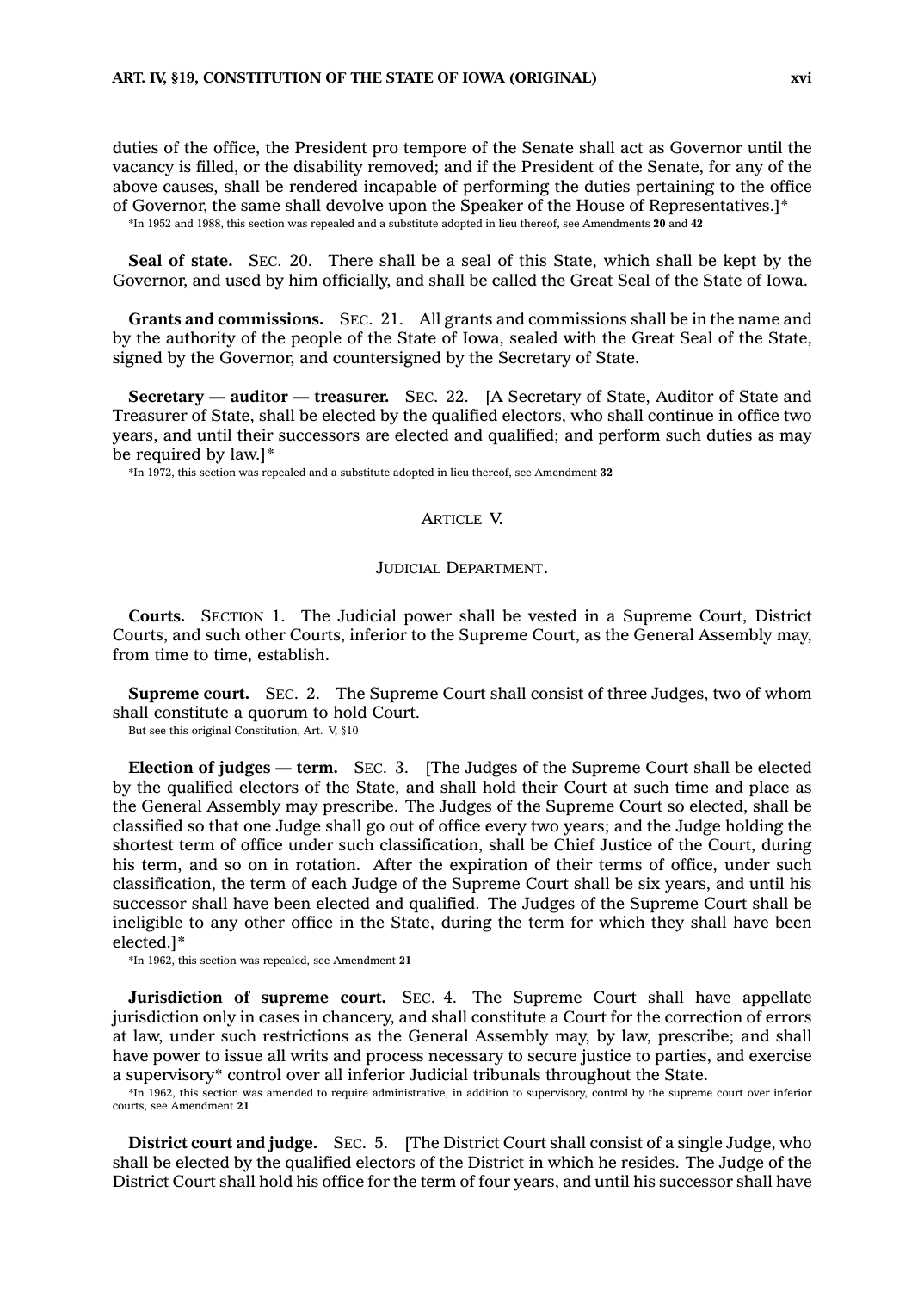been elected and qualified; and shall be ineligible to any other office, except that of Judge of the Supreme Court, during the term for which he was elected.]\*

\*In 1962, this section was repealed, see Amendment **21**

**Jurisdiction of district court.** SEC. 6. The District Court shall be a court of law and equity, which shall be distinct and separate jurisdictions, and have jurisdiction in civil and criminal matters arising in their respective districts, in such manner as shall be prescribed by law.

**Conservators of the peace.** SEC. 7. The Judges of the Supreme and District Courts shall be conservators of the peace throughout the State.

**Style of process.** SEC. 8. The style of all process shall be, "The State of Iowa", and all prosecutions shall be conducted in the name and by the authority of the same.

**Salaries.** SEC. 9. [The salary of each Judge of the Supreme Court shall be two thousand dollars per annum; and that of each District Judge, one thousand six hundred dollars per annum, until they\* year Eighteen hundred and Sixty; after which time, they shall severally receive such compensation as the General Assembly may, by law, prescribe; which compensation shall not be increased or diminished during the term for which they shall have been elected.]\*\*

\*According to original document \*\*In 1962, this section was repealed, see Amendment **21**

**Judicial districts — supreme court.** SEC. 10. The State shall be divided into eleven Judicial Districts; and after the year Eighteen hundred and sixty, the General Assembly may re-organize the Judicial Districts and increase or diminish the number of Districts, or the number of Judges of the said Court, and may increase the number of Judges of the Supreme Court; but such increase or diminution shall not be more than one District, or one Judge of either Court, at any one session; and no re-organization of the districts, or diminution of the number of Judges, shall have the effect of removing <sup>a</sup> Judge from office. Such re-organization of the districts, or any change in the boundaries thereof, or increase or diminution of the number of Judges, shall take place every four years thereafter, if necessary, and at no other time.\*

\*In 1884, language was added that permitted new judicial district divisions and numbers of judges, appearing to supersede many of the requirements in this section, see Amendment **8**

**Judges — when chosen.** SEC. 11. [The Judges of the Supreme and District Courts shall be chosen at the general election; and the term of office of each Judge shall commence on the first day of January next, after his election.]\*

\*In 1962, this section was repealed, see Amendment **21**

**Attorney general.** SEC. 12. [The General Assembly shall provide, by law, for the election of an Attorney General by the people, whose term of office shall be two years, and until his successor shall have been elected and qualified.]\*

\*In 1972, this section was repealed and <sup>a</sup> substitute adopted in lieu thereof, see Amendment **32**

**District attorney.** SEC. 13. [The qualified electors of each judicial district shall, at the time of the election of District Judge, elect <sup>a</sup> District Attorney, who shall be <sup>a</sup> resident of the district for which he is elected, and who shall hold his office for the term of four years, and until his successor shall have been elected and qualified.]\*

<sup>\*</sup>In 1884, this section was repealed and <sup>a</sup> substitute adopted in lieu thereof, see Amendment **10**

<sup>\*</sup>In 1970, this substitute was repealed, see Amendment **31**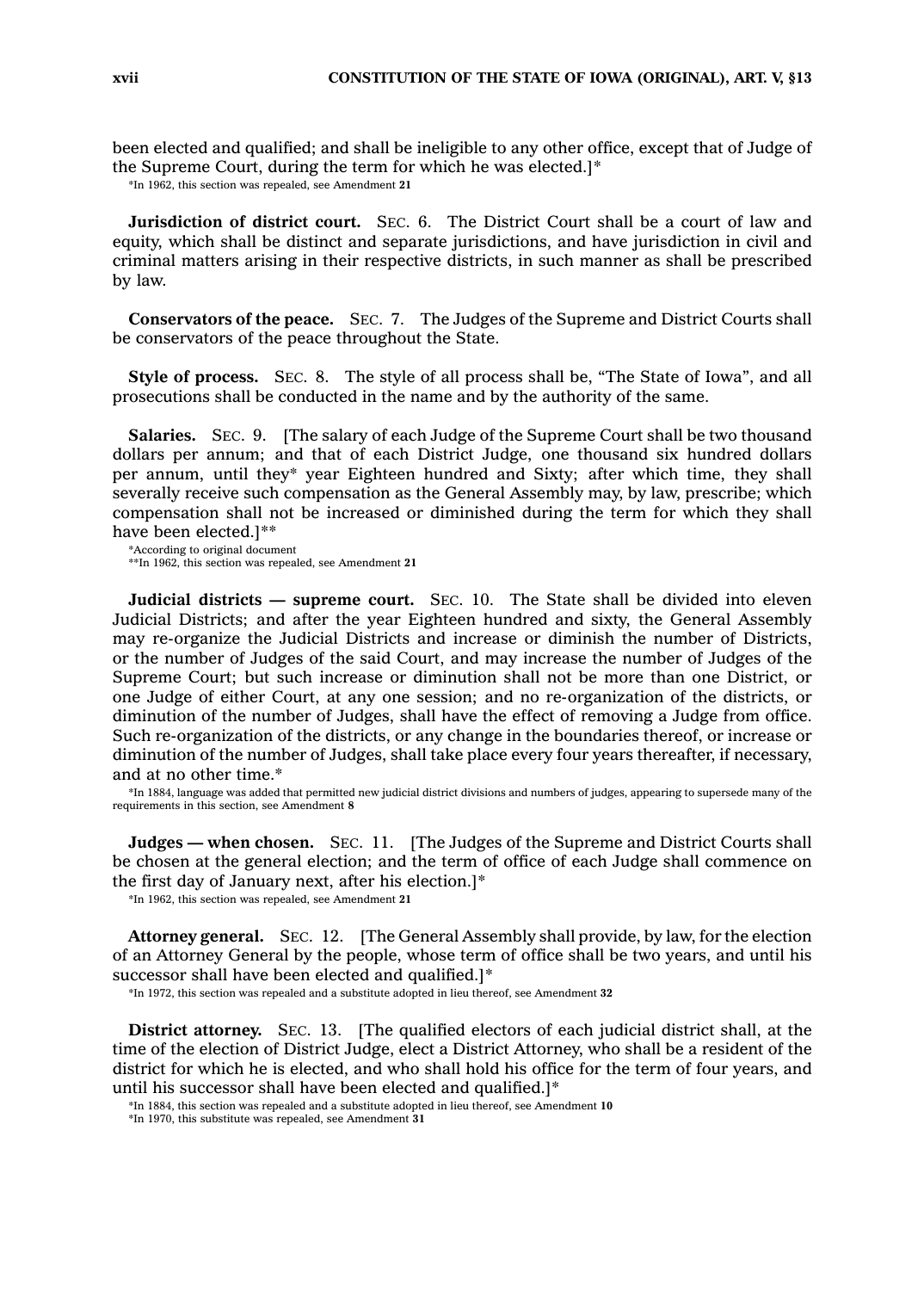**System of court practice.** SEC. 14. It shall be the duty of the General Assembly to provide for the carrying into effect of this article, and to provide for <sup>a</sup> general system of practice in all the Courts of this State.

Additional sections (SEC. 15, SEC. 16, SEC. 17, SEC. 18, and SEC. 19) pertaining to vacancies in courts; state and district nominating commissions; terms and judicial elections; salaries, qualifications, and retirements; and retirement and discipline of judges were added to this original Constitution, Art. V, by the amendments of 1962 and 1972 respectively, see Amendments **21** and **33**

# **ARTICLE VI.**

#### MILITIA.

**Composition — training.** SECTION 1. The militia of this State shall be composed of all able-bodied [white]\* male citizens, between the ages of eighteen and forty five years, except such as are or may hereafter be exempt by the laws of the United States, or of this State, and shall be armed, equipped, and trained, as the General Assembly may provide by law.

\*In 1868, this section was amended by striking the word "white", see Amendment **5**

**Exemption.** SEC. 2. No person or persons conscientiously scrupulous of bearing arms shall be compelled to do military duty in time of peace: Provided, that such person or persons shall pay an equivalent for such exemption in the same manner as other citizens.

**Officers.** SEC. 3. All commissioned officers of the militia, (staff officers excepted,) shall be elected by the persons liable to perform military duty, and shall be commissioned by the Governor.

ARTICLE VII.

STATE DEBTS.

**Credit not to be loaned.** SECTION 1. The credit of the State shall not, in any manner, be given or loaned to, or in aid of, any individual, association, or corporation; and the State shall never assume, or become responsible for, the debts or liabilities of any individual, association, or corporation, unless incurred in time of war for the benefit of the State.

Limitation. SEC. 2. The State may contract debts to supply casual deficits or failures in revenues, or to meet expenses not otherwise provided for; but the aggregate amount of such debts, direct and contingent, whether contracted by virtue of one or more acts of the General Assembly, or at different periods of time, shall never exceed the sum of two hundred and fifty thousand dollars; and the money arising from the creation of such debts, shall be applied to the purpose for which it was obtained, or to repay the debts so contracted, and to no other purpose whatever.

**Losses to school funds.** SEC. 3. All losses to the permanent, School, or University fund of this State, which shall have been occasioned by the defalcation, mismanagement or fraud of the agents or officers controlling and managing the same, shall be audited by the proper authorities of the State. The amount so audited shall be <sup>a</sup> permanent funded debt against the State, in favor of the respective fund, sustaining the loss, upon which not less than six per cent. annual interest shall be paid. The amount of liability so created shall not be counted as <sup>a</sup> part of the indebtedness authorized by the second section of this article.

**War debts.** SEC. 4. In addition to the above limited power to contract debts, the State may contract debts to repel invasion, suppress insurrection, or defend the State in war; but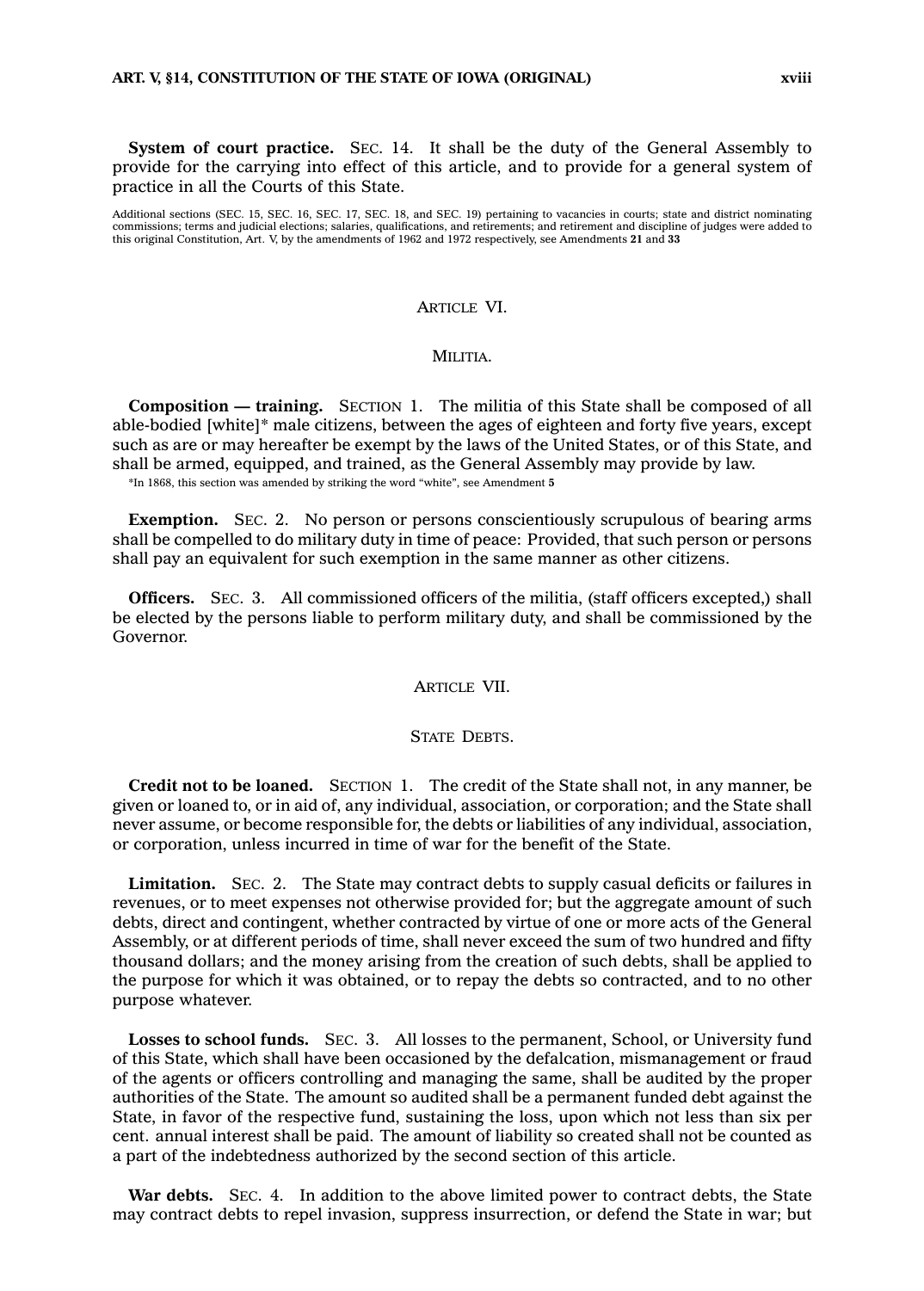the money arising from the debts so contracted shall be applied to the purpose for which it was raised, or to repay such debts, and to no other purpose whatever.

**Contracting debt — submission to the people.** SEC. 5. Except the debts herein before specified in this article, no debt shall be hereafter contracted by, or on behalf of this State, unless such debt shall be authorized by some law for some single work or object, to be distinctly specified therein; and such law shall impose and provide for the collection of <sup>a</sup> direct annual tax, sufficient to pay the interest on such debt, as it falls due, and also to pay and discharge the principal of such debt, within twenty years from the time of the contracting thereof; but no such law shall take effect until at <sup>a</sup> general election it shall have been submitted to the people, and have received <sup>a</sup> majority of all the votes cast for and against it at such election; and all money raised by authority of such law, shall be applied only to the specific object therein stated, or to the payment of the debt created thereby; and such law shall be published in at least one news paper in each County, if one is published therein, throughout the State, for three months preceding the election at which it is submitted to the people.

**Legislature may repeal.** SEC. 6. The Legislature may, at any time, after the approval of such law by the people, if no debt shall have been contracted in pursuance thereof, repeal the same; and may, at any time, forbid the contracting of any further debt, or liability, under such law; but the tax imposed by such law, in proportion to the debt or liability, which may have been contracted in pursuance thereof, shall remain in force and be irrepealable, and be annually collected, until the principal and interest are fully paid.

**Tax imposed distinctly stated.** SEC. 7. Every law which imposes, continues, or revives <sup>a</sup> tax, shall distinctly state the tax, and the object to which it is to be applied; and it shall not be sufficient to refer to any other law to fix such tax or object.

Additional sections (SEC. 8, SEC. 9, and SEC. 10) pertaining to motor vehicle fees and fuel taxes, fish and wildlife protection funds, and natural resources were added to this original Constitution, Art. VII, by the amendments of 1942, 1996, and 2010 respectively, see Amendments **18**, **44**, and **48**

# ARTICLE VIII.

# CORPORATIONS.

**How created.** SECTION 1. No corporation shall be created by special laws; but the General Assembly shall provide, by general laws, for the organization of all corporations hereafter to be created, except as hereinafter provided.

**Taxation of corporations.** SEC. 2. The property of all corporations for pecuniary profit, shall be subject to taxation, the same as that of individuals.

**State not to be <sup>a</sup> stockholder.** SEC. 3. The State shall not become <sup>a</sup> stockholder in any corporation, nor shall it assume or pay the debt or liability of any corporation, unless incurred in time of war for the benefit of the State.

**Municipal corporations.** SEC. 4. No political or municipal corporation shall become <sup>a</sup> stockholder in any banking corporation, directly or indirectly.

**Banking associations.** SEC. 5. No act of the General Assembly, authorizing or creating corporations or associations with banking powers, nor amendments thereto shall take effect, or in any manner be in force, until the same shall have been submitted, separately, to the people, at <sup>a</sup> general or special election, as provided by law, to be held not less than three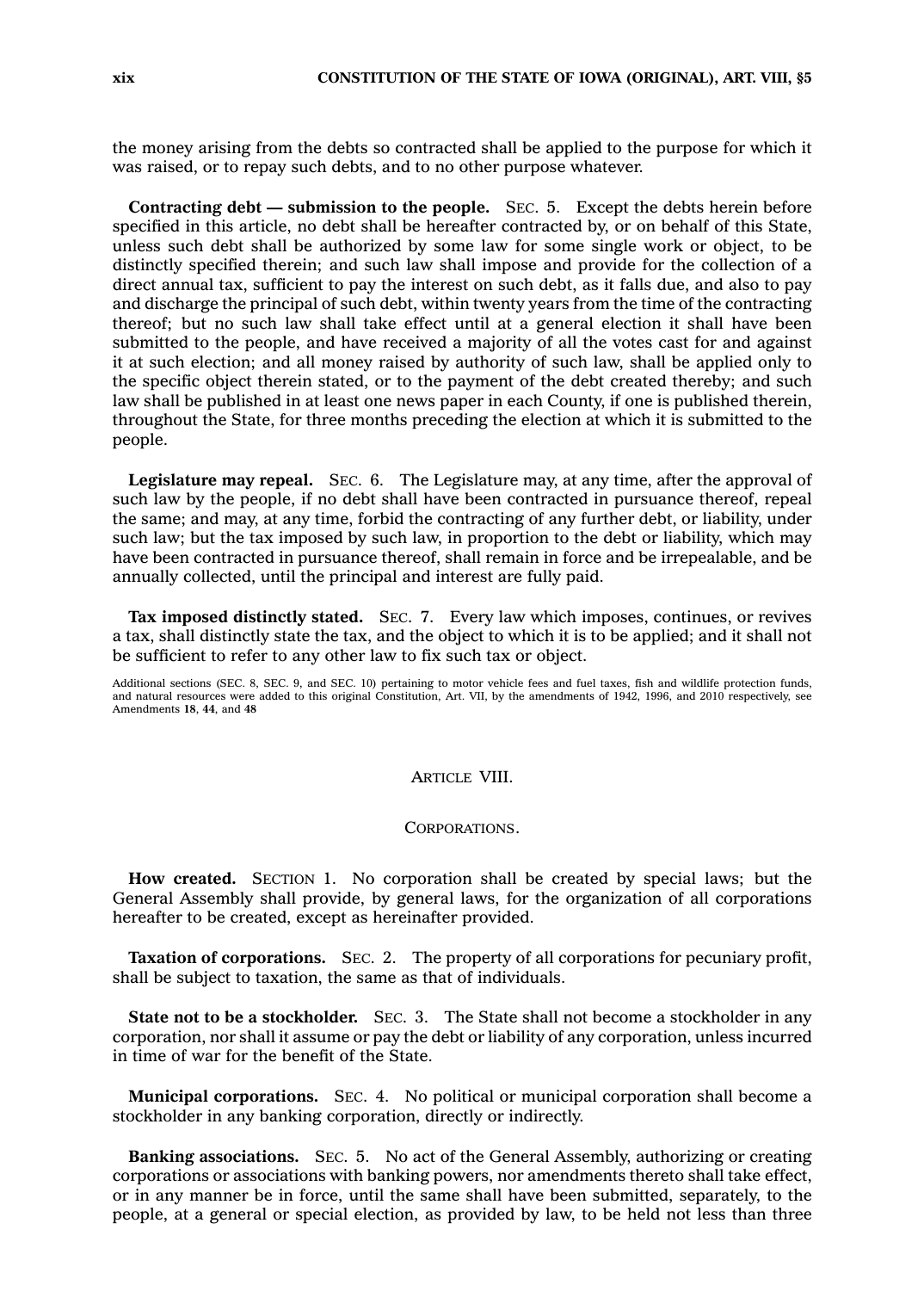months after the passage of the act, and shall have been approved by <sup>a</sup> majority of all the electors voting for and against it at such election.

**State** bank. SEC. 6. Subject to the provisions of the foregoing section, the General Assembly may also provide for the establishment of <sup>a</sup> State Bank with branches.\* \*Original Constitution, Art. VIII, §6 – 11 apply to banks of issue only, see 63 Iowa 11, 220 Iowa 794, and 221 Iowa 102

**Specie basis.** SEC. 7. If <sup>a</sup> State Bank be established, it shall be founded on an actual specie basis, and the branches shall be mutually responsible for each others liabilities upon all notes, bills, and other issues intended for circulation as money.\*

\*Original Constitution, Art. VIII, §6 – 11 apply to banks of issue only, see 63 Iowa 11, 220 Iowa 794, and 221 Iowa 102

**General banking law.** SEC. 8. If <sup>a</sup> general Banking law shall be enacted, it shall provide for the registry and countersigning, by an officer of State, of all bills, or paper credit designed to circulate as money, and require security to the full amount thereof, to be deposited with the State Treasurer, in United States stocks, or in interest paying stocks of States in good credit and standing, to be rated at ten per cent. below their average value in the City of New York, for the thirty days next preceding their deposit; and in case of <sup>a</sup> depreciation of any portion of said stocks, to the amount of ten per cent. on the dollar, the bank or banks owning such stock shall be required to make up said deficiency by depositing additional stocks: and said law shall also provide for the recording of the names of all stockholders in such corporations, the amount of stock held by each, the time of any transfer, and to whom.\*

\*Original Constitution, Art. VIII, §6 – 11 apply to banks of issue only, see 63 Iowa 11, 220 Iowa 794, and 221 Iowa 102

**Stockholders' responsibility.** SEC. 9. Every stockholder in <sup>a</sup> banking corporation or institution shall be individually responsible and liable to its creditors, over and above the amount of stock by him or her held, to an amount equal to his or her respective shares so held for all of its liabilities, accruing while he or she remains such stockholder.\*

\*Original Constitution, Art. VIII, §6 – 11 apply to banks of issue only, see 63 Iowa 11, 220 Iowa 794, and 221 Iowa 102

**Bill-holders preferred.** SEC. 10. In case of the insolvency of any banking institution, the bill-holders shall have <sup>a</sup> preference over its other creditors.\*

\*Original Constitution, Art. VIII, §6 – 11 apply to banks of issue only, see 63 Iowa 11, 220 Iowa 794, and 221 Iowa 102

**Specie payments — suspension.** SEC. 11. The suspension of specie payments by banking institutions shall never be permitted or sanctioned.\*

\*Original Constitution, Art. VIII, §6 – 11 apply to banks of issue only, see 63 Iowa 11, 220 Iowa 794, and 221 Iowa 102

**Amendment or repeal of laws — exclusive privileges.** SEC. 12. Subject to the provisions of this article, the General Assembly shall have power to amend or repeal all laws for the organization or creation of corporations, or granting of special or exclusive privileges or immunities, by <sup>a</sup> vote of two thirds of each branch of the General Assembly; and no exclusive privileges, except as in this article provided, shall ever be granted.

## ARTICLE IX.

EDUCATION AND SCHOOL LANDS.

## 1ST. EDUCATION.\*

\*See this original Constitution, Art. IX, 1st Education, §15; the board of education was abolished in 1864 by 1864 Acts, ch 52, §1

**Board of education.** SECTION 1. The educational interest of the State, including Common Schools and other educational institutions, shall be under the management of <sup>a</sup> Board of Education, which shall consist of the Lieutenant Governor, who shall be the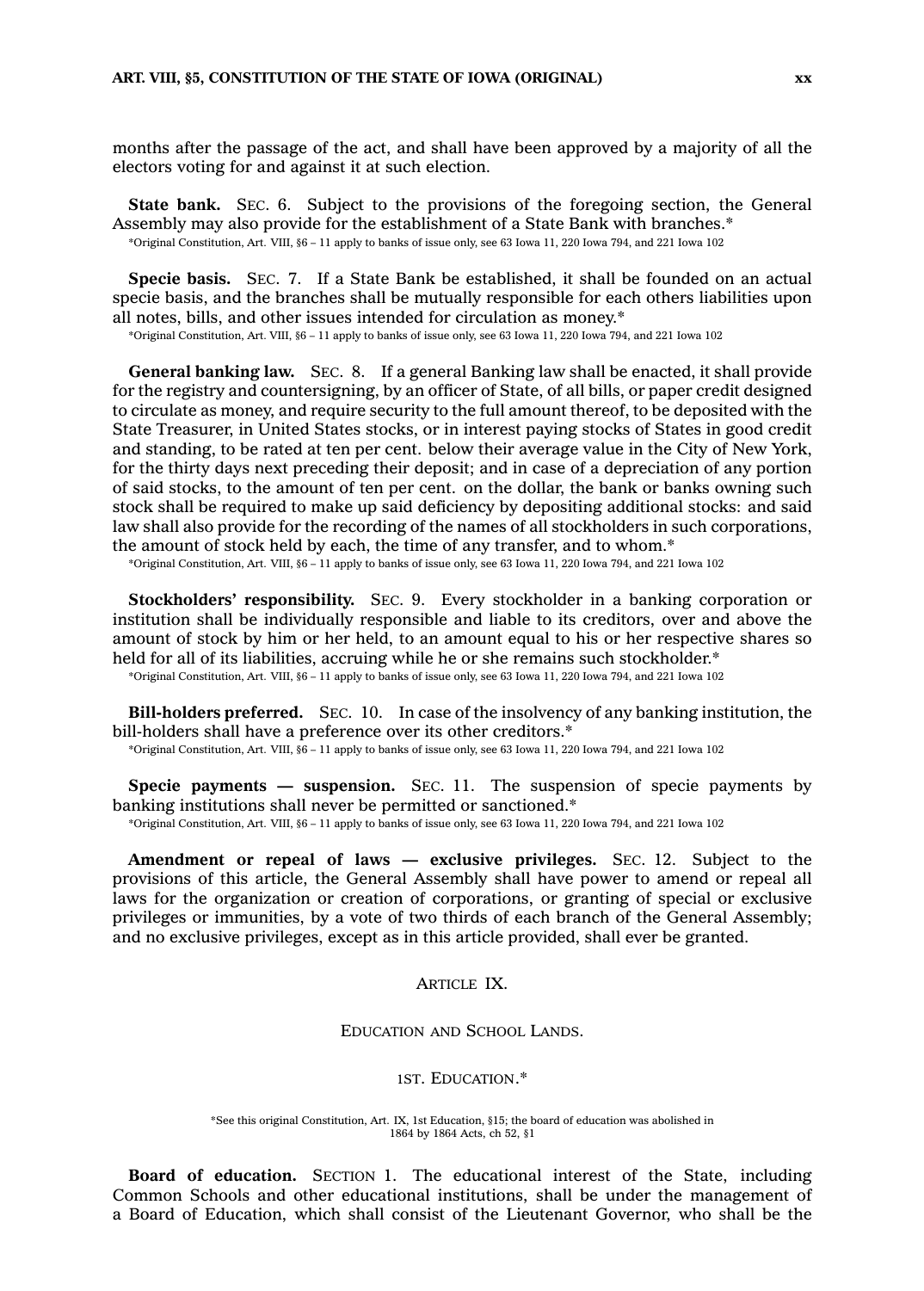presiding officer of the Board, and have the casting vote in case of <sup>a</sup> tie, and one member to be elected from each judicial district in the State.\*

\*See this original Constitution, Art. IX, 1st Education, §15; the board of education was abolished in 1864 by 1864 Acts, ch 52, §1

**Eligibility.** SEC. 2. No person shall be eligible as <sup>a</sup> member of said Board who shall not have attained the age of twenty five years, and shall have been one year a citizen of the State.\* \*See this original Constitution, Art. IX, 1st Education, §15; the board of education was abolished in 1864 by 1864 Acts, ch 52, §1

**Election of members.** SEC. 3. One member of said Board shall be chosen by the qualified electors of each district, and shall hold the office for the term of four years, and until his successor is elected and qualified. After the first election under this Constitution, the Board shall be divided, as nearly as practicable, into two equal classes, and the seats of the first class shall be vacated after the expiration of two years; and one half of the Board shall be chosen every two years thereafter.\*

\*See this original Constitution, Art. IX, 1st Education, §15; the board of education was abolished in 1864 by 1864 Acts, ch 52, §1

**First session.** SEC. 4. The first session of the Board of Education shall be held at the Seat of Government, on the first Monday of December, after their election; after which the General Assembly may fix the time and place of meeting.\*

\*See this original Constitution, Art. IX, 1st Education, §15; the board of education was abolished in 1864 by 1864 Acts, ch 52, §1

**Limitation of sessions.** SEC. 5. The session of the Board shall be limited to twenty days, and but one session shall be held in any one year, except upon extraordinary occasions, when, upon the recommendation of two thirds of the Board, the Governor may order <sup>a</sup> special session.\*

\*See this original Constitution, Art. IX, 1st Education, §15; the board of education was abolished in 1864 by 1864 Acts, ch 52, §1

**Secretary.** SEC. 6. The Board of Education shall appoint <sup>a</sup> Secretary, who shall be the executive officer of the Board, and perform such duties as may be imposed upon him by the Board, and the laws of the State. They shall keep <sup>a</sup> journal of their proceedings, which shall be published and distributed in the same manner as the journals of the General Assembly.\*

\*See this original Constitution, Art. IX, 1st Education, §15; the board of education was abolished in 1864 by 1864 Acts, ch 52, §1

**Rules and regulations.** SEC. 7. All rules and regulations made by the Board shall be published and distributed to the several Counties, Townships, and School Districts, as may be provided for by the Board, and when so made, published and distributed, they shall have the force and effect of law.\*

\*See this original Constitution, Art. IX, 1st Education, §15; the board of education was abolished in 1864 by 1864 Acts, ch 52, §1

**Power to legislate.** SEC. 8. The Board of Education shall have full power and authority to legislate and make all needful rules and regulations in relation to Common Schools, and other educational institutions, that are instituted, to receive aid from the School or University fund of this State: but all acts, rules, and regulations of said Board may be altered, amended or repealed by the General Assembly; and when so altered, amended, or repealed they shall not be re-enacted by the Board of Education.\*

\*See this original Constitution, Art. IX, 1st Education, §15; the board of education was abolished in 1864 by 1864 Acts, ch 52, §1

**Governor ex officio <sup>a</sup> member.** SEC. 9. The Governor of the State shall be, ex officio, <sup>a</sup> member of said Board\*

\*Original document does not include <sup>a</sup> period \*See this original Constitution, Art. IX, 1st Education, §15; the board of education was abolished in 1864 by 1864 Acts, ch 52, §1

**Expenses.** SEC. 10. The Board shall have no power to levy taxes, or make appropriations of money. Their contingent expenses shall be provided for by the General Assembly.\*

\*See this original Constitution, Art. IX, 1st Education, §15; the board of education was abolished in 1864 by 1864 Acts, ch 52, §1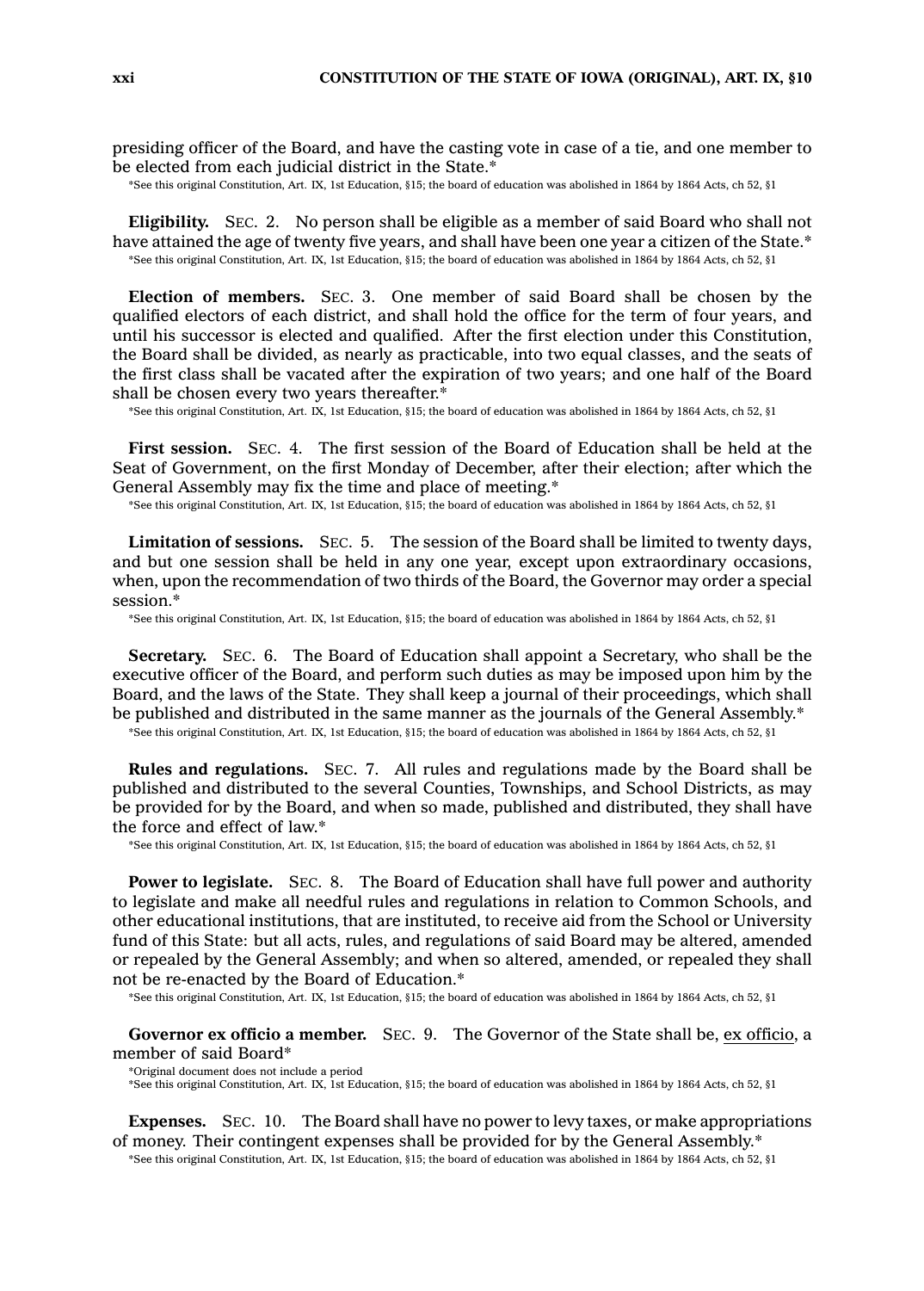**State university.** SEC. 11. The State University shall be established at one place without branches at any other place, and the University fund shall be applied to that Institution and no other.\*

\*See this original Constitution, Art. IX, 1st Education, §15, Art. IX, 2nd School Funds and School Lands, §2, and Art. XI, §8; the board of education was abolished in 1864 by 1864 Acts, ch 52, §1; the governance of the state university remained under <sup>a</sup> board of trustees appointed at the last session of the board of education pursuant to the terms of 1864 Acts, ch 59, until it was transferred, together with management of the university fund, in 1870, to <sup>a</sup> board of regents by 1870 Acts, ch 87

See also Code of 1897 [enacted], §2640, that did not include language previously contained in the Code of 1873 [enacted], §1585, referring to the establishment of the state university at Iowa City by the Constitution; see also, Code 2019, §263.1, that does not include language establishing the state university of Iowa at Iowa City

**Common schools.** SEC. 12. The Board of Education shall provide for the education of all the youths of the State, through <sup>a</sup> system of Common Schools and such school shall be organized and kept in each school district at least three months in each year. Any district failing, for two consecutive years, to organize and keep up <sup>a</sup> school as aforesaid may be deprived of their portion of the school fund.\*

\*See this original Constitution, Art. IX, 1st Education, §15; the board of education was abolished in 1864 by 1864 Acts, ch 52, §1

**Compensation.** SEC. 13. The members of the Board of Education shall each receive the same per diem during the time of their session, and mileage going to and returning therefrom, as members of the General Assembly.\*

\*See this original Constitution, Art. IX, 1st Education, §15; the board of education was abolished in 1864 by 1864 Acts, ch 52, §1

**Quorum — style of acts.** SEC. 14. A majority of the Board shall constitute <sup>a</sup> quorum for the transaction of business; but no rule, regulation, or law, for the government of Common Schools or other educational institutions, shall pass without the concurrence of <sup>a</sup> majority of all the members of the Board, which shall be expressed by the yeas and nays on the final passage. The style of all acts of the Board shall be, "Be it enacted by the Board of Education of the State of Iowa".\*

\*See this original Constitution, Art. IX, 1st Education, §15; the board of education was abolished in 1864 by 1864 Acts, ch 52, §1

**Board may be abolished.** SEC. 15. At any time after the year One thousand eight hundred and sixty three, the General Assembly shall have power to abolish or re-organize said Board of Education, and provide for the educational interest of the State in any other manner that to them shall seem best and proper.\*

\*The board of education was abolished in 1864 by 1864 Acts, ch 52, §1

2ND. SCHOOL FUNDS AND SCHOOL LANDS.

**Control —management.** SECTION 1. The educational and school funds and lands, shall be under the control and management of the General Assembly of this State.

**Permanent fund.** SEC. 2. The University lands, and the proceeds thereof, and all monies belonging to said fund shall be <sup>a</sup> permanent fund for the sole use of the State University. The interest arising from the same shall be annually appropriated for the support and benefit of said University.

**Perpetual support fund.** SEC. 3. The General Assembly shall encourage, by all suitable means, the promotion of intellectual, scientific, moral, and agricultural improvement. The proceeds of all lands that have been, or hereafter may be, granted by the United States to this State, for the support of schools, which may have been, or shall hereafter be sold, or disposed of, and the five hundred thousand acres of land granted to the new States, under an act of Congress, distributing the proceeds of the public lands among the several States of the Union, approved in the year of our Lord one thousand eight hundred and forty one, and all estates of deceased persons who may have died without leaving <sup>a</sup> will or heir, and also such per cent. as has been or may hereafter be granted by Congress, on the sale of lands in this State, shall be, and remain <sup>a</sup> perpetual fund, the interest of which, together with all rents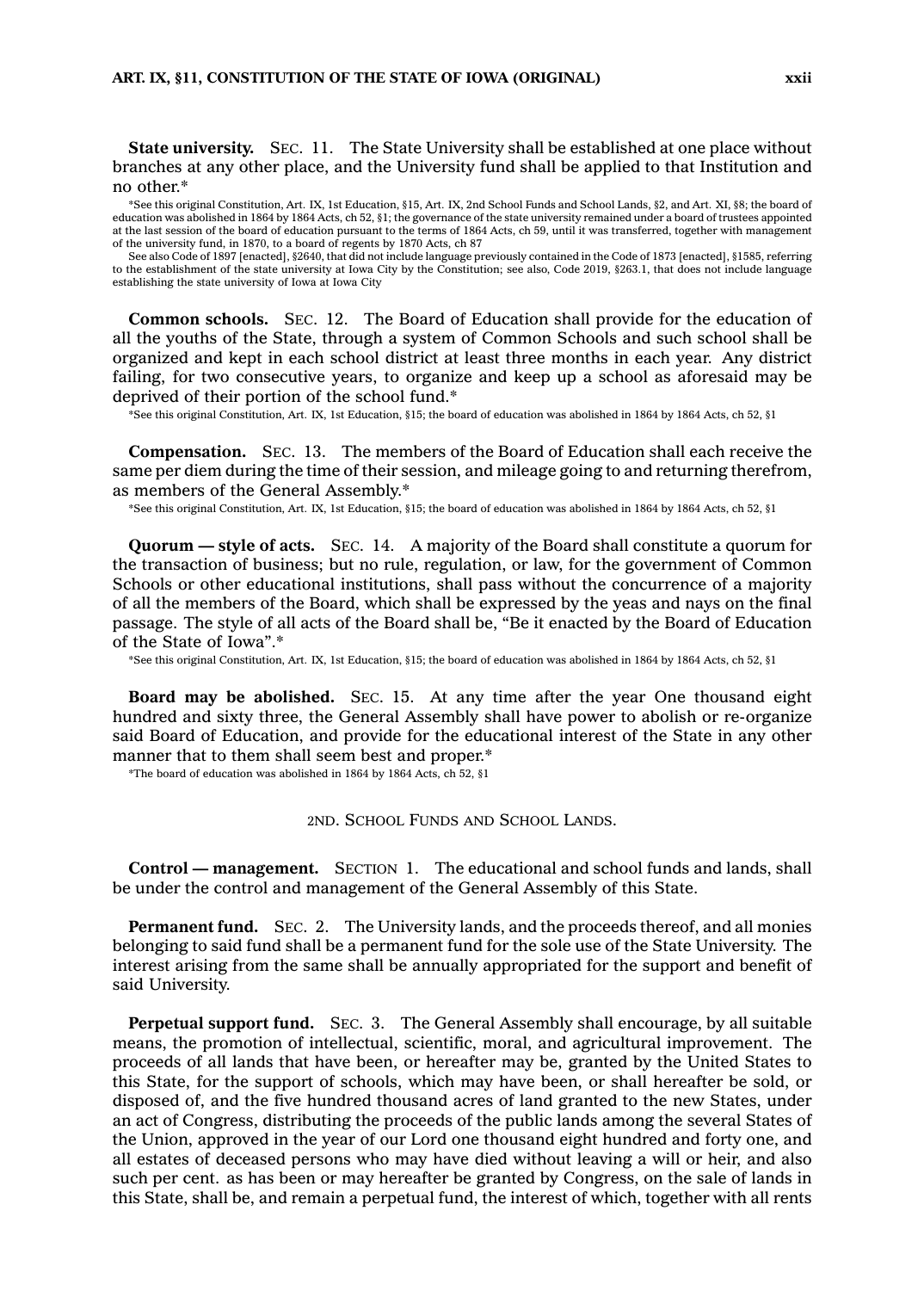of the unsold lands, and such other means as the General Assembly may provide, shall be inviolably appropriated to the support of Common schools throughout the State.

**Fines — how appropriated.** SEC. 4. [The money which may have been or shall be paid by persons as an equivalent for exemption from military duty, and the clear proceeds of all fines collected in the several Counties for any breach of the penal laws, shall be exclusively applied, in the several Counties in which such money is paid, or fine collected, among the several school districts of said Counties, in proportion to the number of youths subject to enumeration in such districts, to the support of Common Schools, or the establishment of libraries, as the Board of Education shall, from time to time provide.]\*

\*In 1974, this section was repealed, see Amendment **35**

**Proceeds of lands.** SEC. 5. The General Assembly shall take measures for the protection, improvement, or other disposition of such lands as have been, or may hereafter be reserved, or granted by the United States, or any person or persons, to this State, for the use of the University, and the funds accruing from the rents or sale of such lands, or from any other source for the purpose aforesaid, shall be, and remain, <sup>a</sup> permanent fund, the interest of which shall be applied to the support of said University, for the promotion of literature, the arts and sciences, as may be authorized by the terms of such grant. And it shall be the duty of the General Assembly as soon as may be, to provide effectual means for the improvement and permanent security of the funds of said University.

**Agents of school funds.** SEC. 6. The financial agents of the school funds shall be the same, that by law, receive and control the State and county revenue for other civil purposes, under such regulations as may be provided by law.

**Distribution.** SEC. 7. [The money subject to the support and maintenance of common schools shall be distributed to the districts in proportion to the number of youths, between the ages of five and twenty-one years, in such manner as may be provided by the General Assembly.]\*

\*In 1984, this section was repealed, see Amendment **39**

# **ARTICLE X.**

# AMENDMENTS TO THE CONSTITUTION.

**How proposed — submission.** SECTION 1. Any amendment or amendments to this Constitution may be proposed in either House of the General Assembly; and if the same shall be agreed to by <sup>a</sup> majority of the members elected to each of the two Houses, such proposed amendment shall be entered on their journals, with the yeas and nays taken thereon, and referred to the Legislature to be chosen at the next general election, and shall be published, as provided by law, for three months previous to the time of making such choice; and if, in the General Assembly so next chosen as aforesaid, such proposed amendment or amendments shall be agreed to, by <sup>a</sup> majority of all the members elected to each House, then it shall be the duty of the General Assembly to submit such proposed amendment or amendments to the people, in such manner, and at such time as the General Assembly shall provide; and if the people shall approve and ratify such amendment or amendments, by <sup>a</sup> majority of the electors qualified to vote for members of the General Assembly, voting thereon, such amendment or amendments shall become <sup>a</sup> part of the Constitution of this State.

**More than one amendment.** SEC. 2. If two or more amendments shall be submitted at the same time, they shall be submitted in such manner that the electors shall vote for or against each of such amendments separately.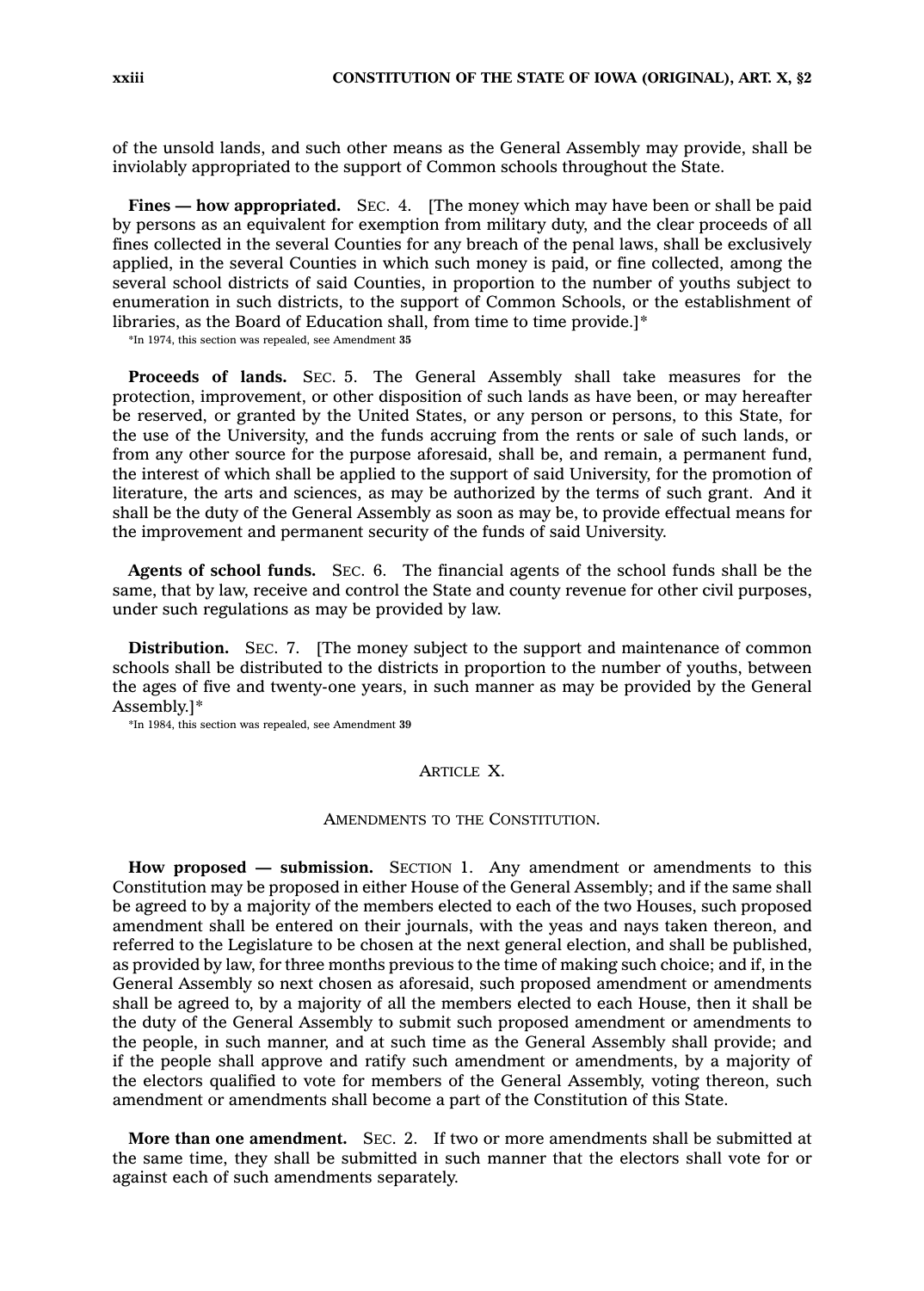**Convention.** SEC. 3. [At the general election to be held in the year one thousand eight hundred and seventy, and in each tenth year thereafter, and also at such times as the General Assembly may, by law, provide, the question, "Shall there be <sup>a</sup> Convention to revise the Constitution, and amend the same?" shall be decided by the electors qualified to vote for members of the General Assembly; and in case <sup>a</sup> majority of the electors so qualified, voting at such election, for and against such proposition, shall decide in favor of <sup>a</sup> Convention for such purpose, the General Assembly, at its next session, shall provide by law for the election of delegates to such Convention.]\*

\*In 1964, this section was repealed and <sup>a</sup> substitute adopted in lieu thereof, see Amendment **22**

#### **ARTICLE XI.**

## MISCELLANEOUS.

**Justice of peace — jurisdiction.** SECTION 1. The jurisdiction of Justices of the Peace shall extend to all civil cases, (except cases in chancery, and cases where the question of title to real estate may arise,) where the amount in controversy does not exceed one hundred dollars, and by the consent of parties may be extended to any amount not exceeding three hundred dollars.

Nonindictable misdemeanors, jurisdiction, see this original Constitution, Art. I, §11 The office of justice of peace was abolished by 1972 Acts, ch 1124

**Counties.** SEC. 2. No new County shall be hereafter created containing less than four hundred and thirty two square miles; nor shall the territory of any organized county be reduced below that area; except the County of Worth, and the counties west of it, along the Northern boundary of this State, may be organized without additional territory.

**Indebtedness of political or municipal corporations.** SEC. 3. No county, or other political or municipal corporation shall be allowed to become indebted in any manner, or for any purpose, to an amount, in the aggregate, exceeding five per centum on the value of the taxable property within such county or corporation — to be ascertained by the last State and county tax lists, previous to the incurring of such indebtedness.

**Boundaries of state.** SEC. 4. The boundaries of the State may be enlarged, with the consent of Congress and the General Assembly.

**Oath of office.** SEC. 5. Every person elected or appointed to any office, shall, before entering upon the duties thereof, take an oath or affirmation to support the Constitution of the United States, and of this State, and also an oath of office.

**How vacancies filled.** SEC. 6. In all cases of elections to fill vacancies in office occurring before the expiration of <sup>a</sup> full term, the person so elected shall hold for the residue of the unexpired term; and all persons appointed to fill vacancies in office, shall hold until the next general election, and until their successors are elected and qualified.

**Land grants located.** SEC. 7. The General Assembly shall not locate any of the public lands, which have been, or may be granted by Congress to this State, and the location of which may be given to the General Assembly, upon lands actually settled, without the consent of the occupant. The extent of the claim of such occupant, so exempted, shall not exceed three hundred and twenty acres.

**Seat of government established — state university.** SEC. 8. The seat of Government is hereby permanently established, as now fixed by law, at the City of Des Moines, in the County of Polk; and the State University, at Iowa City, in the County of Johnson.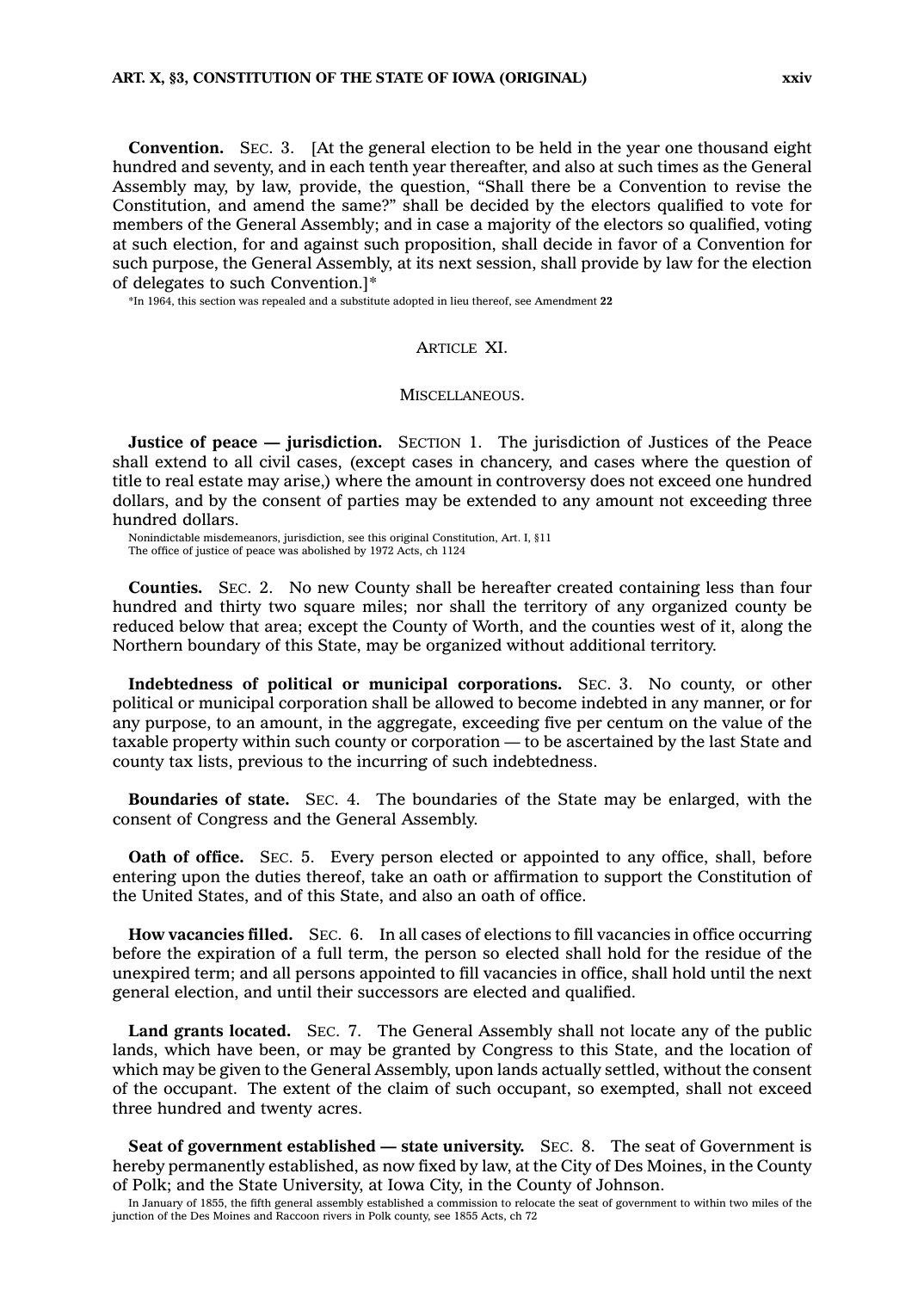# ARTICLE XII.

# SCHEDULE.

**Supreme law — constitutionality of acts.** SECTION 1. This Constitution shall be the supreme law of the State, and any law inconsistent therewith, shall be void. The General Assembly shall pass all laws necessary to carry this Constitution into effect.

**Laws in force.** SEC. 2. All laws now in force and not inconsistent with this Constitution, shall remain in force until they shall expire or be repealed.

**Proceedings not affected.** SEC. 3. All indictments, prosecutions, suits, pleas, plaints, process, and other proceedings pending in any of the courts, shall be prosecuted to final judgement\* and execution; and all appeals, writs of error, certiorari, and injunctions, shall be carried on in the several courts, in the same manner as now provided by law; and all offences, misdemeanors, and crimes that may have been committed before the taking effect of this Constitution, shall be subject to indictment, trial and punishment, in the same manner as they would have been, had not this Constitution been made.

\*According to original document

**Fines inure to the state.** SEC. 4. [All fines, penalties, or forfeitures due, or to become due, or accrueing\* to the State, or to any County therein, or to the school fund, shall inure to the State, county, or school fund, in the manner prescribed by law.]\*\*

\*According to original document \*\*In 1974, this section was repealed, see Amendment **35**

**Bonds in force.** SEC. 5. All bonds executed to the State, or to any officer in his official capacity, shall remain in force and inure to the use of those concerned.

**First election for governor and lieutenant governor.** SEC. 6. The first election under this Constitution shall be held on the second Tuesday in October, in the year one thousand eight hundred and fifty seven, at which time the electors of the State shall elect the Governor and Lieutenant Governor. There shall also be elected at such election, the successors of such State Senators as were elected at the August election, in the year one thousand eight hundred and fifty-four, and members of the House of Representatives, who shall be elected in accordance with the act of apportionment, enacted at the session of the General Assembly which commenced on the first Monday of December One thousand eight hundred and fifty six.

**First election of officers.** SEC. 7. The first election for Secretary, Auditor, and Treasurer of State, Attorney General, District Judges, Members of the Board of Education, District Attorneys, members of Congress and such State officers as shall be elected at the April election, in the year One thousand eight hundred and fifty seven, (except the Superintendent of Public Instruction,) and such county officers as were elected at the August election, in the year One thousand eight hundred and fifty six, except Prosecuting Attorneys, shall be held on the second Tuesday of October, one thousand eight hundred and fifty-eight: Provided, That the time for which any District Judge or other State or County officer elected at the April election in the year One thousand eight hundred and fifty eight, shall not extend beyond the time fixed for filling like offices at the October election in the year one thousand eight hundred and fifty eight.

**For judges of supreme court.** SEC. 8. The first election for Judges of the Supreme Court, and such County officers as shall be elected at the August election, in the year one thousand eight hundred and fifty-seven, shall be held on the second Tuesday of October, in the year One thousand eight hundred and fifty nine.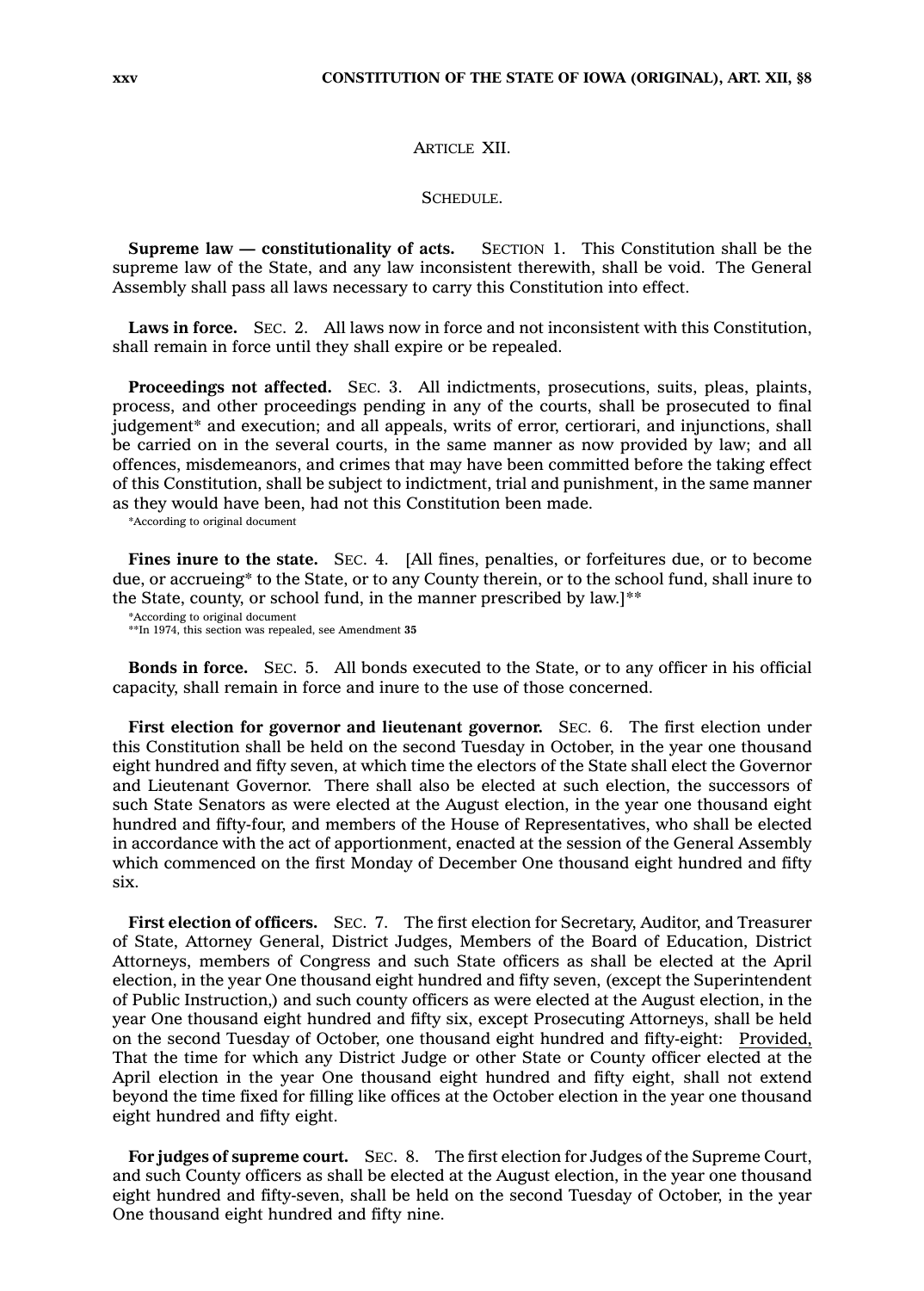**General assembly — first session.** SEC. 9. The first regular session of the General Assembly shall be held in the year One thousand eight hundred and fifty-eight, commencing on the second Monday of January of said year.

Senators. SEC. 10. Senators elected at the August election, in the year one thousand eight hundred and fifty-six, shall continue in office until the second Tuesday of October, in the year one thousand eight hundred and fifty nine, at which time their successors shall be elected as may be prescribed by law.

**Offices not vacated.** SEC. 11. Every person elected by popular vote, by vote of the General Assembly, or who may hold office by executive appointment, which office is continued by this Constitution, and every person who shall be so elected or appointed, to any such office, before the taking effect of this constitution, (except as in this Constitution otherwise provided,) shall continue in office until the term for which such person has been or may be elected or appointed shall expire: but no such person shall continue in office after the taking effect of this Constitution, for <sup>a</sup> longer period than the term of such office, in this Constitution prescribed.

**Judicial districts.** SEC. 12. The General Assembly, at the first session under this Constitution, shall district the State into eleven Judicial Districts, for District Court purposes; and shall also provide for the apportionment of the members of the General Assembly, in accordance with the provisions of this Constitution.

**Submission of constitution.** SEC. 13. This Constitution shall be submitted to the electors of the State at the August election, in the year one thousand eight hundred and fifty-seven, in the several election districts in this State. The ballots at such election shall be written or printed as follows: Those in favor of the Constitution, "New Constitution — Yes." Those against the Constitution, "New Constitution — No." The election shall be conducted in the same manner as the general elections of the State, and the poll-books shall be returned and canvassed as provided in the twenty-fifth chapter of the code, and abstracts shall be forwarded to the Secretary of State, which abstracts shall be canvassed in the manner provided for the canvass of State officers. And if it shall appear that <sup>a</sup> majority of all the votes cast at such election for and against this Constitution are in favor of the same, the Governor shall immediately issue his proclamation stating that fact, and such Constitution shall be the Constitution of the State of Iowa, and shall take effect from and after the publication of said proclamation.

**Proposition to strike out the word "white".** SEC. 14. At the same election that this Constitution is submitted to the people for its adoption or rejection, <sup>a</sup> proposition to amend the same by striking out the word "White" from the article on the Right of Suffrage, shall be separately submitted to the electors of this State for adoption or rejection in manner following — Namely:

A separate ballot may be given by every person having <sup>a</sup> right to vote at said election, to be deposited in <sup>a</sup> separate box; and those given for the adoption of such proposition shall have the words, "Shall the word 'White' be stricken out of the Article on the Right of Suffrage? Yes." And those given against the proposition shall have the words, "Shall the word 'White' be stricken out of the Article on the Right of Suffrage? No." And if at said election the number of ballots cast in favor of said proposition shall be equal to <sup>a</sup> majority of those cast for and against this Constitution, then said word "White" shall be stricken from said Article and be no part thereof.

This proposition failed to be adopted but see Amendment **1**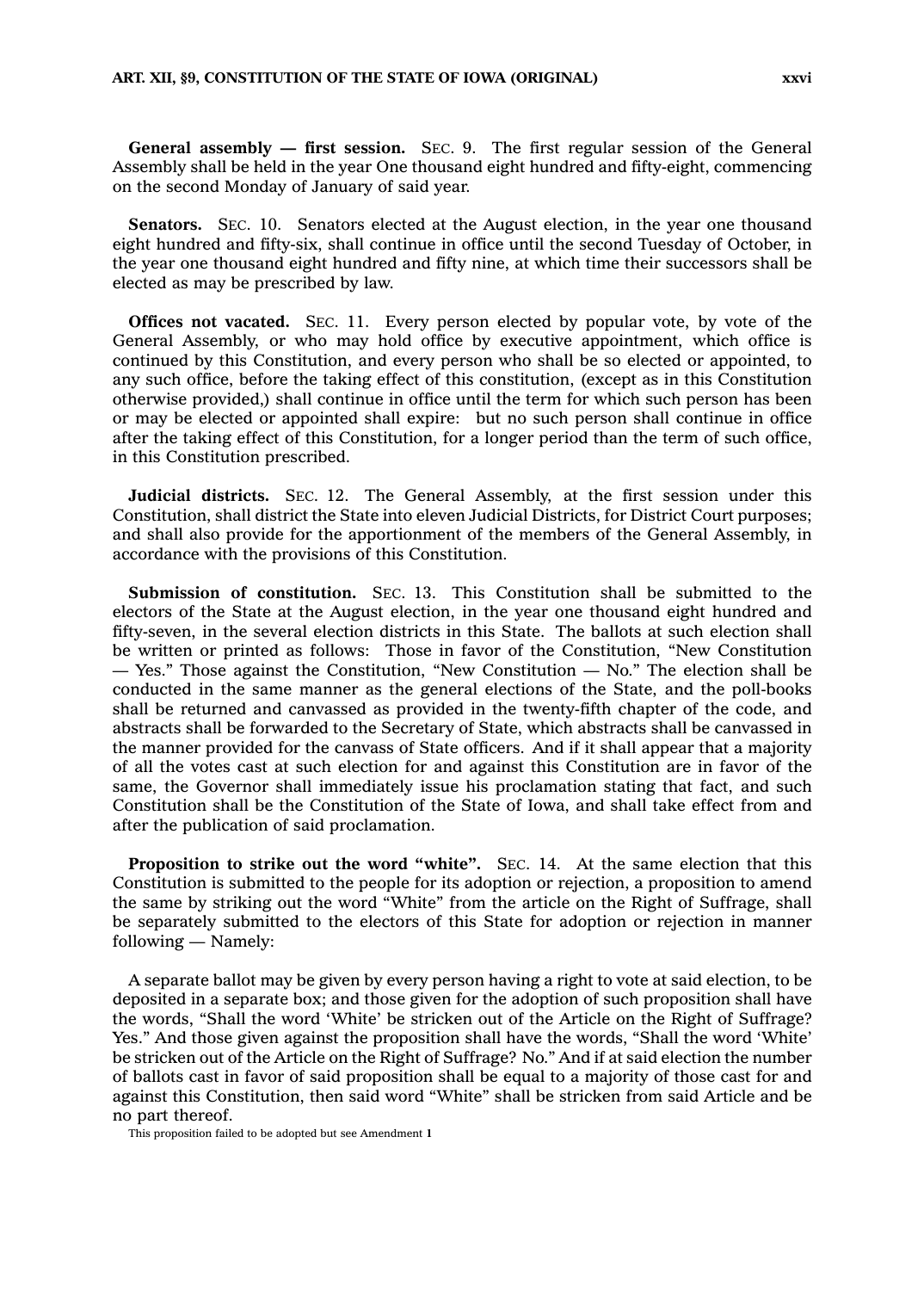**Mills county.** SEC. 15. Until otherwise directed by law, the County of Mills shall be in and <sup>a</sup> part of the sixth Judicial District of this State.

In 1904, an additional section (SEC. 16) providing for biennial elections was added to this original Constitution, Art. XII, but appears to have been superseded, see Amendments **11** and **14**

Done in Convention at Iowa City, this fifth day of March in the year of our Lord One thousand eight hundred and fifty seven, and of the Independence of the United States of America, the eighty first.

In testimony whereof we have hereunto subscribed our names.

| <b>TIMOTHY DAY</b>  | A. H. MARVIN           | <b>S AYERS</b>                |
|---------------------|------------------------|-------------------------------|
| S. G. WINCHESTER    | J. H. EMERSON          | <b>HARVEY J. SKIFF</b>        |
| <b>DAVID BUNKER</b> | R. L. B. CLARKE        | J. A. PARVIN                  |
| D. P. PALMER        | <b>JAMES A YOUNG</b>   | W. PENN. CLARKE               |
| GEO. W. ELLS        | D. H. SOLOMON          | <b>JEREMIAH HOLLINGSWORTH</b> |
| J. C. HALL          | M. W. ROBINSON         | WM. PATTERSON                 |
| JOHN. H. PETERS     | <b>LEWIS TODHUNTER</b> | D. W. PRICE.                  |
| WM. A. WARREN       | <b>JOHN EDWARDS</b>    | <b>ALPHEUS SCOTT</b>          |
| H. W. GRAY          | J. C. TRAER            | <b>GEORGE GILLASPY</b>        |
| ROBT. GOWER         | <b>JAMES F. WILSON</b> | EDWARD JOHNSTONE              |
| H D. GIBSON         | <b>AMOS HARRIS</b>     | <b>AYLETT R COTTON,</b>       |
| <b>THOMAS SEELY</b> | JNO T. CLARK           |                               |

TH: J. SAUNDERS, *Secretary*. E. N. BATES *Asst. Secretary*.

Attest; FRANCIS SPRINGER *President.*

PROCLAMATION

Whereas an instrument known as the New Constitution of the State of Iowa adopted by the constitutional Convention of said State on the fifth day of March AD 1857 was submitted to the qualified electors of said State at the annual election held on Monday the third day of August 1857 for their approval or rejection

And whereas an official canvass of the votes cast at said election shows that there were Forty thousand three hundred and eleven votes cast for the adoption of said Constitution and Thirty eight thousand six hundred and eighty one votes were cast against its adoption, leaving <sup>a</sup> majority of sixteen hundred and thirty votes in favor of its adoption.

Now. therefore I James W. Grimes Governor of said State, by virtue of the authority conferred upon me, hereby declare the said New Constitution to be adopted, and declare it to be the supreme law of the State of Iowa

In testimony whereof I have hereunto set my hand and affixed the Great Seal of the State of Iowa

L.S. Done at Iowa City this Third day of September AD. 1857 of the Independence of the United States the Eighty second and of the State of Iowa the Eleventh.

By the Governor. **Iames W. Grimes** W. Grimes **James W. Grimes** 

Elijah Sells, Secretary of State.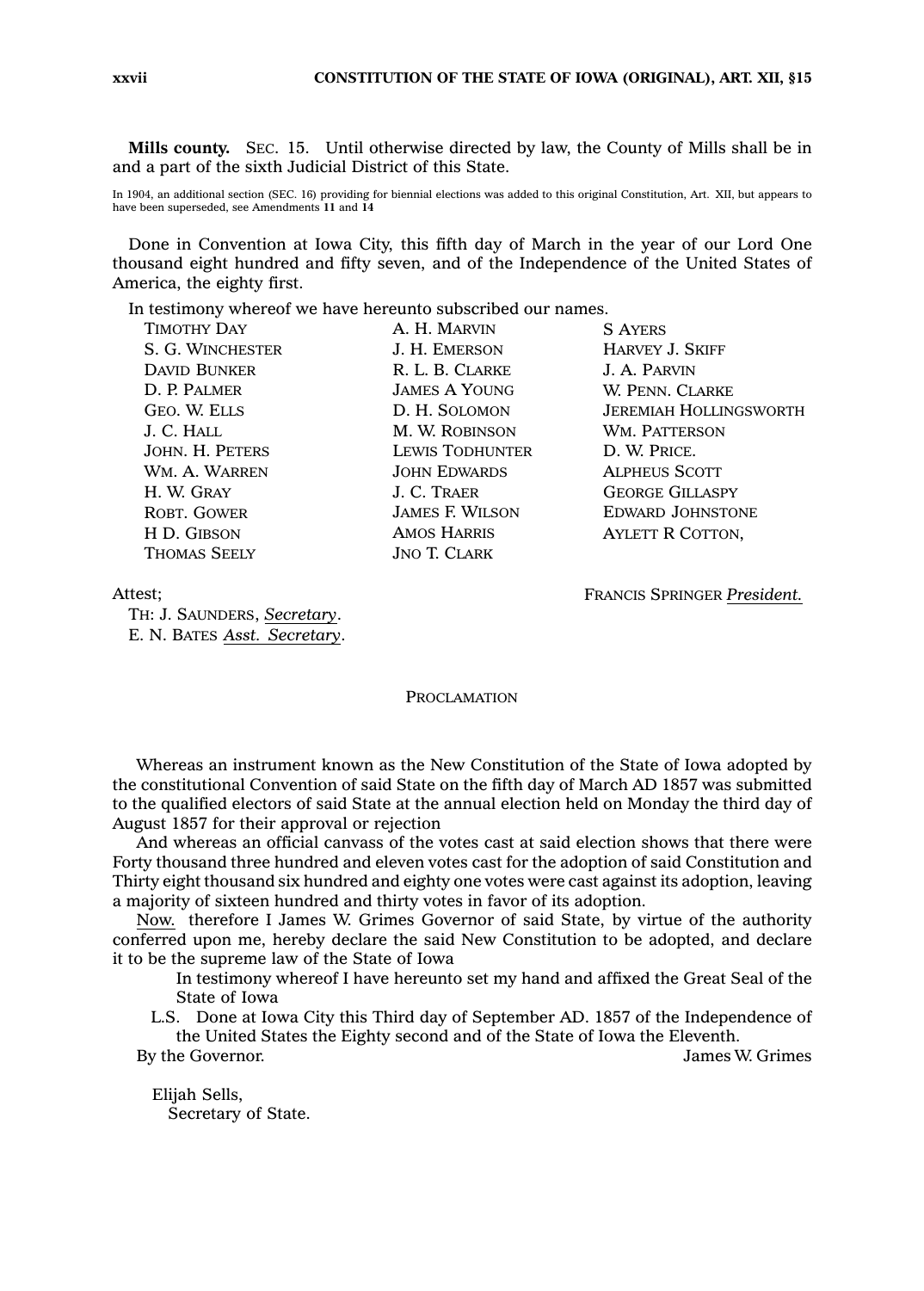#### AMENDMENTS OF 1868

**[1]** 1st. Strike the word "white," from section 1 of article two [II] thereof; [Electors]

**[2]** 2d. Strike the word "white," from section 33 of article three [III] thereof; [Census]

**[3]** 3d. Strike the word "white," from section 34 of article three [III] thereof; [Senators]

**[4]** 4th. Strike the word "white," from section 35 of article three [III] thereof; [Apportionment]

**[5]** 5th. Strike the word "white," from section 1 of article six [VI] thereof; [Militia]

Amendments **1** – **5** were proposed in 1866 Acts, ch 98, and readopted in 1868 Acts, ch 68 The first of these amendments was submitted to the electorate with the Constitution in 1857 but was defeated, see Art. XII, §14

#### AMENDMENT OF 1880

**[6]** Strike out the words "free white" from the third line of section four (4) of article three (3) [III] of said constitution, relating to the legislative department.

Amendment **6** was proposed in 1878 Acts, JR 5, and readopted in 1880 Acts, JR 6

# AMENDMENTS OF 1884

**[7] General election.** [AMENDMENT 1. The general election for state, district county and township officers shall be held on the Tuesday next after the first Monday in November.]\* Amendment 7 was proposed in 1882 Acts, JR 12, and readopted in 1884 Acts, JR 13

\*This amendment, published as section 7 of original Constitution, Art. II was repealed by Amendment **14**

**[8] Judicial districts.** AMENDMENT 2. At any regular session of the general assembly, the state may be divided into the necessary judicial districts for district court purposes, or the said districts may be reorganized and the number of the districts and the judges of said courts increased or diminished; but no re-organization of the districts or diminution of the judges shall have the effect of removing <sup>a</sup> judge from office.

Amendment **8** was proposed in 1882 Acts, JR 12, and readopted in 1884 Acts, JR 13 See original Constitution, Art. V, §10

**[9] Grand jury.** AMENDMENT 3. The grand jury may consist of any number of members not less than five, nor more than fifteen, as the general assembly may by law provide, or the general assembly may provide for holding persons to answer for any criminal offense without the intervention of <sup>a</sup> grand jury.

Amendment **9** was proposed in 1882 Acts, JR 12, and readopted in 1884 Acts, JR 13 See original Constitution, Art. I, §11

**[10]** AMENDMENT 4. That section 13 of article 5 [V] of the constitution be stricken therefrom, and the following adopted as such section.

**County attorney.** SEC. 13. [The qualified electors of each county shall, at the general election in the year 1886, and every two years thereafter elect <sup>a</sup> county attorney, who shall be <sup>a</sup> resident of the county for which he is elected, and shall hold his office for two years, and until his successor shall have been elected and qualified.]\*

Amendment **10** was proposed in 1882 Acts, JR 12, and readopted in 1884 Acts, JR 13 \*In 1970, this section was repealed, see Amendment **31**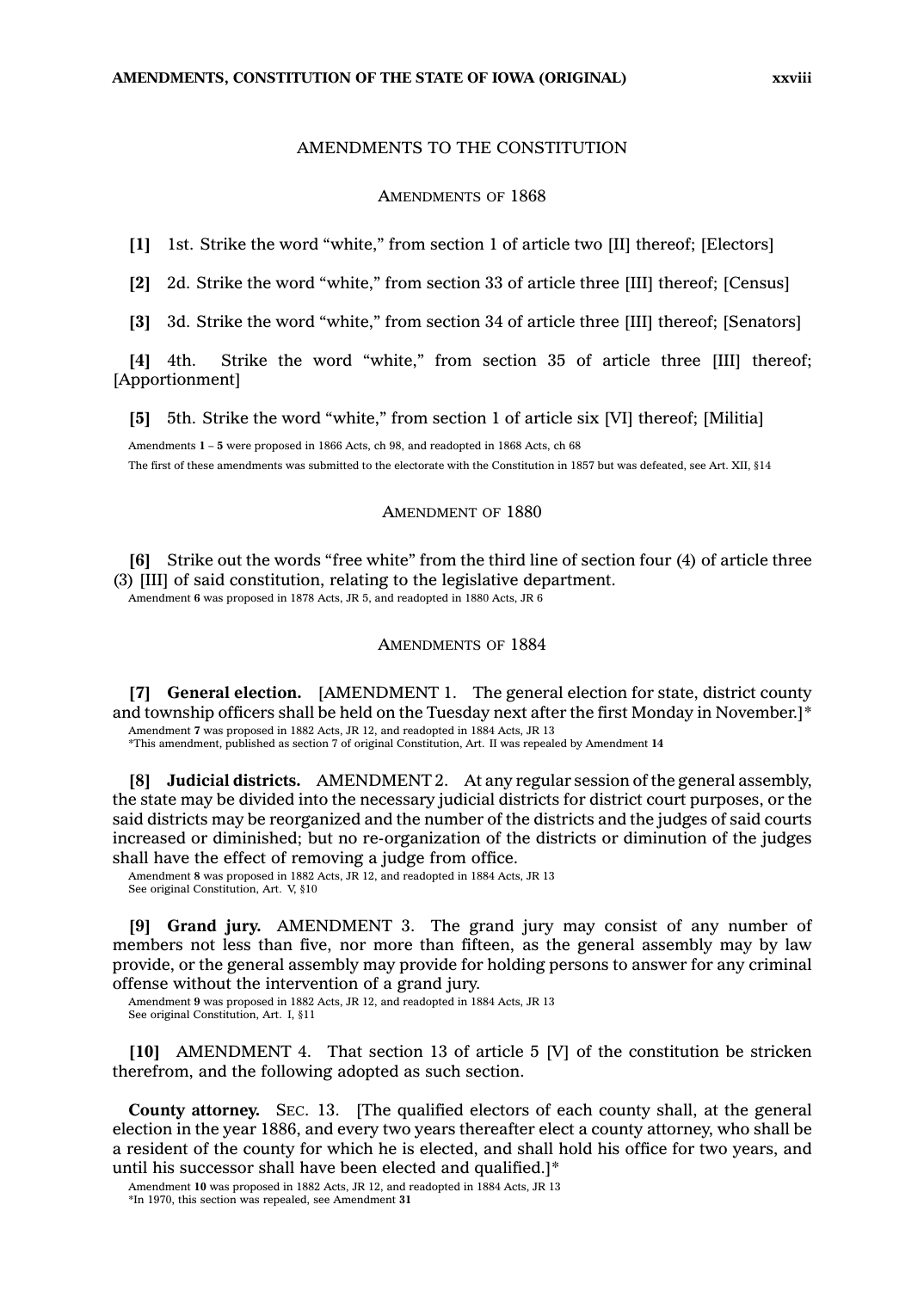#### AMENDMENTS OF 1904

# **[11]** Add as section 16, to article 12 [XII] of the constitution, the following:

**General election.** SEC. 16. [The first general election after the adoption of this amendment shall be held on the Tuesday next after the first Monday in November in the year one thousand nine hundred and six, and general elections shall be held biennially thereafter. In the year one thousand nine hundred and six there shall be elected <sup>a</sup> governor, lieutenant-governor, secretary of state, auditor of state, treasurer of state, attorney general, two judges of the supreme court, the successors of the judges of the district court whose terms of office expire on December 31st, one thousand nine hundred and six, state senators who would otherwise be chosen in the year one thousand nine hundred and five, and members of the house of representatives. The terms of office of the judges of the supreme court which would otherwise expire on December 31st, in odd numbered years, and all other elective state, county and township officers whose terms of office would otherwise expire in January in the year one thousand nine hundred and six, and members of the general assembly whose successors would otherwise be chosen at the general election in the year one thousand nine hundred and five, are hereby extended one year and until their successors are elected and qualified. The terms of offices of senators whose successors would otherwise be chosen in the year one thousand nine hundred and seven are hereby extended one year and until their successors are elected and qualified. The general assembly shall make such changes in the law governing the time of election and term of office of all other elective officers as shall be necessary to make the time of their election and terms of office conform to this amendment, and shall provide which of the judges of the supreme court shall serve as chief justice. The general assembly shall meet in regular session on the second Monday in January, in the year one thousand nine hundred and six, and also on the second Monday in January in the year one thousand nine hundred and seven, and biennially thereafter.]\*

Amendment **11** was proposed in 1902 Acts, JR 5, and readopted in 1904 Acts, JR 1

Practically the same amendment as the above was proposed in 1898 Acts, JR 1, readopted in 1900 Acts, JR 1, and ratified in 1900, but the supreme court, in the case of *State ex rel. Bailey v. Brookhart*, 113 Iowa 250, held that said amendment was not proposed and adopted as required by the constitution, and did not become <sup>a</sup> part thereof

\*This amendment from 1904 appears to have been superseded by Amendment **14**

**[12]** That sections thirty-four (34) thirty-five (35) and thirty-six (36) of article three (3) of the constitution of the state of Iowa, be repealed and the following be adopted in lieu thereof:

**Number of senators.** SECTION 34. [The senate shall be composed of fifty members to be elected from the several senatorial districts, established by law and at the next session of the general assembly held following the taking of the state and national census, they shall be apportioned among the several counties or districts of the state, according to population as shown by the last preceding census.]\*

\*See Amendment **16** which limited representation to one senator per county in 1928; also original Constitution, Art. III, §6

**Number of representatives — districts.** SEC. 35. [The house of representatives shall consist of not more than one hundred and eight members. The ratio of representation shall be determined by dividing the whole number of the population of the state as shown by the last preceding state or national census, by the whole number of counties then existing or organized, but each county shall constitute one representative district and be entitled to one representative, but each county having <sup>a</sup> population in excess of the ratio number, as herein provided of three fifths or more of such ratio number shall be entitled to one additional representative, but said addition shall extend only to the nine counties having the greatest population.]\*

**Ratio** and apportionment. SEC. 36. [The general assembly shall, at the first regular session held following the adoption of this amendment, and at each succeeding regular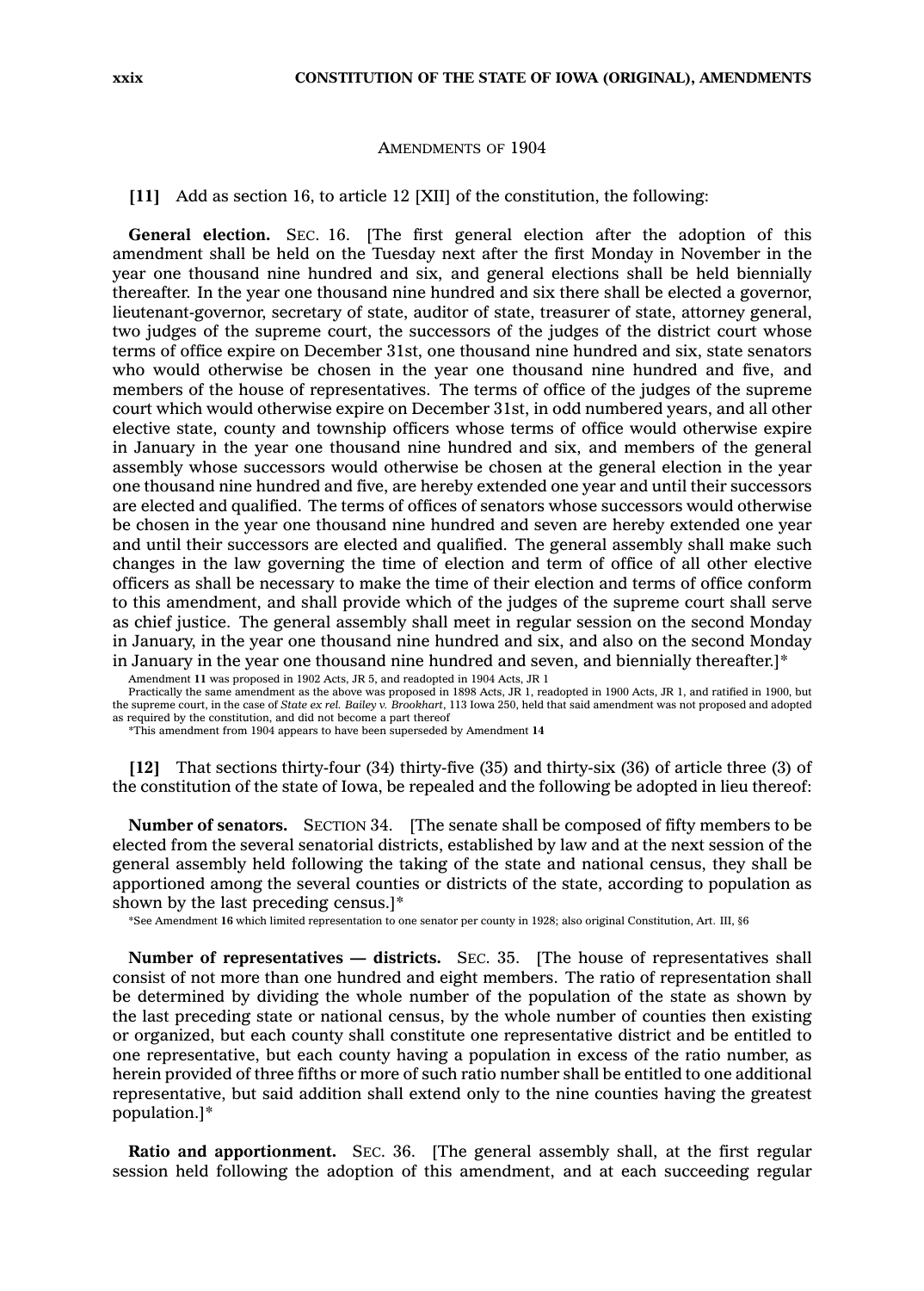session held next after the taking of such census, fix the ratio of representation, and apportion the additional representatives, as hereinbefore required.]\*

Amendment 12 was proposed in 1902 Acts, JR 2, and readopted in 1904 Acts, JR 2

\*In 1968, sections 34, 35, and 36 of Art. III were repealed and substitutes adopted in lieu thereof, see Amendment **26**

# AMENDMENT OF 1908

**[13]** That there be added to section eighteen (18) of article one (1) of the constitution of the state of Iowa, the following:

**Drainage ditches and levees.** The general assembly, however, may pass laws permitting the owners of lands to construct drains, ditches, and levees for agricultural, sanitary or mining purposes across the lands of others, and provide for the organization of drainage districts, vest the proper authorities with power to construct and maintain levees, drains and ditches and to keep in repair all drains, ditches, and levees heretofore constructed under the laws of the state, by special assessments upon the property benefited thereby. The General Assembly may provide by law for the condemnation of such real estate as shall be necessary for the construction and maintenance of such drains, ditches and levees, and prescribe the method of making such condemnation.

Amendment **13** was proposed in 1904 Acts, JR 6, and readopted in 1906 Acts, JR 1, and in 1907 Acts, HJR 2

# AMENDMENT OF 1916

**[14]** To repeal section seven (7) of article two (2) of the constitution of Iowa and to adopt in lieu thereof the following, to wit:

**General election.** [SEC. 7.] The general election for state, district, county and township officers in the year 1916 shall be held in the same month and on the same day as that fixed by the laws of the United States for the election of presidential electors, or of president and vice-president of the United States; and thereafter such election shall be held at such time as the general assembly may by law provide.

Amendment **14** was proposed in 1913 Acts, HJR 3, and readopted in 1915 Acts, ch 210

This amendment repealed Amendment **7**; see also Amendment **11**

A proposed amendment to extend the election franchise to women was proposed in 1913 Acts, HJR 6 and SJR 10, readopted in 1915 Acts, ch 18, but defeated by the people in <sup>a</sup> special election held on June 5, 1916; for information regarding votes cast on the amendment, see 1917-1918 Iowa Official Register, pp. 462-481

A second proposed prohibition amendment was proposed in 1915 Acts, ch 19, readopted in 1917 Acts, ch 321, but defeated by the people in <sup>a</sup> special election held on October 15, 1917; for information regarding votes cast on the second proposed prohibition amendment, see 1925-1926 Iowa Official Register, p. 39; the first proposed prohibition amendment was proposed in 1880 Acts, JR 8, readopted in 1882 Acts, JR 8, submitted to the electorate at <sup>a</sup> special election held on June 27, 1882, and ratified, but was held by the supreme court in *Koehler* and Lang v. Hill, 60 Iowa 543, not to have been legally submitted to the electors and, as a consequence, did not become part of the constitution In 1919, <sup>a</sup> second proposed amendment to enfranchise women was proposed in 1917 Acts, ch 153, readopted in 1919 Acts, ch 110, but was nullified by <sup>a</sup> procedural defect caused by failure to publish the 1917 resolution

#### AMENDMENT OF 1926

**[15]** Strike out the word "male" from section four (4) of article three (3) of said constitution, relating to the legislative department.

Amendment **15** was proposed in 1923 Acts, ch 387, and readopted in 1925 Acts, ch 282

#### AMENDMENT OF 1928

**[16]** [That the period (.) at the end of said section thirty-four (34) of article three (3) of the constitution of the state of Iowa be stricken and the following inserted:

", but no county shall be entitled to more than one (1) senator."]\*

Amendment **16** was proposed in 1925 Acts, ch 279, and readopted in 1927 Acts, ch 353

This amendment applies to Amendment **12**

<sup>\*</sup>This amendment was repealed by Amendment **26**

See also original Constitution, Art. III, §6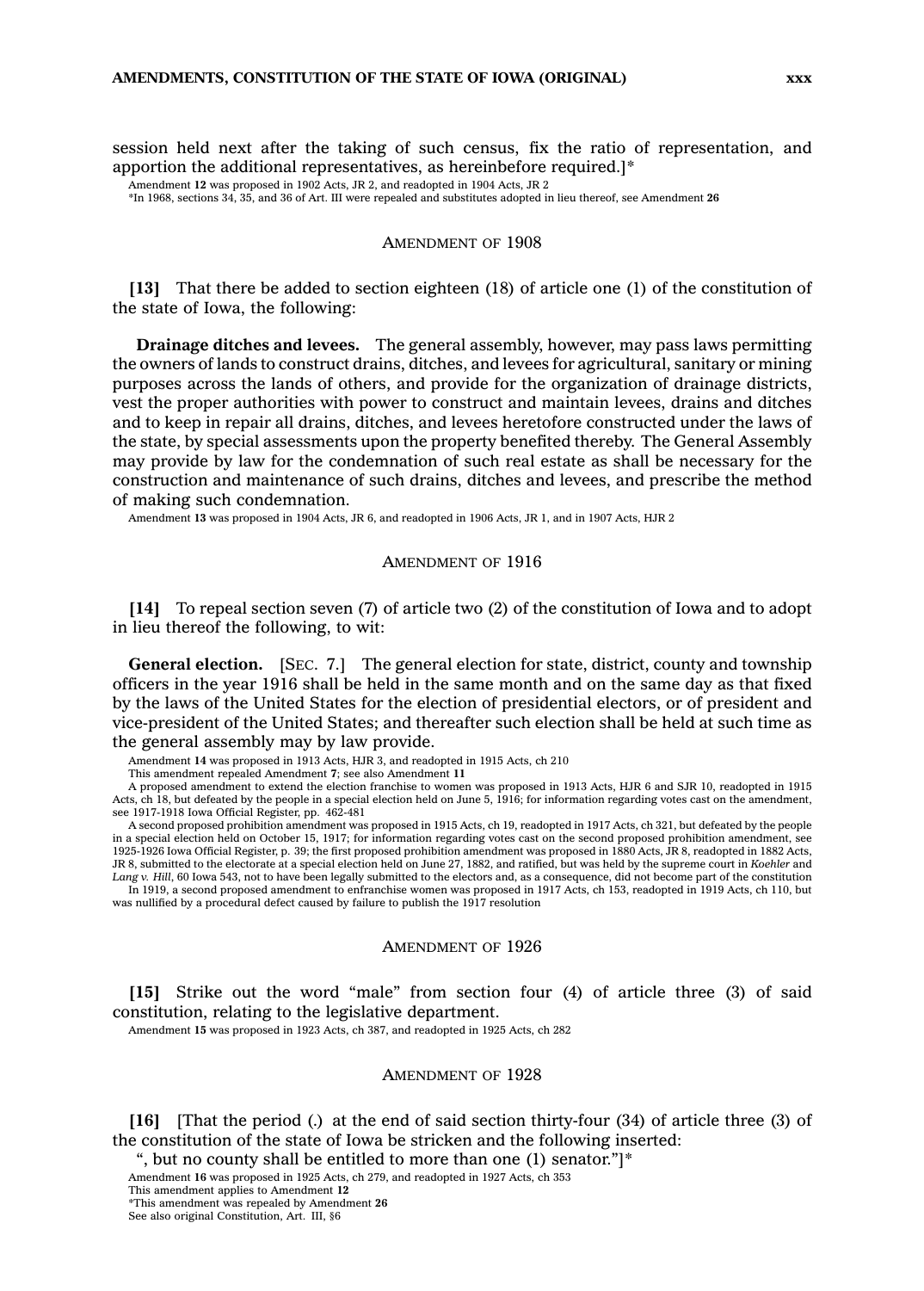#### AMENDMENT OF 1936

**[17]** Amend article three (III) by repealing section thirty-three (33) relating to the state census.

Amendment **17** was proposed in 1933 Acts, ch 268, and readopted in 1935 Acts, ch 223

# AMENDMENT OF 1942

**[18]** That Article Seven (VII) of the Constitution of the State of Iowa be amended by adding thereto, as Section eight (8) thereof, the following:

**Motor vehicle fees and fuel taxes.** [SEC. 8.] All motor vehicle registration fees and all licenses and excise taxes on motor vehicle fuel, except cost of administration, shall be used exclusively for the construction, maintenance and supervision of the public highways exclusively within the state or for the payment of bonds issued or to be issued for the construction of such public highways and the payment of interest on such bonds.

Amendment **18** was proposed in 1939 Acts, ch 307, and readopted in 1941 Acts, ch 342

#### AMENDMENTS OF 1952

**[19]** Amendment 1. Section four (4) of Article IV of the Constitution of Iowa is amended by adding thereto the following:

**Death of governor-elect or failure to qualify.** [If, upon the completion of the canvass of votes for Governor and Lieutenant Governor by the General Assembly, it shall appear that the person who received the highest number of votes for Governor has since died, resigned, is unable to qualify, fails to qualify, or for any other reason is unable to assume the duties of the office of Governor for the ensuing term, the powers and duties of the office shall devolve upon the person who received the highest number of votes for Lieutenant Governor until the disability is removed and, upon inauguration, he shall assume the powers and duties of Governor.]\*

Amendment **19** was proposed in 1949 Acts, ch 309, and readopted in 1951 Acts, ch 268 \*In 1988, this amendment was repealed by Amendment **41**

**[20]** Amendment 2. Section nineteen (19) of Article IV of the Constitution of the State of Iowa is repealed and the following adopted in lieu thereof:

**Gubernatorial succession.** Sec. 19. [If there be <sup>a</sup> vacancy in the office of Governor and the Lieutenant Governor shall by reason of death, impeachment, resignation, removal from office, or other disability become incapable of performing the duties pertaining to the office of Governor, the President pro tempore of the Senate shall act as Governor until the vacancy is filled or the disability removed; and if the President pro tempore of the Senate, for any of the above causes, shall be incapable of performing the duties pertaining to the office of Governor the same shall devolve upon the Speaker of the House of Representatives; and if the Speaker of the House of Representatives, for any of the above causes, shall be incapable of performing the duties of the office of Governor, the Justices of the Supreme Court shall convene the General Assembly by proclamation and the General Assembly shall organize by the election of <sup>a</sup> President pro tempore by the Senate and <sup>a</sup> Speaker by the House of Representatives. The General Assembly shall thereupon immediately proceed to the election of <sup>a</sup> Governor and Lieutenant Governor in joint convention.]\*

Amendment **20** was proposed in 1949 Acts, ch 309, and readopted in 1951 Acts, ch 268

\*In 1988, this section was repealed and <sup>a</sup> substitute was adopted in lieu thereof, see Amendment **42**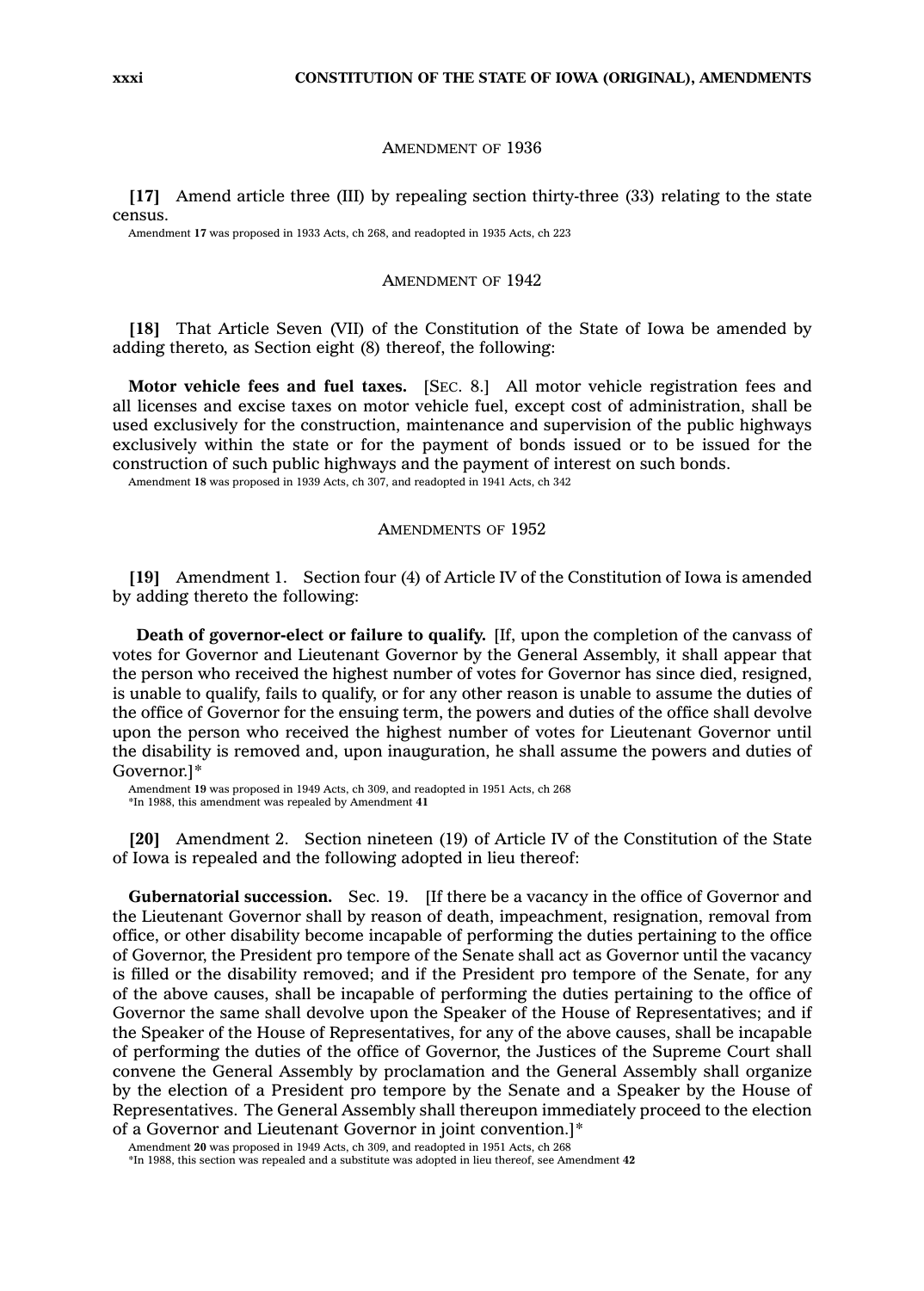## AMENDMENT OF 1962

**[21]** Article Five (V) is amended in the following manner:

1. Section four (4) is amended by striking from lines eight (8) and nine (9) of such section the words, "exercise <sup>a</sup> supervisory" and inserting in lieu thereof the words, "shall exercise <sup>a</sup> supervisory and administrative".

- 2. Sections three (3), five (5), nine (9) and eleven (11) are repealed.
- 3. The following sections are added thereto:

**Vacancies in courts.** SECTION 15. Vacancies in the Supreme Court and District Court shall be filled by appointment by the Governor from lists of nominees submitted by the appropriate judicial nominating commission. Three nominees shall be submitted for each Supreme Court vacancy, and two nominees shall be submitted for each District Court vacancy. If the Governor fails for thirty days to make the appointment, it shall be made from such nominees by the Chief Justice of the Supreme Court.

**State and district nominating commissions.** SECTION 16. There shall be <sup>a</sup> State Judicial Nominating Commission. Such commission shall make nominations to fill vacancies in the Supreme Court. Until July 4, 1973, and thereafter unless otherwise provided by law, the State Judicial Nominating Commission shall be composed and selected as follows: There shall be not less than three nor more than eight appointive members, as provided by law, and an equal number of elective members on such Commission, all of whom shall be electors of the state. The appointive members shall be appointed by the Governor subject to confirmation by the Senate. The elective members shall be elected by the resident members of the bar of the state. The judge of the Supreme Court who is senior in length of service on said Court, other than the Chief Justice, shall also be <sup>a</sup> member of such Commission and shall be its chairman.

There shall be <sup>a</sup> District Judicial Nominating Commission in each judicial district of the state. Such commissions shall make nominations to fill vacancies in the District Court within their respective districts. Until July 4, 1973, and thereafter unless otherwise provided by law, District Judicial Nominating Commissions shall be composed and selected as follows: There shall be not less than three nor more than six appointive members, as provided by law, and an equal number of elective members on each such commission, all of whom shall be electors of the district. The appointive members shall be appointed by the Governor. The elective members shall be elected by the resident members of the bar of the district. The district judge of such district who is senior in length of service shall also be <sup>a</sup> member of such commission and shall be its chairman.

Due consideration shall be given to area representation in the appointment and election of Judicial Nominating Commission members. Appointive and elective members of Judicial Nominating Commissions shall serve for six year terms, shall be ineligible for <sup>a</sup> second six year term on the same commission, shall hold no office of profit of the United States or of the state during their terms, shall be chosen without reference to political affiliation, and shall have such other qualifications as may be prescribed by law. As near as may be, the terms of one-third of such members shall expire every two years.

**Terms** — **judicial elections.** SECTION 17. Members of all courts shall have such tenure in office as may be fixed by law, but terms of Supreme Court Judges shall be not less than eight years and terms of District Court Judges shall be not less than six years. Judges shall serve for one year after appointment and until the first day of January following the next judicial election after the expiration of such year. They shall at such judicial election stand for retention in office on <sup>a</sup> separate ballot which shall submit the question of whether such judge shall be retained in office for the tenure prescribed for such office and when such tenure is <sup>a</sup> term of years, on their request, they shall, at the judicial election next before the end of each term, stand again for retention on such ballot. Present Supreme Court and District Court Judges, at the expiration of their respective terms, may be retained in office in like manner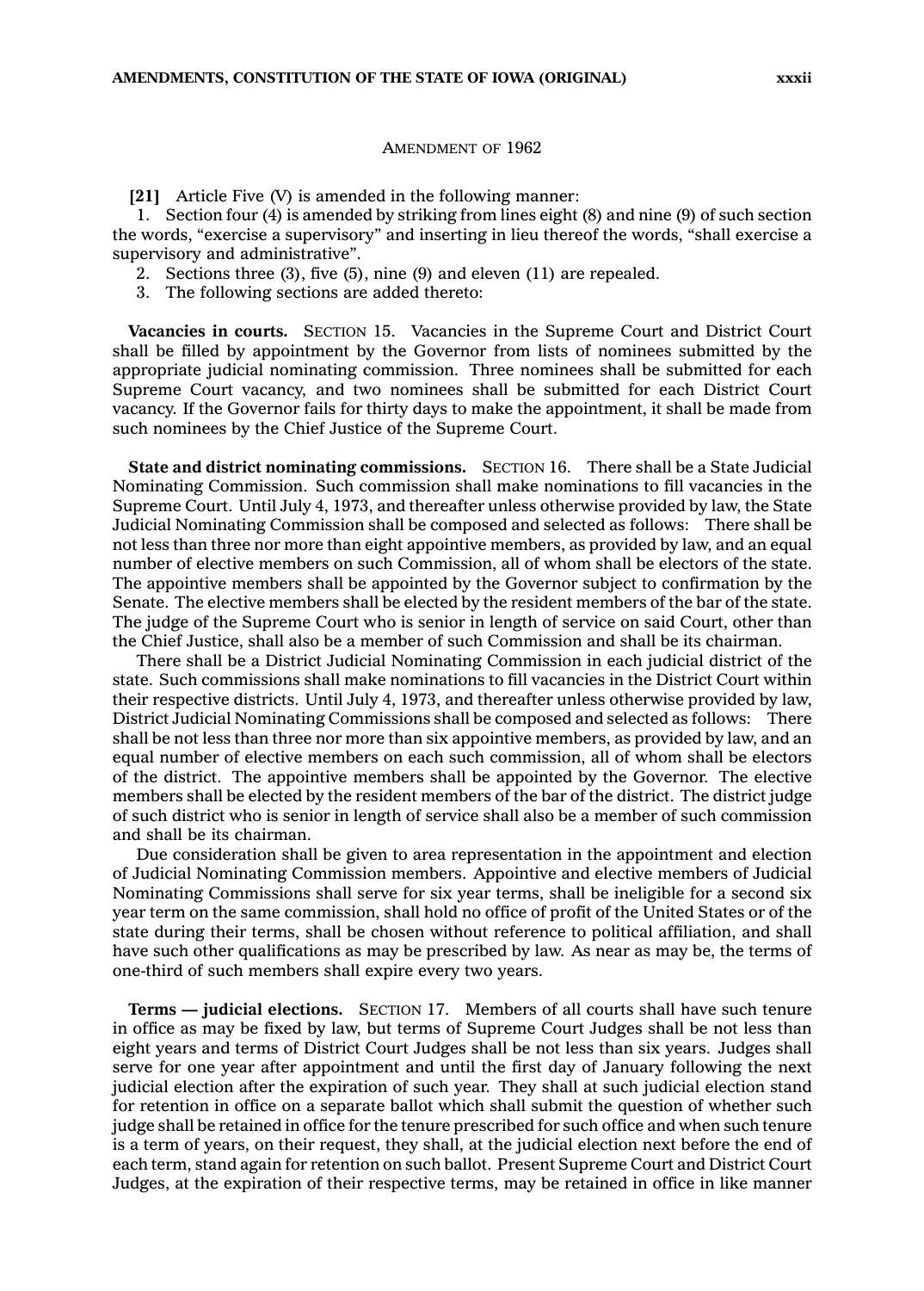for the tenure prescribed for such office. The General Assembly shall prescribe the time for holding judicial elections.

**Salaries — qualifications — retirement.** SECTION 18. Judges of the Supreme Court and District Court shall receive salaries from the state, shall be members of the bar of the state and shall have such other qualifications as may be prescribed by law. Judges of the Supreme Court and District Court shall be ineligible to any other office of the state while serving on said court and for two years thereafter, except that District Judges shall be eligible to the office of Supreme Court Judge. Other judicial officers shall be selected in such manner and shall have such tenure, compensation and other qualification as may be fixed by law. The General Assembly shall prescribe mandatory retirement for Judges of the Supreme Court and District Court at <sup>a</sup> specified age and shall provide for adequate retirement compensation. Retired judges may be subject to special assignment to temporary judicial duties by the Supreme Court, as provided by law.

Amendment **21** was proposed in 1959 Acts, ch 420, and readopted in 1961 Acts, ch 343

#### AMENDMENT OF 1964

**[22]** Section three (3) of Article ten (X) of the Constitution of the State of Iowa is repealed and the following adopted in lieu thereof:

**Constitutional convention.** Section 3. At the general election to be held in the year one thousand nine hundred and seventy, and in each tenth year thereafter, and also at such times as the General Assembly may, by law, provide, the question, "Shall there be <sup>a</sup> Convention to revise the Constitution, and propose amendment or amendments to same?" shall be decided by the electors qualified to vote for members of the General Assembly; and in case <sup>a</sup> majority of the electors so qualified, voting at such election, for and against such proposition, shall decide in favor of <sup>a</sup> Convention for such purpose, the General Assembly, at its next session, shall provide by law for the election of delegates to such Convention, and for submitting the results of said Convention to the people, in such manner and at such time as the General Assembly shall provide; and if the people shall approve and ratify such amendment or amendments, by <sup>a</sup> majority of the electors qualified to vote for members of the General Assembly, voting thereon, such amendment or amendments shall become <sup>a</sup> part of the constitution of this state. If two or more amendments shall be submitted at the same time, they shall be submitted in such <sup>a</sup> manner that electors may vote for or against each such amendment separately.

Amendment **22** was proposed in 1961 Acts, ch 345, and readopted in 1963 Acts, ch 372

#### AMENDMENT OF 1966

**[23]** Section twenty-six (26) of Article III is amended by striking from line four (4) the word "fourth" and inserting in lieu thereof the word "first".

Amendment **23** was proposed in 1963 Acts, ch 373, and readopted in 1965 Acts, ch 480

# AMENDMENTS OF 1968

**[24]** Section two (2) of Article three (III) of the Constitution of the State of Iowa is hereby repealed and the following adopted in lieu thereof:

**Annual sessions of General Assembly.** Section 2. [The General Assembly shall meet in session on the second Monday of January of each year. The Governor of the State may convene the General Assembly by proclamation in the interim.]\*

Amendment **24** was proposed in 1965 Acts, ch 472, and readopted in 1967 Acts, ch 461

<sup>\*</sup>In 1974, this section was repealed and <sup>a</sup> substitute adopted, see Amendment **36**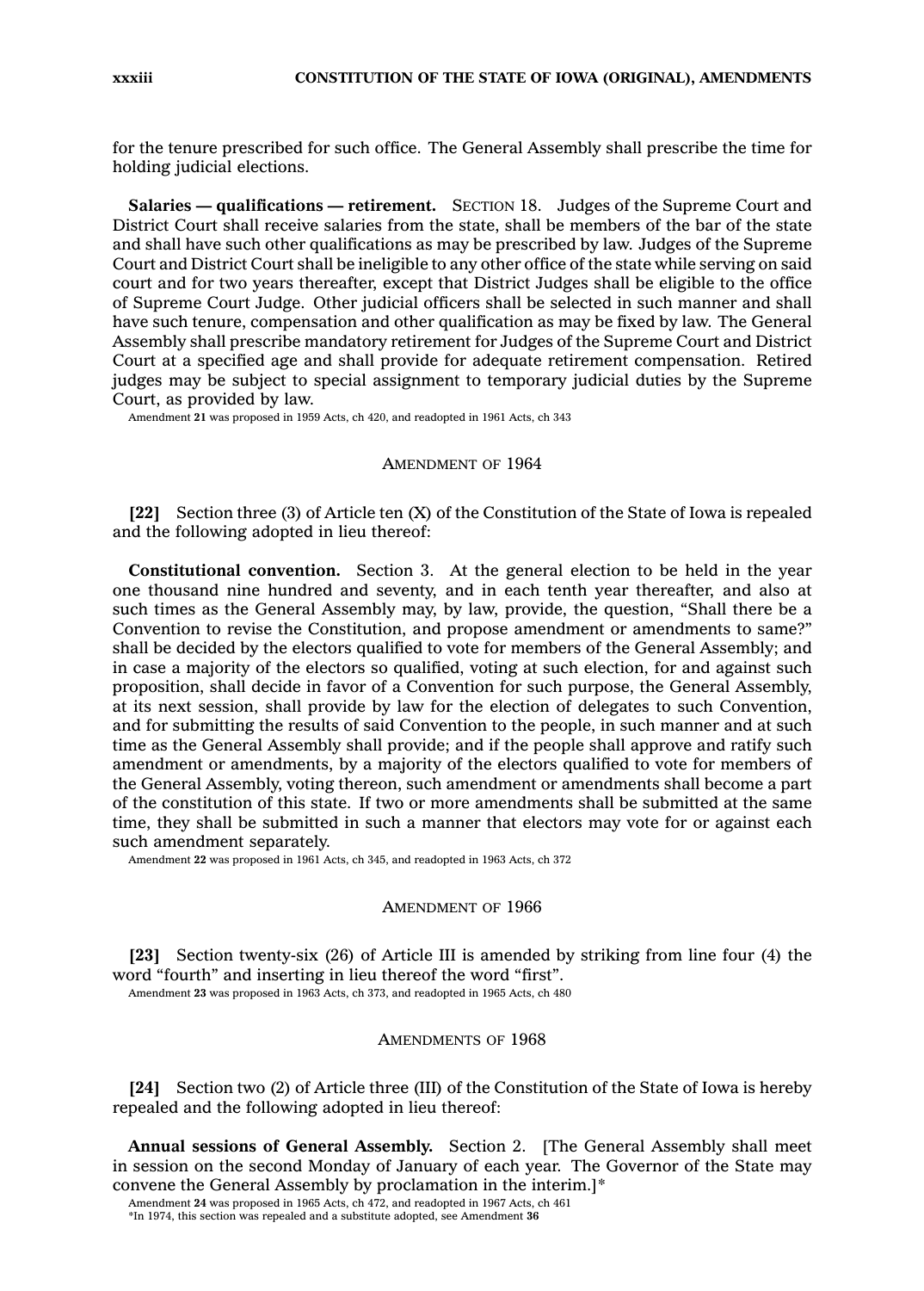**[25]** Article three (III), legislative department, Constitution of the State of Iowa is hereby amended by adding the following new section:

**Municipal home rule.** [SEC. 38A.] Municipal corporations are granted home rule power and authority, not inconsistent with the laws of the general assembly, to determine their local affairs and government, except that they shall not have power to levy any tax unless expressly authorized by the general assembly.

The rule or proposition of law that <sup>a</sup> municipal corporation possesses and can exercise only those powers granted in express words is not <sup>a</sup> part of the law of this state.

Amendment **25** was proposed in 1965 Acts, ch 477, and readopted in 1967 Acts, ch 462

**[26]** Section six (6) of Article three (III) section thirty-four (34) of Article three (III) and the 1904 and 1928 amendments thereto, sections thirty-five (35) and thirty-six (36) of Article three (III) and the 1904 amendment to each such section, and section thirty-seven (37) of Article three (III) are hereby repealed and the following adopted in lieu thereof:

**Senators — number and classification.** Section 6. The number of senators shall total not more than one-half (1/2) the membership of the house of representatives. Senators shall be classified so that as nearly as possible one-half  $(1/2)$  of the members of the senate shall be elected every two (2) years.

**Senate and House of Representatives — limitation.** Section 34. The senate shall be composed of not more than fifty (50) and the house of representatives of not more than one hundred (100) members. Senators and representatives shall be elected from districts established by law. Each district so established shall be of compact and contiguous territory. The state shall be apportioned into senatorial and representative districts on the basis of population. The general assembly may provide by law for factors in addition to population, not in conflict with the constitution of the United States, which may be considered in the apportioning of senatorial districts. No law so adopted shall permit the establishment of senatorial districts whereby <sup>a</sup> majority of the members of the senate shall represent less than forty (40) percent of the population of the state as shown by the most recent United States decennial census.

**Senators and representatives — number and districts.** Section 35. The general assembly shall in 1971 and in each year immediately following the United States decennial census determine the number of senators and representatives to be elected to the general assembly and establish senatorial and representative districts. The general assembly shall complete the apportionment prior to September 1 of the year so required. If the apportionment fails to become law prior to September 15 of such year, the supreme court shall cause the state to be apportioned into senatorial and representative districts to comply with the requirements of the constitution prior to December 31 of such year. The reapportioning authority shall, where necessary in establishing senatorial districts, shorten the term of any senator prior to completion of the term. Any senator whose term is so terminated shall not be compensated for the uncompleted part of the term.

**Review by Supreme Court.** Section 36. Upon verified application by any qualified elector, the supreme court shall review an apportionment plan adopted by the general assembly which has been enacted into law. Should the supreme court determine such plan does not comply with the requirements of the constitution, the court shall within ninety (90) days adopt or cause to be adopted an apportionment plan which shall so comply. The supreme court shall have original jurisdiction of all litigation questioning the apportionment of the general assembly or any apportionment plan adopted by the general assembly.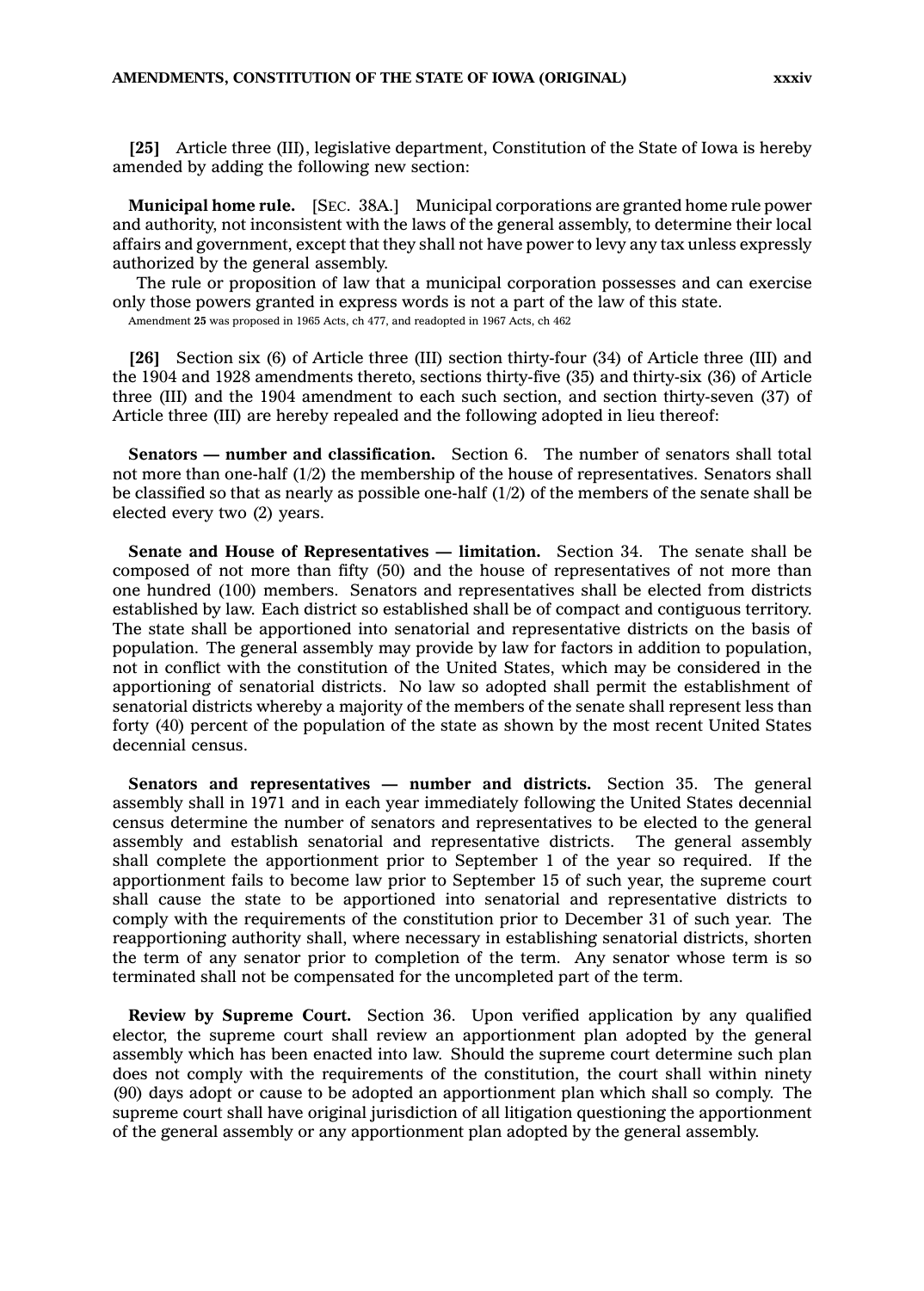**Congressional districts.** Section 37. When <sup>a</sup> congressional district is composed of two (2) or more counties it shall not be entirely separated by <sup>a</sup> county belonging to another district and no county shall be divided in forming <sup>a</sup> congressional district.

Amendment **26** was proposed in 1965 Acts, ch 473, and readopted in 1967 Acts, ch 463

**[27]** Section sixteen (16) of article three (III) of the Constitution of the State of Iowa is hereby amended by adding the following new paragraph at the end thereof:

**Item veto by Governor.** The governor may approve appropriation bills in whole or in part, and may disapprove any item of an appropriation bill; and the part approved shall become <sup>a</sup> law. Any item of an appropriation bill disapproved by the governor shall be returned, with his objections, to the house in which it originated, or shall be deposited by him in the office of the secretary of state in the case of an appropriation bill submitted to the governor for his approval during the last three days of <sup>a</sup> session of the General Assembly, and the procedure in each case shall be the same as provided for other bills. Any such item of an appropriation bill may be enacted into law notwithstanding the governor's objections, in the same manner as provided for other bills.

Amendment **27** was proposed in 1965 Acts, ch 474, and readopted in 1967 Acts, ch 464

**[28]** Section twenty-five (25) of Article three (III) of the Constitution of the State of Iowa is hereby repealed and the following adopted in lieu thereof:

**Compensation and expenses of General Assembly.** Section 25. Each member of the General Assembly shall receive such compensation and allowances for expenses as shall be fixed by law but no General Assembly shall have the power to increase compensation and allowances effective prior to the convening of the next General Assembly following the session in which any increase is adopted.

Amendment **28** was proposed in 1965 Acts, ch 475, and readopted in 1967 Acts, ch 466

#### AMENDMENTS OF 1970

**[29]** Article three (III) of the Constitution of the State of Iowa is hereby amended by adding thereto the following new section:

**Legislative districts.** Section 39. In establishing senatorial and representative districts, the state shall be divided into as many senatorial districts as there are members of the senate and into as many representative districts as there are members of the house of representatives. One (1) senator shall be elected from each senatorial district and one (1) representative shall be elected from each representative district.

Amendment **29** was proposed in 1967 Acts, ch 467, and readopted in 1969 Acts, ch 325

**[30]** Section one (1) of Article two (II) of the Constitution, as amended in eighteen hundred sixty-eight (1868), is hereby repealed and the following is hereby adopted in lieu thereof:

**Electors.** Section 1. Every citizen of the United States of the age of twenty-one (21) years, who shall have been <sup>a</sup> resident of this State for such period of time as shall be provided by law and of the county in which he claims his vote for such period of time as shall be provided by law, shall be entitled to vote at all elections which are now or hereafter may be authorized by law. The General Assembly may provide by law for different periods of residence in order to vote for various officers or in order to vote in various elections. The required periods of residence shall not exceed six (6) months in this State and sixty (60) days in the county.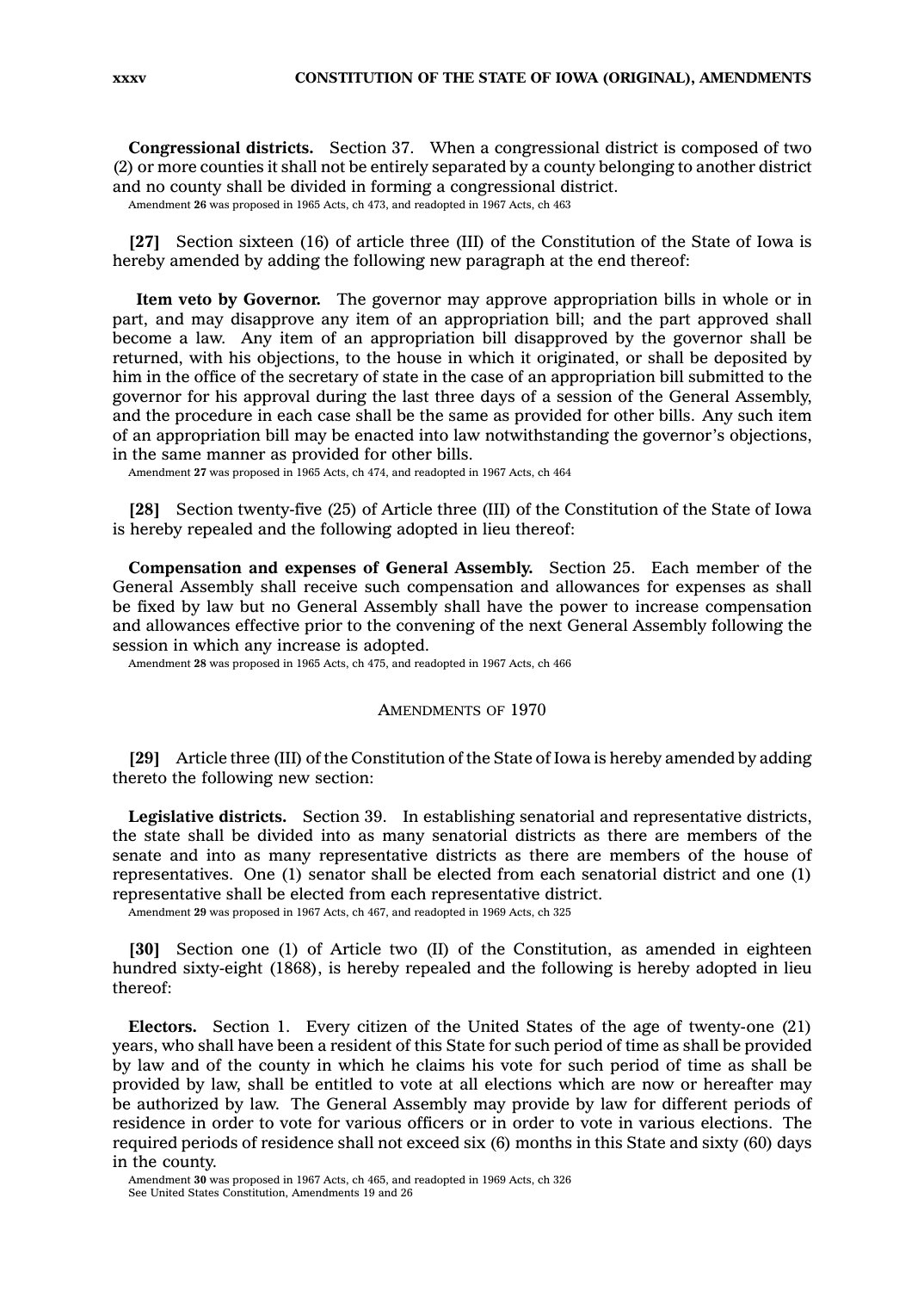**[31]** Section thirteen (13) of Article five (V) of the Constitution of the State of Iowa as amended by Amendment four (4) of the Amendments of eighteen hundred eighty-four (1884) is hereby repealed. [County Attorney]

Amendment **31** was proposed in 1967 Acts, ch 468, and readopted in 1969 Acts, ch 327

#### AMENDMENTS OF 1972

**[32]** Section two (2) of Article four (IV) of the Constitution of the State of Iowa is repealed and the following adopted in lieu thereof:

**Election and term [governor].** Sec. 2. [The Governor shall be elected by the qualified electors at the time and place of voting for members of the General Assembly, and shall hold his office for four years from the time of his installation, and until his successor is elected and qualifies.]\*

Section three (3) of Article four (IV) of the Constitution of the State of Iowa is hereby repealed and the following adopted in lieu thereof:

**Lieutenant governor — returns of elections.** Sec. 3. [There shall be <sup>a</sup> Lieutenant Governor who shall hold his office for the same term, and be elected at the same time as the Governor. In voting for Governor and Lieutenant Governor, the electors shall designate for whom they vote as Governor, and for whom as Lieutenant Governor. The returns of every election for Governor, and Lieutenant Governor, shall be sealed up and transmitted to the seat of government of the State, directed to the Speaker of the House of Representatives, who shall open and publish them in the presence of both Houses of the General Assembly.]\*

Section fifteen (15) of Article four (IV) of the Constitution of the State of Iowa is hereby repealed and the following adopted in lieu thereof:

**Terms — compensation of lieutenant governor.** Sec. 15. [The official term of the Governor, and Lieutenant Governor, shall commence on the second Monday of January next after their election, and continue until their successors are elected and qualify. The Lieutenant Governor, while acting as Governor, shall receive the same compensation as provided for Governor; and while presiding in the Senate, and between sessions such compensation and expenses as provided by law.]\*

Section twenty-two (22) of Article four (IV) of the Constitution of the State of Iowa is repealed and the following adopted in lieu thereof:

**Secretary — auditor — treasurer.** Sec. 22. A Secretary of State, an Auditor of State and <sup>a</sup> Treasurer of State shall be elected by the qualified electors at the same time that the governor is elected and for <sup>a</sup> four-year term commencing on the first day of January next after their election, and they shall perform such duties as may be provided by law.

Section twelve (12) of Article five (V) of the Constitution of the State of Iowa is repealed and the following adopted in lieu thereof:

**Attorney general.** Sec. 12. The General Assembly shall provide, by law, for the election of an Attorney General by the people, whose term of office shall be four years, and until his successor is elected and qualifies.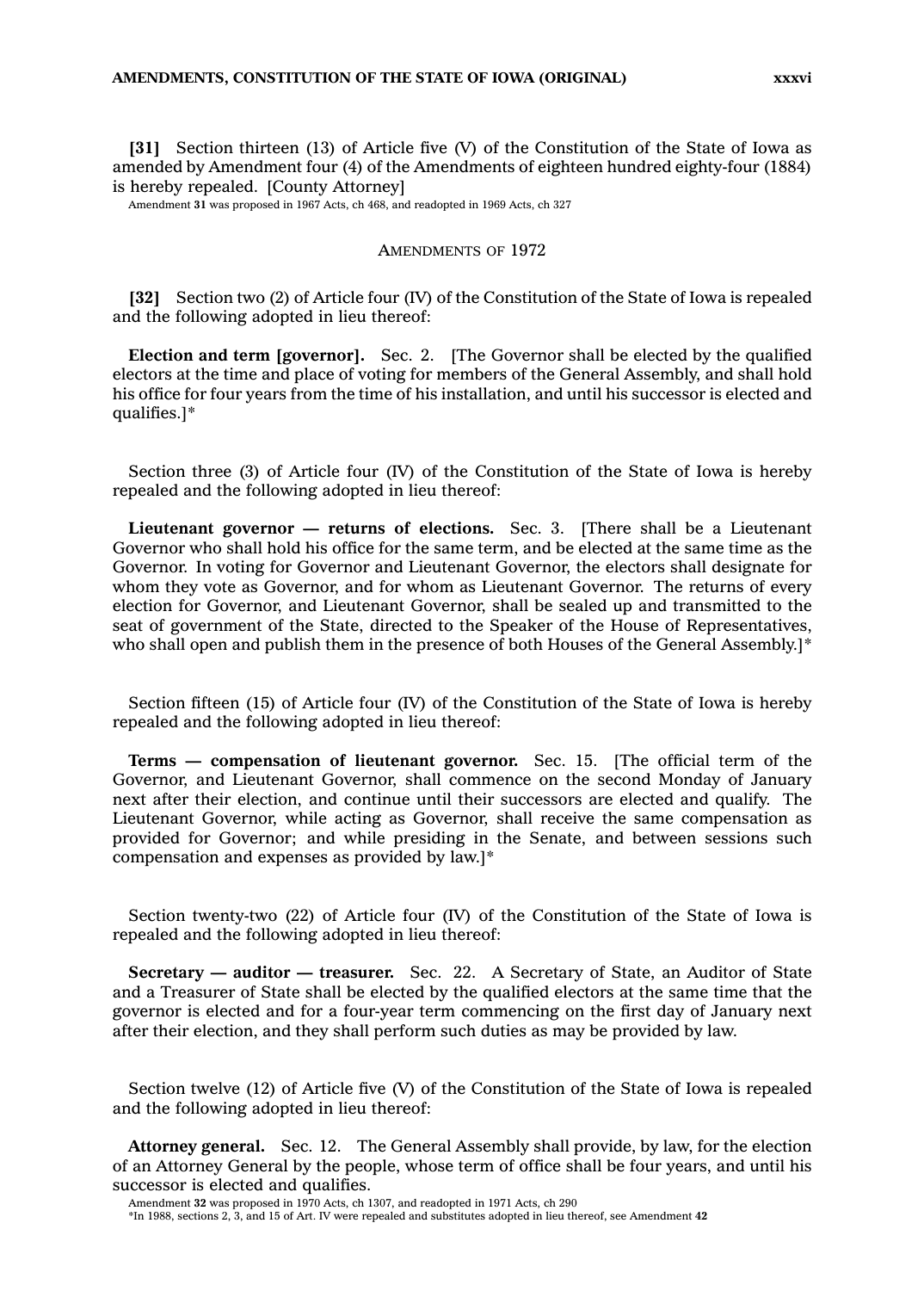**[33]** Article five (V), Constitution of the State of Iowa, is hereby amended by adding thereto the following new section:

**Retirement and discipline of judges.** [SEC. 19.] In addition to the legislative power of impeachment of judges as set forth in Article three (III), sections nineteen (19) and twenty (20) of the Constitution, the Supreme Court shall have power to retire judges for disability and to discipline or remove them for good cause, upon application by <sup>a</sup> commission on judicial qualifications. The General Assembly shall provide by law for the implementation of this section.

Amendment **33** was proposed in 1970 Acts, ch 1306, and readopted in 1971 Acts, ch 291

**[34]** Section twenty-eight (28) of Article three (III) of the Constitution of the State of Iowa is hereby repealed. [Lottery prohibition]

Amendment **34** was proposed in 1970 Acts, ch 1308, and readopted in 1972 Acts, ch 1141

# AMENDMENTS OF 1974

# **[35] Apportionment of fines.**

1. Section four (4), subdivision two (2) entitled "School Funds and School Lands", of Article nine (IX) of the Constitution of the State of Iowa is hereby repealed.

2. Section four (4) of Article twelve (XII) of the Constitution of the State of Iowa is hereby repealed.

Amendment **35** was proposed in 1972 Acts, ch 1143, and readopted in 1974 Acts, ch 1282

**[36]** Section two (2) of Article three (III) of the Constitution of the State of Iowa, as amended by amendment number one (1) of the Amendments of 1968 to the Constitution of the State of Iowa, is repealed and the following adopted in lieu thereof:

**Annual sessions of General Assembly — special sessions.** [SEC. 2] The General Assembly shall meet in session on the second Monday of January of each year. Upon written request to the presiding officer of each House of the General Assembly by two-thirds of the members of each House, the General Assembly shall convene in special session. The Governor of the state may convene the General Assembly by proclamation in the interim.

Amendment **36** was proposed in 1972 Acts, ch 1142, and readopted in 1974 Acts, ch 1283

#### AMENDMENT OF 1978

**[37]** Article three (III), legislative department, Constitution of the State of Iowa is hereby amended by adding the following new section:

**Counties home rule.** [SEC. 39A.] NEW SECTION. Counties or joint county-municipal corporation governments are granted home rule power and authority, not inconsistent with the laws of the general assembly, to determine their local affairs and government, except that they shall not have power to levy any tax unless expressly authorized by the general assembly. The general assembly may provide for the creation and dissolution of joint county-municipal corporation governments. The general assembly may provide for the establishment of charters in county or joint county-municipal corporation governments.

If the power or authority of <sup>a</sup> county conflicts with the power and authority of <sup>a</sup> municipal corporation, the power and authority exercised by <sup>a</sup> municipal corporation shall prevail within its jurisdiction.

The proposition or rule of law that <sup>a</sup> county or joint county-municipal corporation government possesses and can exercise only those powers granted in express words is not <sup>a</sup> part of the law of this state.

Amendment **37** was proposed in 1976 Acts, ch 1263, and readopted in 1978 Acts, ch 1206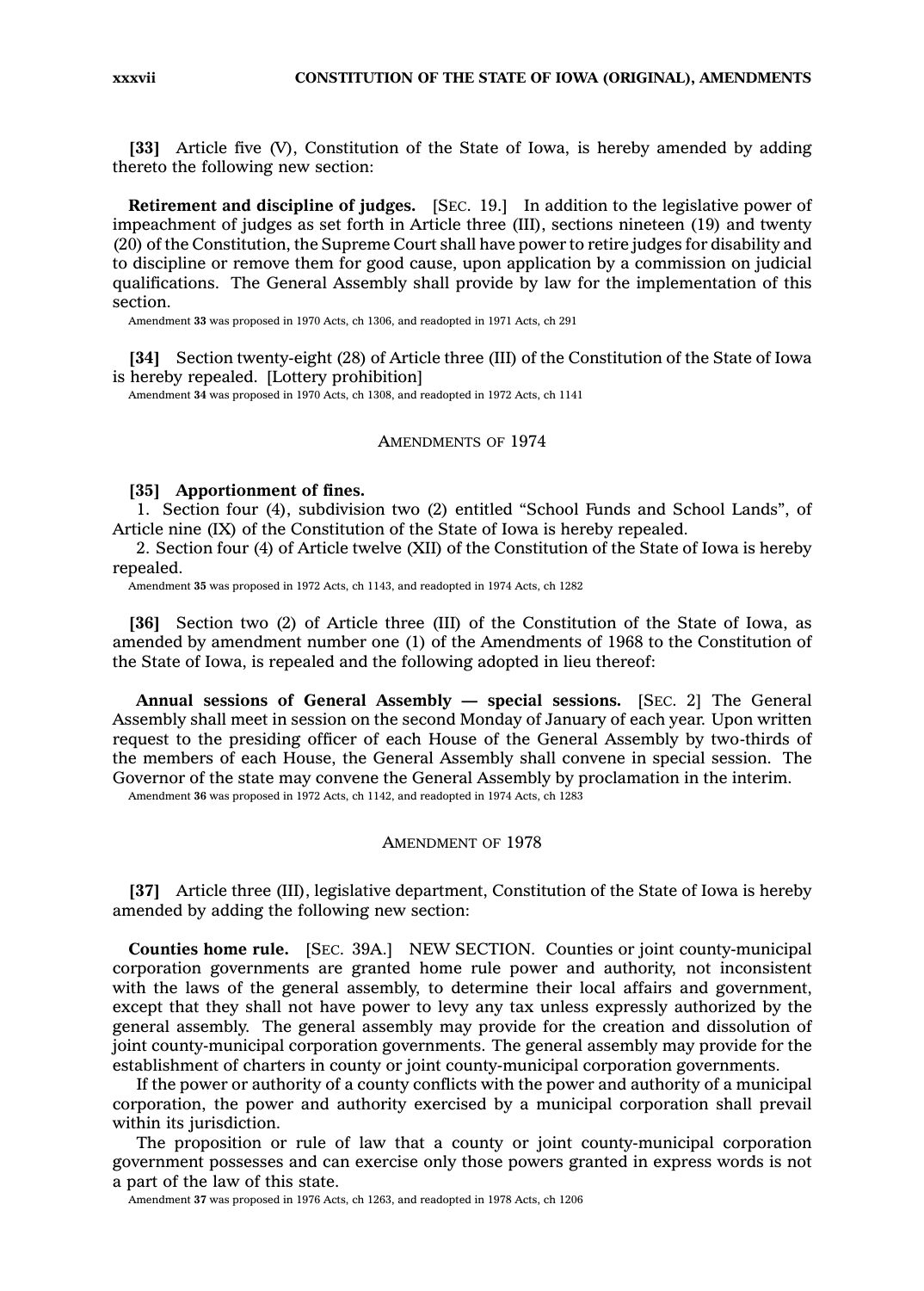In 1980, <sup>a</sup> proposed amendment to Art. I, §1, proposed in 1978 Acts, ch 1205, readopted in 1979 Acts, ch 170, and relating to equal rights of men and women was defeated by the people; for information regarding votes cast on the amendment, see 1981-1982 Iowa Official Register, pp. 161-262

#### AMENDMENTS OF 1984

**[38]** Article III, Legislative Department, Constitution of the State of Iowa, is amended by adding the following new section:

**Nullification of administrative rules.** [SEC. 40.] NEW SECTION. The general assembly may nullify an adopted administrative rule of <sup>a</sup> state agency by the passage of <sup>a</sup> resolution by <sup>a</sup> majority of all of the members of each house of the general assembly.

Amendment **38** was proposed in 1982 Acts, ch 1266, and readopted in 1983 Acts, ch 209

**[39] Distribution.** Section 7, subdivision 2 entitled "School Funds and School Lands", of Article IX of the Constitution of the State of Iowa is repealed. Amendment **39** was proposed in 1982 Acts, ch 1267, and readopted in 1983 Acts, ch 210

#### AMENDMENT OF 1986

**[40]** Section 26 of Article III of the Constitution of the State of Iowa, as amended by the Amendment of 1966, is repealed and the following adopted in lieu thereof:

**Time laws to take effect.** [SEC. 26.] An act of the general assembly passed at <sup>a</sup> regular session of <sup>a</sup> general assembly shall take effect on July 1 following its passage unless <sup>a</sup> different effective date is stated in an act of the general assembly. An act passed at <sup>a</sup> special session of <sup>a</sup> general assembly shall take effect ninety days after adjournment of the special session unless <sup>a</sup> different effective date is stated in an act of the general assembly. The general assembly may establish by law <sup>a</sup> procedure for giving notice of the contents of acts of immediate importance which become law.

Amendment **40** was proposed in 1984 Acts, ch 1318, and readopted in 1985 Acts, ch 269

## AMENDMENTS OF 1988

**[41]** 1. Section 2 of Article IV of the Constitution of the State of Iowa, as amended by amendment number 1 of the Amendments of 1972, is repealed beginning with the general election in the year 1990 and the following adopted in lieu thereof:

**Election and term.** SEC. 2. The governor and the lieutenant governor shall be elected by the qualified electors at the time and place of voting for members of the general assembly. Each of them shall hold office for four years from the time of installation in office and until <sup>a</sup> successor is elected and qualifies.

2. Section 3 of Article IV of the Constitution of the State of Iowa, as amended by amendment number 1 of the Amendments of 1972, is repealed beginning with the general election in the year 1990 and the following adopted in lieu thereof:

**Governor and lieutenant governor elected jointly — returns of elections.** SEC. 3. The electors shall designate their selections for governor and lieutenant governor as if these two offices were one and the same. The names of nominees for the governor and the lieutenant governor shall be grouped together in <sup>a</sup> set on the ballot according to which nominee for governor is seeking office with which nominee for lieutenant governor, as prescribed by law. An elector shall cast only one vote for both <sup>a</sup> nominee for governor and <sup>a</sup> nominee for lieutenant governor. The returns of every election for governor and lieutenant governor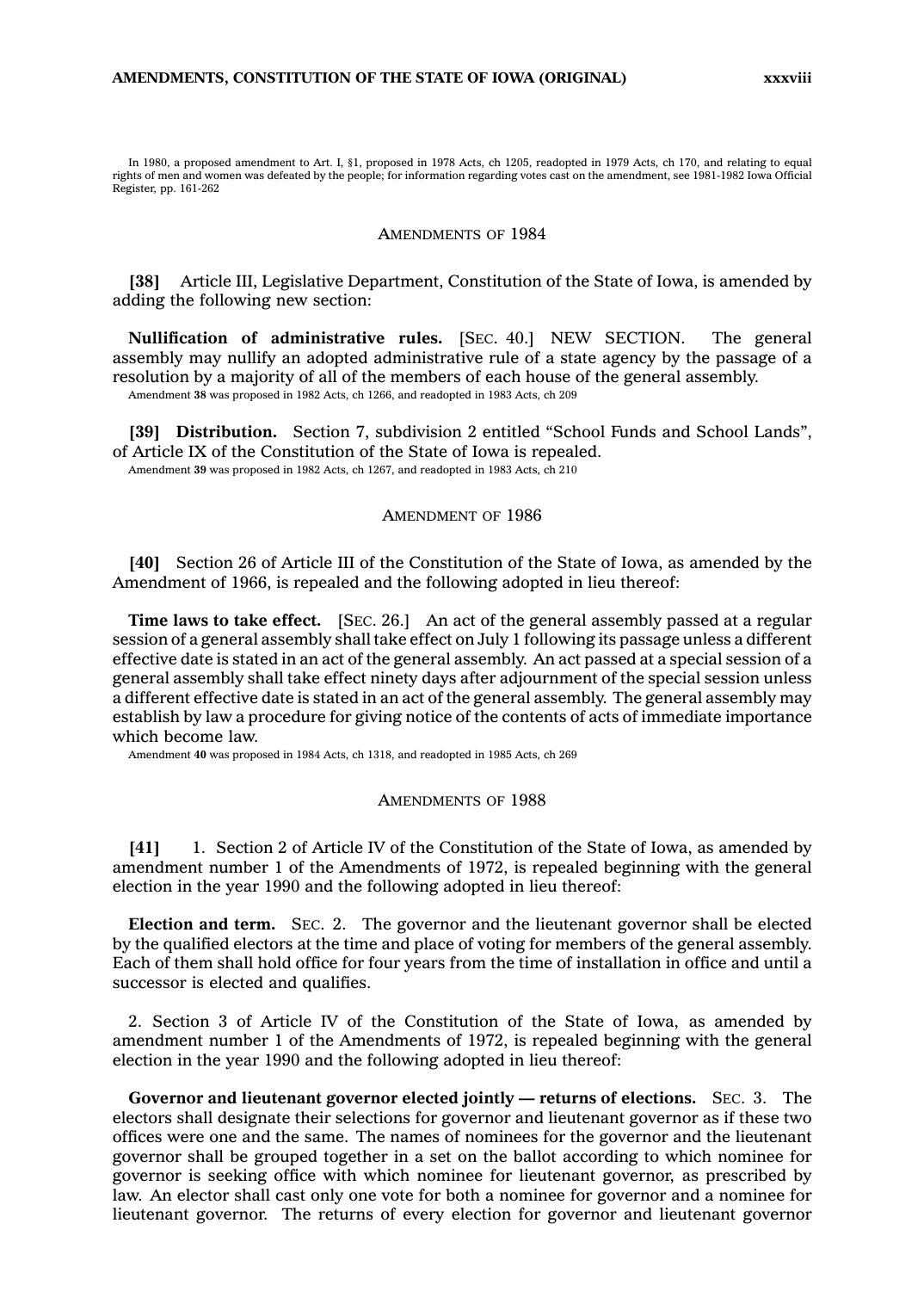shall be sealed and transmitted to the seat of government of the state, and directed to the speaker of the house of representatives who shall open and publish them in the presence of both houses of the general assembly.

3. Section 4 of Article IV of the Constitution of the State of Iowa, as amended by amendment number 1 of the Amendments of 1952, is repealed beginning with the general election in the year 1990 and the following adopted in lieu thereof:

**Election by general assembly in case of tie — succession by lieutenant governor.** SEC. 4. The nominees for governor and lieutenant governor jointly having the highest number of votes cast for them shall be declared duly elected. If two or more sets of nominees for governor and lieutenant governor have an equal and the highest number of votes for the offices jointly, the general assembly shall by joint vote proceed, as soon as is possible, to elect one set of nominees for governor and lieutenant governor. If, upon the completion by the general assembly of the canvass of votes for governor and lieutenant governor, it appears that the nominee for governor in the set of nominees for governor and lieutenant governor receiving the highest number of votes has since died or resigned, is unable to qualify, fails to qualify, or is for any other reason unable to assume the duties of the office of governor for the ensuing term, the powers and duties shall devolve to the nominee for lieutenant governor of the same set of nominees for governor and lieutenant governor, who shall assume the powers and duties of governor upon inauguration and until the disability is removed. If both nominees for governor and lieutenant governor are unable to assume the duties of the office of governor, the person next in succession shall act as governor.

4. Section 5 of Article IV of the Constitution of the State of Iowa is repealed beginning with the general election in the year 1990 and the following adopted in lieu thereof:

**Contested elections.** SEC. 5. Contested elections for the offices of governor and lieutenant governor shall be determined by the general assembly as prescribed by law. Amendment **41** was proposed in 1986 Acts, ch 1251, and readopted in 1988 Acts, ch 1285

**[42]** 1. Section 15 of Article IV of the Constitution of the State of Iowa, as amended by amendment number 1 of the Amendments of 1972, is repealed beginning with the second Monday in January, 1991 and the following adopted in lieu thereof:

**Terms — compensation.** SEC. 15. The official terms of the governor and lieutenant governor shall commence on the Tuesday after the second Monday of January next after their election and shall continue until their successors are elected and qualify. The governor and lieutenant governor shall be paid compensation and expenses as provided by law. The lieutenant governor, while acting as governor, shall be paid the compensation and expenses prescribed for the governor.

2. Section 18 of Article IV of the Constitution of the State of Iowa is repealed beginning with the second Monday in January, 1991 and the following adopted in lieu thereof:

**Duties of lieutenant governor.** SEC. 18. The lieutenant governor shall have the duties provided by law and those duties of the governor assigned to the lieutenant governor by the governor.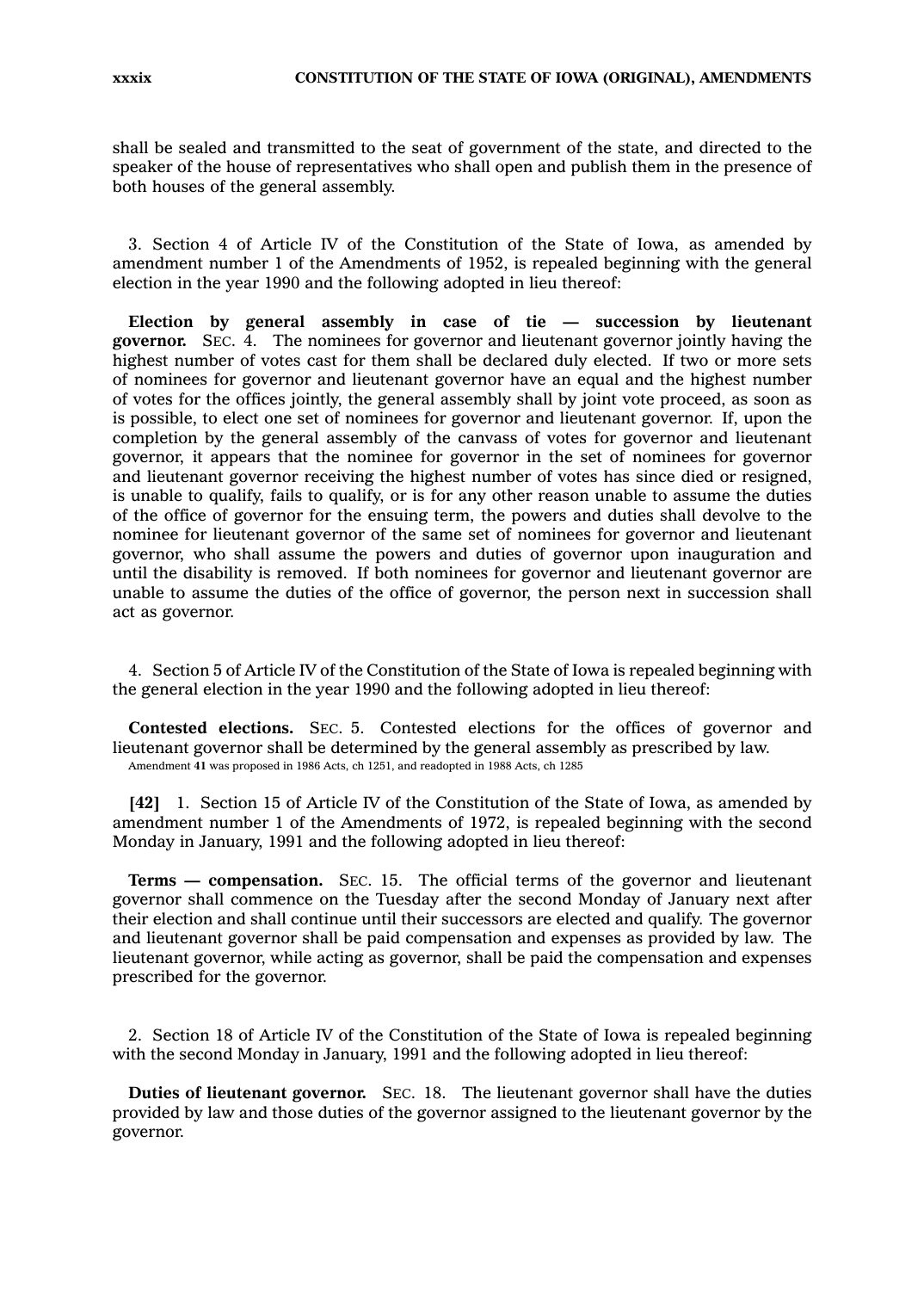3. Section 19 of Article IV of the Constitution of the State of Iowa as amended by amendment number 2 of the Amendments of 1952 is repealed beginning with the second Monday in January, 1991 and the following adopted in lieu thereof:

**Succession to office of governor and lieutenant governor.** SEC. 19. If there be <sup>a</sup> vacancy in the office of the governor and the lieutenant governor shall by reason of death, impeachment, resignation, removal from office, or other disability become incapable of performing the duties pertaining to the office of governor, the president of the senate shall act as governor until the vacancy is filled or the disability removed; and if the president of the senate, for any of the above causes, shall be incapable of performing the duties pertaining to the office of governor the same shall devolve upon the speaker of the house of representatives; and if the speaker of the house of representatives, for any of the above causes, shall be incapable of performing the duties of the office of governor, the justices of the supreme court shall convene the general assembly by proclamation and the general assembly shall organize by the election of <sup>a</sup> president by the senate and <sup>a</sup> speaker by the house of representatives. The general assembly shall thereupon immediately proceed to the election of <sup>a</sup> governor and lieutenant governor in joint convention.

Amendment **42** was proposed in 1986 Acts, ch 1251, and readopted in 1988 Acts, ch 1285

# AMENDMENT OF 1992

## **[43]** 1. Section 5 of Article I of the Constitution of the State of Iowa is repealed. [Dueling]

Amendment **43** was proposed in 1989 Acts, ch 325, and readopted in 1992 Acts, ch 1248

In 1992, <sup>a</sup> proposed amendment relating to the equality of rights of men and women under the law proposed in 1989 Acts, ch 327, and readopted in 1991 Acts, ch 272, was defeated by the electors at the general election; for information regarding votes cast on the amendment, see 1993-1994 Iowa Official Register, p. 449

## AMENDMENT OF 1996

**[44]** Article VII of the Constitution of the State of Iowa is amended by adding the following new section:

**FISH AND WILDLIFE PROTECTION FUNDS.** Sec. 9. All revenue derived from state license fees for hunting, fishing, and trapping, and all state funds appropriated for, and federal or private funds received by the state for, the regulation or advancement of hunting, fishing, or trapping, or the protection, propagation, restoration, management, or harvest of fish or wildlife, shall be used exclusively for the performance and administration of activities related to those purposes.

Amendment **44** was proposed in 1993 Acts, ch 184, and readopted in 1995 Acts, ch 221

#### AMENDMENTS OF 1998

**[45]** Section 1 of Article I of the Constitution of the State of Iowa is amended to read as follows:

**RIGHTS OF PERSONS.** Section 1. All men and women are, by nature, free and equal, and have certain inalienable rights — among which are those of enjoying and defending life and liberty, acquiring, possessing and protecting property, and pursuing and obtaining safety and happiness.

Amendment **45** was proposed in 1995 Acts, ch 222, and readopted in 1997 Acts, ch 216

**[46]** Section 11, unnumbered paragraph 1, Article I of the Constitution of the State of Iowa is amended to read as follows: